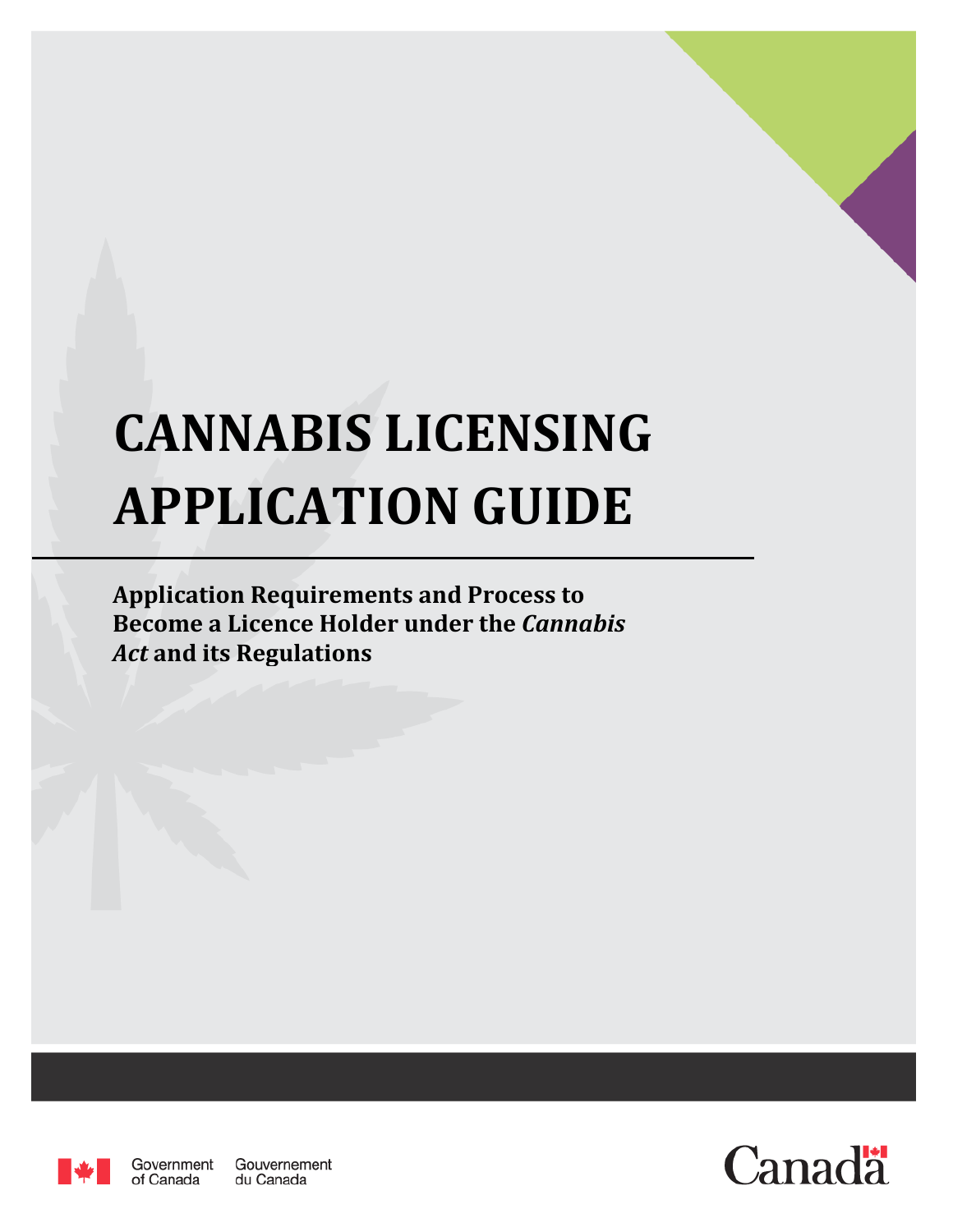The *Cannabis Act* establishes that an application for a licence must be filed with the Minister in the form and manner specified by the Minister and must include the information required by the Minister. This guide sets out the application process including the form and manner for submitting an application for a licence and the information that is required to be submitted. In accordance with the *Cannabis Act*, the Minister may also request any additional information that pertains to the information contained in an application and that is necessary to consider it. It is important to note that in the case where any information required to be submitted is not provided, the Minister may refuse to consider an application.

For essential to government decision making and the delivery of services and riealth candidate eoginees<br>that the protection of this information is an essential element in maintaining public trust in government. Health Canada is committed to protecting personal information as well as confidential business information that is under its control. Ensuring the confidentiality, integrity, and availability of information is essential to government decision making and the delivery of services and Health Canada recognizes Health Canada has a systematic process in place to protect this information including the identification and categorization of information, implementation of appropriate privacy training for personnel and information technology safeguards consisting of restricting access, including the level of access, to information in the Cannabis Tracking and Licensing System (CTLS) to those who need access to perform their duties. There may be instances where personal and/or confidential business information contained in applications made to Health Canada may be disclosed; however, only as required or permitted by law.

In addition to protecting your personal information, the *Privacy Act* gives you the right to request access to and correct your personal information. For more information about these rights, or about our privacy practices, please contact the Privacy Coordinator at 613-946-3179 or privacy-vie.privee@hc-sc.gc.ca. You also have the right to file a complaint with the Privacy Commissioner of Canada if you think your personal information has been handled improperly.

#### Disclaimer

This document should be read in conjunction with relevant sections of the *Cannabis Act* and its Regulations. In the case of any discrepancies between this document and the *Cannabis Act* and its Regulations, the latter shall prevail. In cases of discrepancy between the Cannabis Tracking and Licensing System (CTLS) and the Regulations or guidance, the *Cannabis Regulations* and this guide should be referred to for the established requirements and terminology.

Publication Date: June 27, 2018 Updated: May 8, 2019 Implementation Date: October 17, 2018

Également disponible en français sous le titre: GUIDE DES DEMANDES DE LICENCES LIÉES AU CANNABIS

© Her Majesty the Queen in Right of Canada, represented by the Minister, 2019

This publication may be reproduced without permission provided the source is fully acknowledged.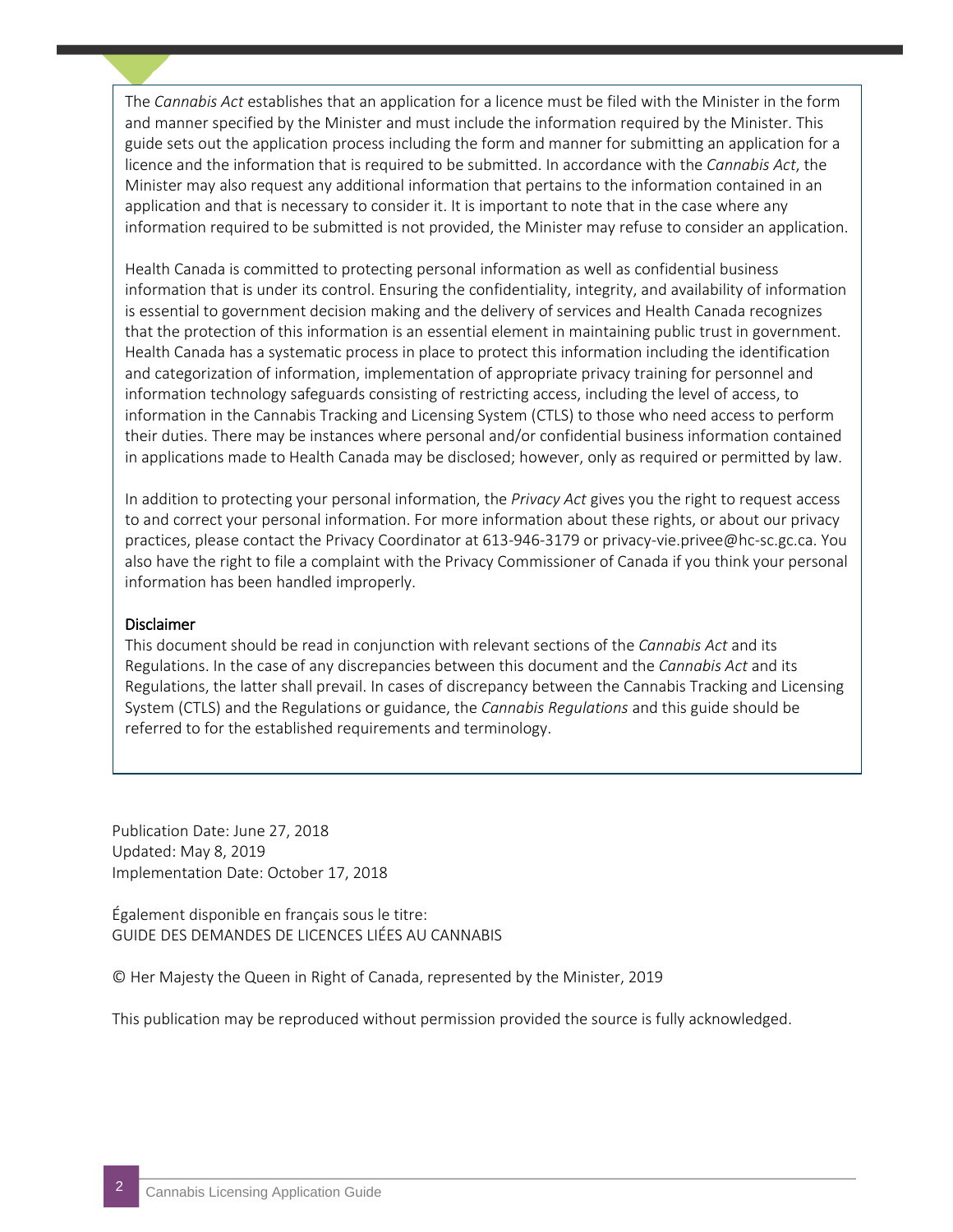### **Table of contents**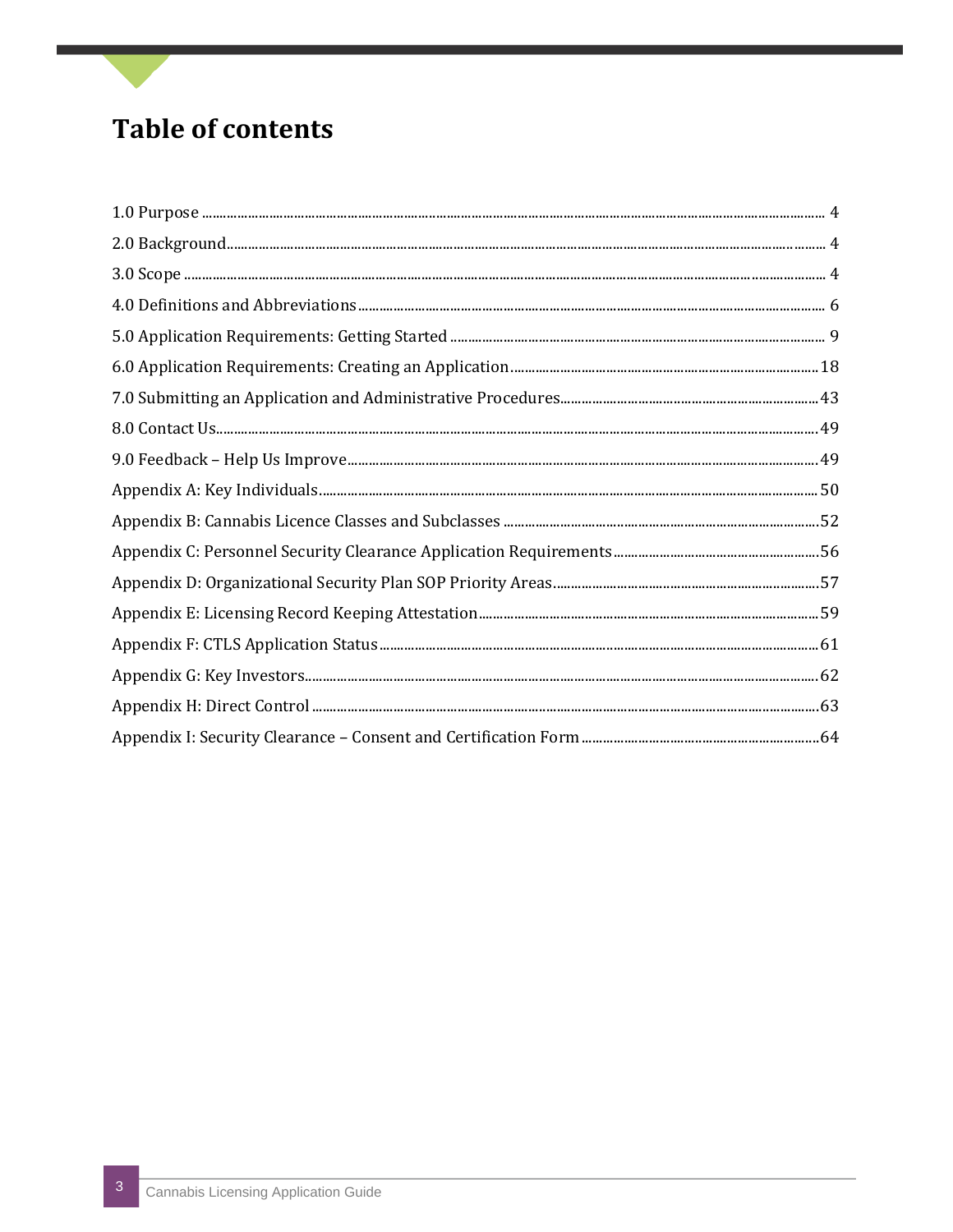### <span id="page-3-0"></span>**1.0 Purpose**

This document (the "Guide") provides information on the application requirements to obtain a licence from Health Canada under the *Cannabis Act* and its Regulations.

### <span id="page-3-1"></span>**2.0 Background**

The *Cannabis Act* and its Regulations provide, among other things, the framework for legal access to cannabis and control and regulate its production, distribution and sale.

The oversight of the cannabis supply chain is a shared responsibility across federal and provincial and territorial governments, municipalities, industry and other stakeholders. One of Health Canada's responsibilities is to provide the licensing and oversight framework for legal production of cannabis. Under this framework, a person is required to obtain a licence issued by Health Canada in order to conduct various activities with cannabis. Applicants and licence holders are responsible for compliance with the *Cannabis Act* and its Regulations as well as compliance with other applicable federal, provincial and territorial legislation and municipal by-laws.

The *Cannabis Act* establishes that an application for a licence must be submitted to Health Canada in the form and manner specified by the Minister<sup>[1](#page-3-3)</sup> and must include the information required by the Minister. This guide sets out the application process including the form and manner for submitting an application for a licence and the information that is required.

Health Canada publishes other guidance documents and information on its website that may be used in conjunction with this document to assist applicants in preparing their applications. In order to maintain consistency and transparency, this guide, as well as other guidance documents and information, will be updated, as required, to reflect changes to policies and/or operations.

### <span id="page-3-2"></span>**3.0 Scope**

j

This document provides guidance to anyone wishing to apply for a licence ("the applicant") under the *Cannabis Act* and its Regulations to conduct activities in relation to the following classes and subclasses of licences:

- Cultivation (including licences for micro- and standard cultivation or nursery)
- Processing (including licences for micro- or standard processing)
- Sale for medical purposes

<span id="page-3-3"></span><sup>1</sup> Throughout this guide, there are references to actions that would be taken by the Minister under the *Cannabis Act* and its Regulations, often in the context of decision-making. In many cases, it is anticipated that the decision-making function would not be exercised personally by the Minister, but instead by an official in the Department of Health who has been delegated that responsibility in accordance with the *Salaries Act.*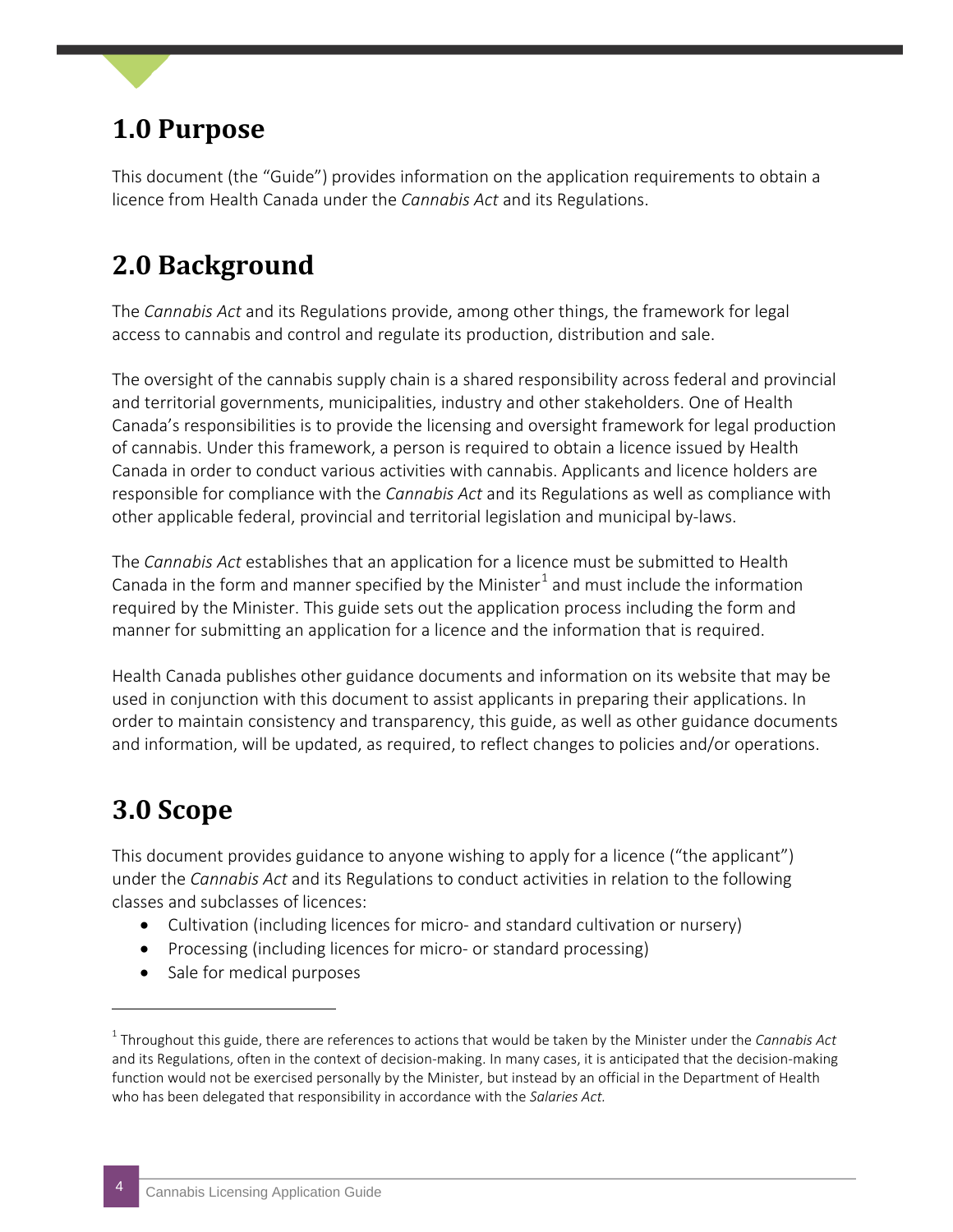- Analytical testing
- Research

The following activities are not addressed in this guide:

- Application for an industrial hemp licence
- Application for a cannabis drug licence
- Test kit manufacturing
- Post-licensing applications including licence amendments and renewals, notifications, and applications for import or export permits
- Reporting including inventory, recall, and information related to promotions and adverse reaction reporting
- Applications for registration by an individual to access cannabis for medical purposes as outlined in Part 14 of the *Cannabis Regulations*
- Any other items identified as regulatory requirements outside the scope of these specific application requirements

For more information on requirements associated with the activities that are not addressed in this guide, applicants may refer to the *Cannabis Act* and its Regulations, additional guidance published on the [Health Canada website,](http://www.canada.ca/cannabis) or contact Health Canada as outlined in section 8 of this guide.

In addition, this guide does not include information on additional licensing requirements that may be required by the Canada Revenue Agency or provinces and territories.

Of particular note, Health Canada has established a national cannabis tracking system, referred to as the Cannabis Tracking and Licensing System (CTLS), to enable the tracking of high-level movements of cannabis and to help prevent diversion from and inversion into the regulated supply chain. The system is also used by applicants to apply to Health Canada for a cannabis licence. Applicants should be familiar with the use of this system and should refer to the CTLS User Guide for more information, available upon request from cannabis@canada.ca. This guide is based on the CTLS release 1.2

Supplemental information, including on cost recovery fees, will be provided by Health Canada when applicable.



In cases of discrepancy between the CTLS and the *Cannabis Regulations* or guidance, or if the use of the CTLS is not feasible, Health Canada should be contacted for further information. The *Cannabis Regulations* and this guide should be referred to for the established requirements and terminology.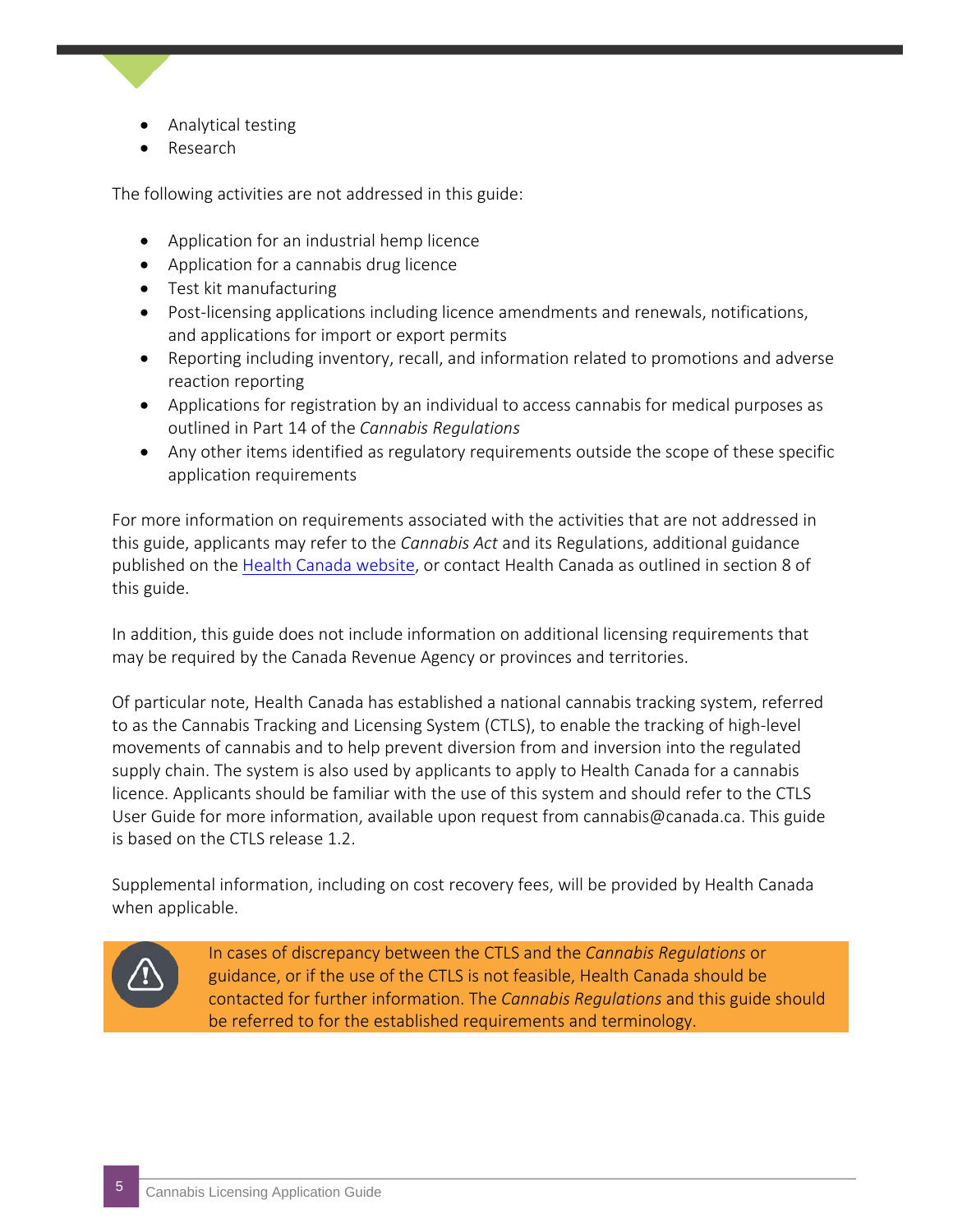### <span id="page-5-0"></span>**4.0 Definitions and Abbreviations**

#### **4.1 Definitions**

The *Cannabis Act* and its Regulations should be referred to for definitions. The definitions in this section are provided for ease of reference.

Cannabis Tracking and Licensing System (CTLS): The name of the national cannabis tracking system as referred to in the *Cannabis Act*, established and maintained by Health Canada to enable tracking of high-level movements of cannabis and to help prevent diversion from and inversion into the regulated supply chain. It is also the system that applicants should use to apply to Health Canada for a cannabis licence.

Key investor: As defined in the *Cannabis Regulations*, means, in respect of the holder of a licence, a person that exercises, or is in a position to exercise, direct or indirect control over the holder by virtue of:

(a) having provided money, goods or services directly or indirectly to the holder; or

(b) holding an ownership interest or other right or interest in, or in respect of, a business operated by the holder or, if the holder is an organization, in or in respect of the organization.

Refer to Appendix G: Key Investors, for more information.

Local government: As defined in the *Cannabis Regulations*, includes:

(a) an incorporated city, metropolitan area, town, village or other municipality;

(b) an authority responsible for delivering municipal services that are related to the activities to be conducted under the licence to an unincorporated city, metropolitan area, town, village or other municipality;

(c) a band, as defined in subsection 2(1) of the *Indian Act*; or

(d) a First Nation, Métis or Inuit government that is party to a self-government or land claims agreement that is given effect by an Act of Parliament, or a First Nation, Métis or Inuit government established under a provincial Act.

Organizational security plan (OSP): An integrated plan that broadly outlines security information and operating procedures. It captures the security risk mitigation measures a licence holder takes to prevent, detect and respond to potential security incidents that could result in the diversion of cannabis to or from the illicit market.

Organizational chart: Visual representation of how authority, responsibility, and information are to flow within a formal organizational structure. It usually depicts different management functions (accounting, finance, human resources, marketing, production, research and development, etc.) and their subdivisions as boxes linked with lines along which decision making power travels downward and answerability travels upward. For the purposes of the application, the following two types of organizational charts are required: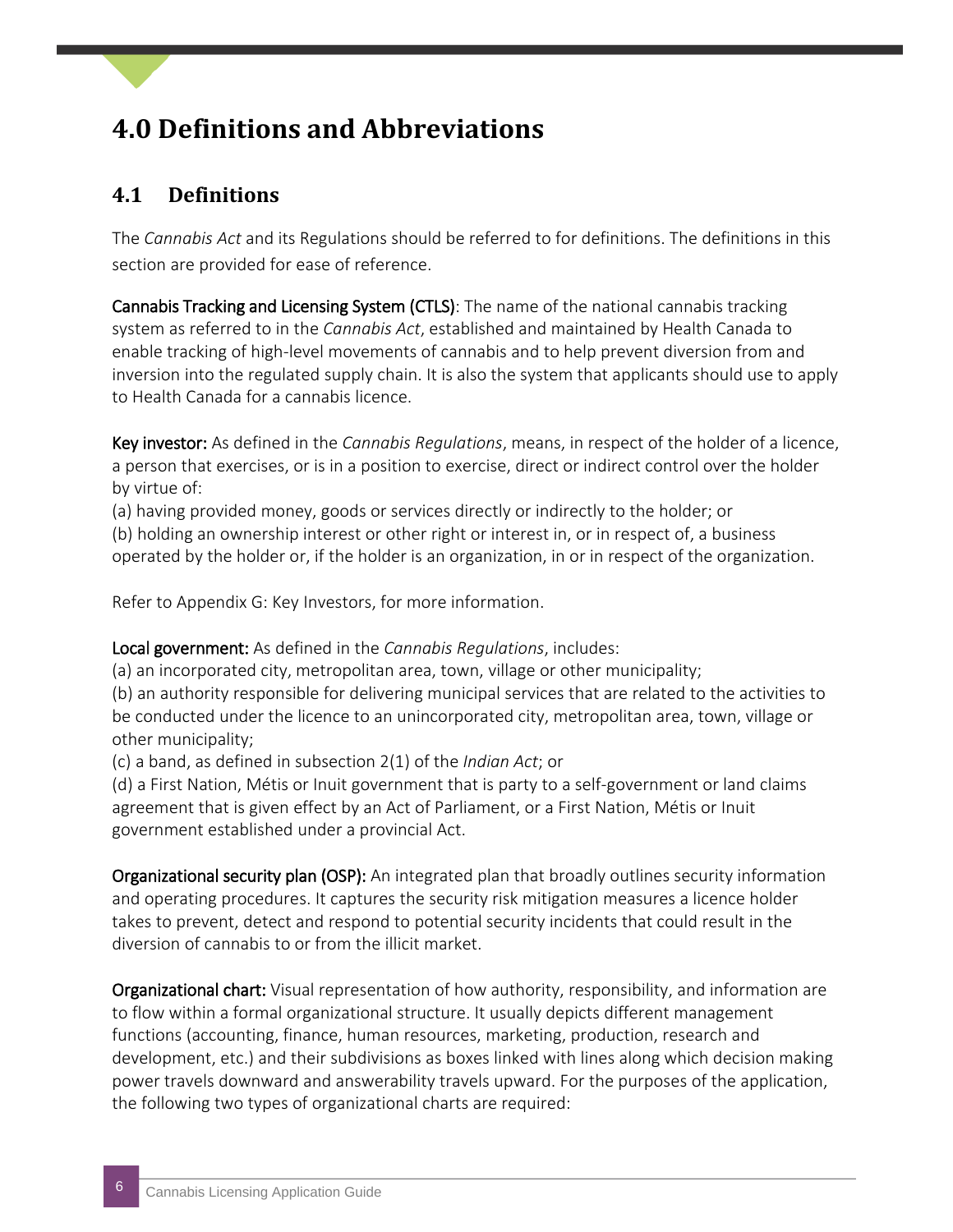Corporate organizational chart (for corporations, cooperatives and partners): Outlining the relationships of directors and officers (if a corporation or cooperative) or partners in a partnership, as well as any individuals, partnerships, cooperatives or corporations that directly control the licence.

Site organizational chart: This chart, which forms part of the organizational security plan, outlines the structure of the licence holder's organization showing the relationships of the management positions within it. For example, in addition to the officers, this chart must identify all persons who are primarily responsible for the following activities or have the following knowledge:

- i. any product movement beyond minimal amounts
- ii. setting operational procedures, including standard operating procedures
- iii. sensitive security or business knowledge
- iv. financial controls, including but not limited to the ability to enter into contracts for goods and services

Security clearance: As defined in the *Cannabis Regulations* means, except in paragraph 53(2)(g) of the Regulations, a security clearance granted by the Minister under section 67 of the Act and includes, for the purpose of paragraph 53(2)(e) of the Regulations, a security clearance granted under section 112 of the former *Access to Cannabis for Medical Purposes Regulations*.

Site: As defined in the *Cannabis Regulations* means, in respect of a holder of a licence, an area that is used exclusively by the holder that consists of at least one building or one part of a building. This typically includes:

Storage area: As defined in the Regulations means, in respect of a site set out in a licence, an area of the site where cannabis is stored.

Grow area: As defined in the Regulations means, in respect of a site set out in a licence, an area of the site where cannabis plants are cultivated, harvested or propagated.

Operations area: As defined in the Regulations means, in respect of a site set out in a licence, an area of the site  $-$  other than a storage area  $-$  where cannabis is present as a result of any activities conducted under the licence. It includes a grow area.

Cannabis product: As defined in the *Cannabis Regulations* means, cannabis of only one of the classes that are set out in Schedule 4 to the *Cannabis Act* — or a cannabis accessory if that accessory contains such cannabis — after it has been packaged and labelled for sale to a consumer at the retail level, but does not include a drug containing cannabis.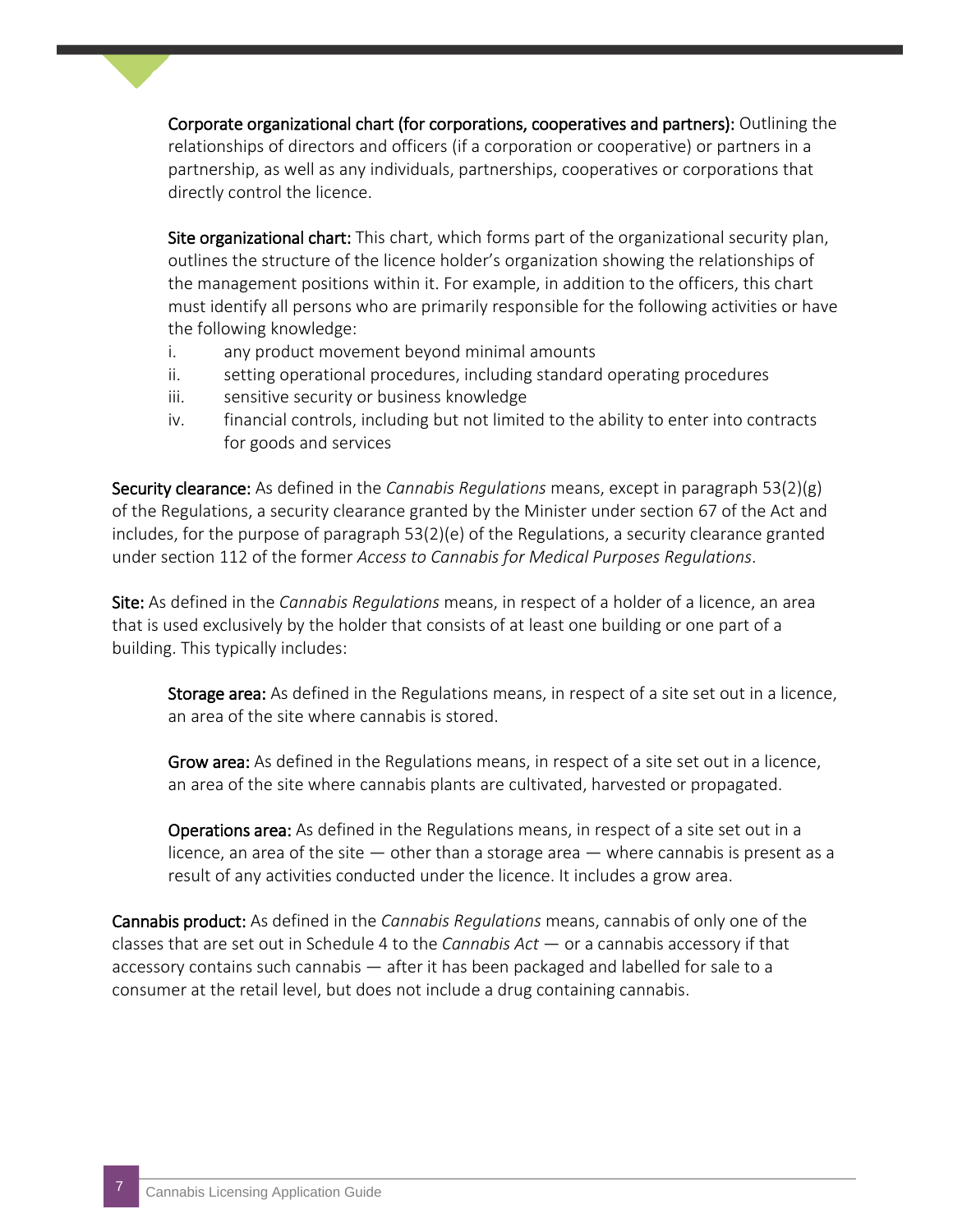#### **4.2 Abbreviations**

- CTLS Cannabis Tracking and Licensing System
- *FDA Food and Drugs Act*
- GPP good production practices
- OSP organizational security plan
- QAP quality assurance person
- RCMP Royal Canadian Mounted Police
- SOP standard operating procedure

The following icons are used throughout this guide to highlight specific information of interest.



Important: Key or cautionary information, in particular, around data required in the CTLS.

Information: Highlights that there may be differences in requirements among licence classes (e.g., different requirements for analytical testing or research).

Tip: Information that could be helpful.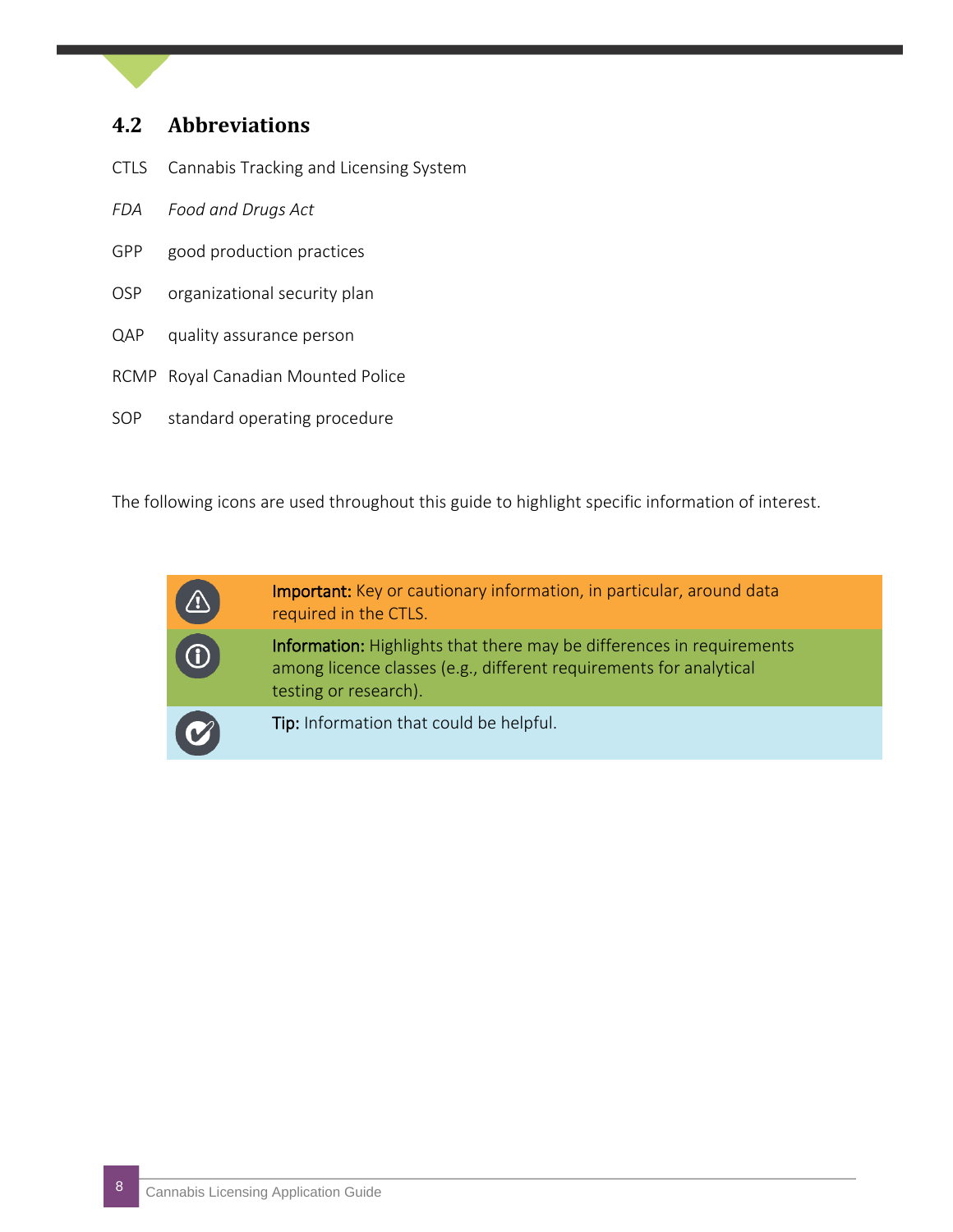### <span id="page-8-0"></span>**5.0 Application Requirements: Getting Started**

There are some specific actions that applicants should undertake when creating an application to Health Canada. The CTLS User Guide may be referred to for more information. The process flow outlined in Figure 1 provides a general summary.





 The applicant is not required to complete the application process in one session. The application may be started in CTLS and left in Draft status until the applicant is ready to submit it.

#### **5.1 Knowledge areas**

When applying for a licence, it is recommended that the applicant be familiar with the knowledge areas outlined below. This knowledge will help the applicant comply with the applicable requirements of the *Cannabis Act* and its Regulations as well as other federal and provincial or territorial legislation and regulations and/or municipal by-laws.

| Table 1: Knowledge areas             |                                                                                                                                                                                                                        |
|--------------------------------------|------------------------------------------------------------------------------------------------------------------------------------------------------------------------------------------------------------------------|
| Key areas to be familiar with:       | <b>Notes/References</b>                                                                                                                                                                                                |
| The Cannabis Act and its Regulations | Links may be found on Health Canada's website.                                                                                                                                                                         |
| Other federal Acts and Regulations   | Applicants are responsible for complying with applicable<br>requirements of other Acts and Regulations such as the<br>Food and Drugs Act (FDA), the Pest Control Products Act<br>and the Fertilizer Act, among others. |
|                                      | For some research licences under the Cannabis Act as<br>well as for cannabis drug licences, additional approvals<br>are also required under the FDA and its Regulations.                                               |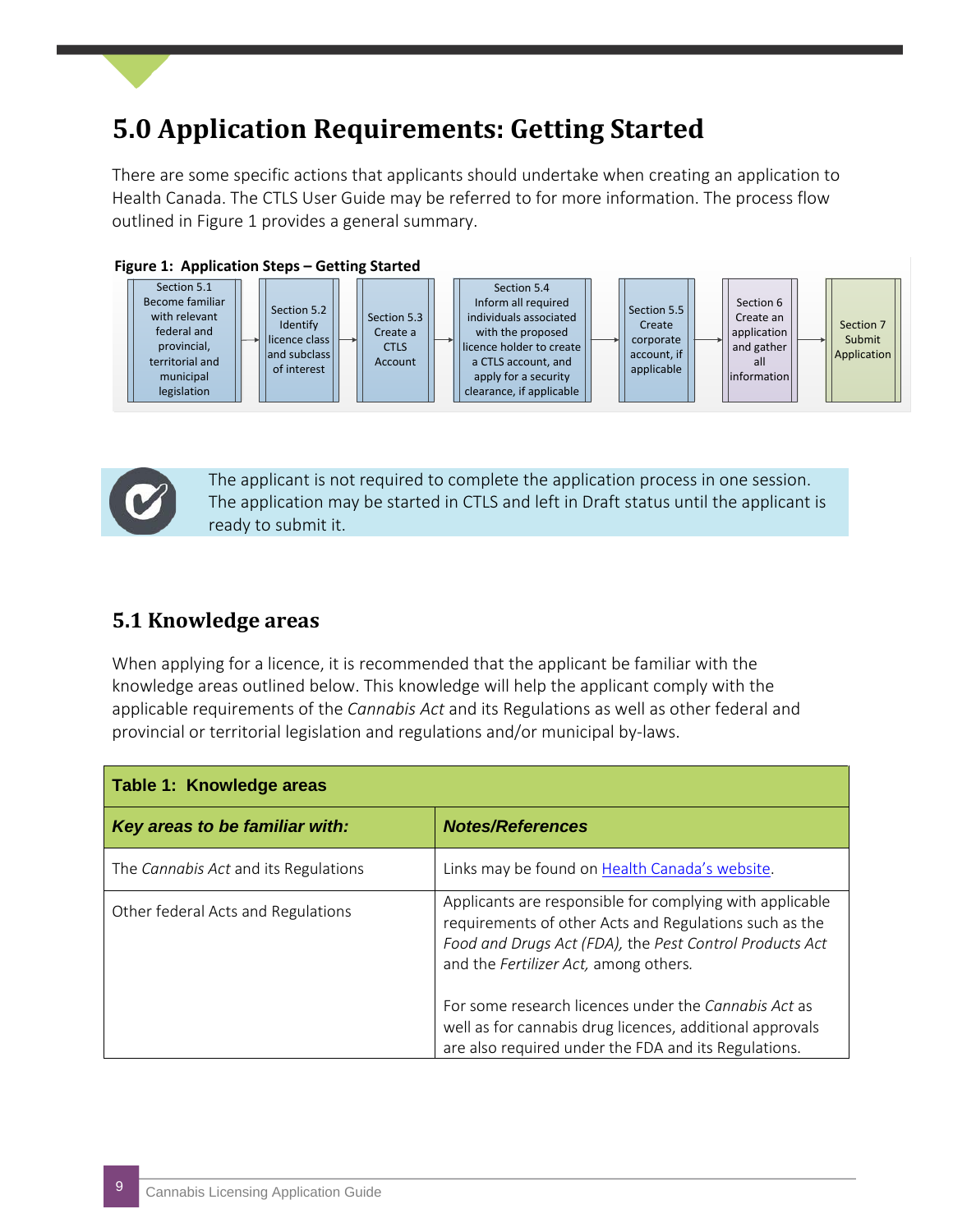| The Canada Revenue Agency                                                                        | Depending which activities will be conducted with<br>cannabis, a cannabis licence under the Excise Act (2001)<br>may also be required. For more information consult the<br>Canada Revenue Agency at:                                                                                                                                                                                                                                                                                  |
|--------------------------------------------------------------------------------------------------|---------------------------------------------------------------------------------------------------------------------------------------------------------------------------------------------------------------------------------------------------------------------------------------------------------------------------------------------------------------------------------------------------------------------------------------------------------------------------------------|
|                                                                                                  | www.canada.ca/cannabis-excise<br>cannabis@cra-arc.gc.ca<br>1-866-330-3304                                                                                                                                                                                                                                                                                                                                                                                                             |
| Provincial or territorial legislation and<br>regulations, and, municipal by-laws                 | It is the applicant's responsibility to comply with all<br>applicable provincial or territorial laws and regulations<br>(e.g., environmental laws) as well as municipal by-laws<br>(e.g., zoning and building permits).<br>The provincial or territorial or municipal body may be<br>contacted for more information.                                                                                                                                                                  |
| The Cannabis Tracking and Licensing System<br>(CTLS)                                             | Health Canada has established that the CTLS is the<br>primary manner in which licence applications should be<br>submitted. If this is not feasible, applicants may contact<br>Health Canada for more guidance.<br>Applicants should be familiar with the use of the CTLS.<br>The CTLS can be accessed directly (https://ctls-sscdl.hc-<br>sc.gc.ca/) or through the Health Canada website at<br>http://www.canada.ca/cannabis. For more information,<br>refer to the CTLS User Guide. |
| The licensing application requirements and<br>process found in this guide                        | All applicable requirements need to be met in order for a<br>licence to be issued.                                                                                                                                                                                                                                                                                                                                                                                                    |
| Additional Health Canada guidance (e.g.,<br>including on promotions, packaging and<br>labelling) | The Cannabis Act and its Regulations include<br>requirements and prohibitions which go beyond the<br>scope of this guide. This includes prohibitions around<br>promotions and requirements for packaging and<br>labelling, among others. It is the responsibility of the<br>applicant to read and understand all the applicable<br>requirements and any associated guidance found on the<br>Health Canada website before applying.                                                    |

#### **5.2 Determine the type of licence to apply for**

Applicants should be familiar with the classes and subclasses of licences to determine which class their activities of interest fall under. Requirements differ based on the licence class or subclass. Appendix B: Cannabis Classes and Subclasses of Licences should be referred to for details on each class and subclass, and Figure 2 can be used as a general reference.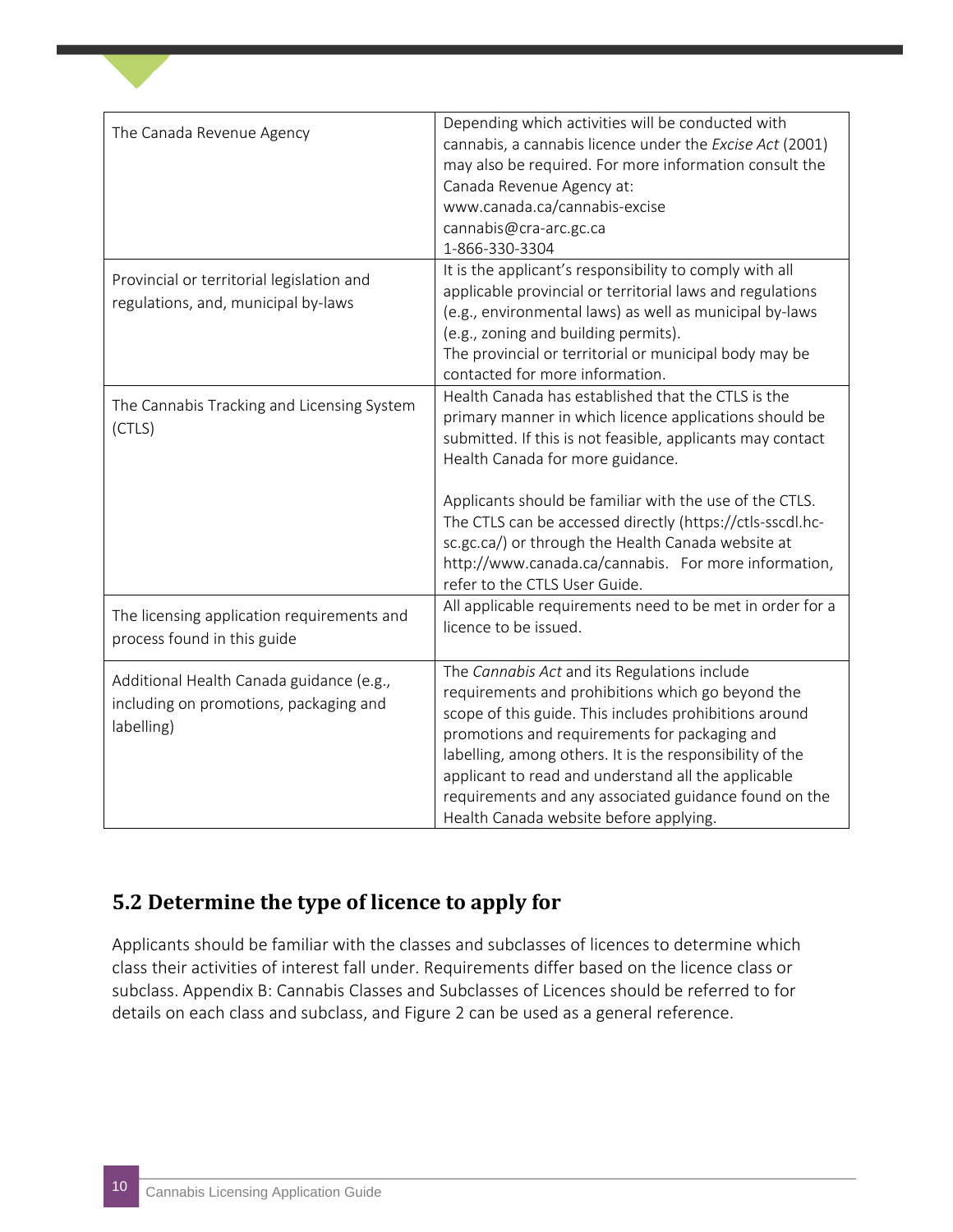



An industrial hemp licence and cannabis drug licence are two other types of licences, but are outside the scope of this guide.

Applicants may apply for any combination of class or subclass of licences in relation to the same site; however, the Minister may refuse to issue a licence, depending on the combinations, in accordance with section 29 of the *Cannabis Regulations*. Refer to Table 2: General Guide for Combinations of Licence Classes and Subclasses at a Single Site.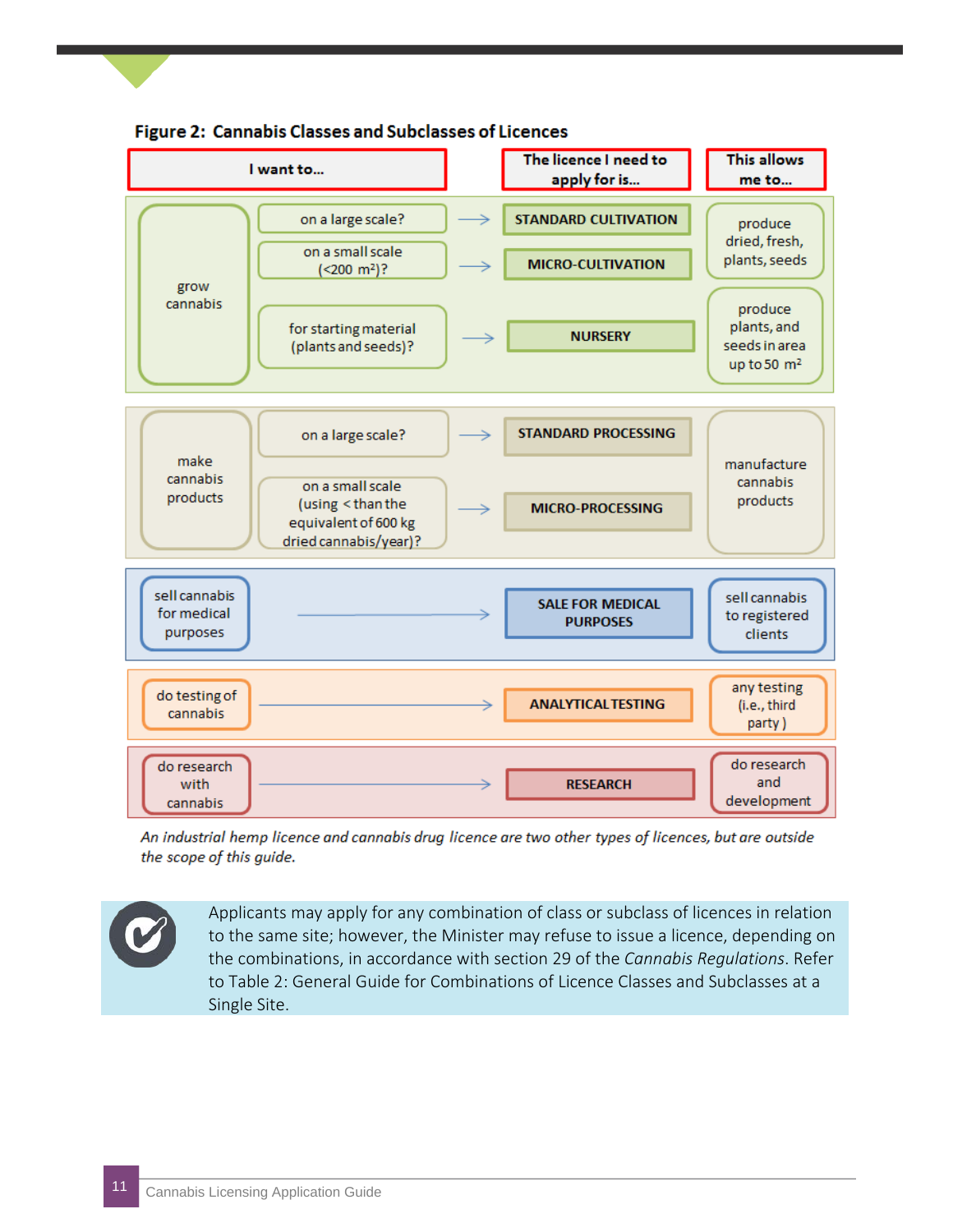| <b>Single Site</b> |             |              |              |              |            |          |              |          |
|--------------------|-------------|--------------|--------------|--------------|------------|----------|--------------|----------|
|                    | Standard    | Micro-       | Nursery      | Standard     | Micro-     | Sale $2$ | Analytical   | Research |
|                    | Cultivation | cultivation  |              | Processing   | processing |          | Testing      |          |
| Standard           |             |              |              | ✓            |            | ✓        |              |          |
| Cultivation        |             |              |              |              |            |          |              |          |
| Micro-             |             |              |              |              | ✓          | ✓        |              |          |
| cultivation        |             |              |              |              |            |          |              |          |
| Nursery            |             |              |              |              |            | ✓        | $\checkmark$ |          |
| Standard           |             |              |              |              |            | ✓        |              |          |
| Processing         |             |              |              |              |            |          |              |          |
| Micro-             |             | $\checkmark$ |              |              |            | ✓        |              |          |
| processing         |             |              |              |              |            |          |              |          |
| Sale <sup>2</sup>  | ✓           | ✓            | $\checkmark$ | $\checkmark$ | ✓          |          | $\checkmark$ |          |
| Analytical         |             |              | ✓            | √            | ✓          | ✓        |              |          |
| Testing            |             |              |              |              |            |          |              |          |
| Research           |             |              |              | v            |            | ✓        |              |          |

## **Table 2: General Guide for Combinations of Licence Classes and Subclasses at a**

Although an applicant may wish to apply for multiple licence classes or subclasses at the same site, the CTLS may not currently allow this, depending on the combination of licences sought. In this case, a separate application may be submitted in the CTLS, or the applicant may contact Health Canada for more information.



Licence holders can conduct research and development activities within their authorized licensed activities. If the licence holder wishes to conduct research and development activities outside of their authorized licence activities, they must apply for a separate research licence.

#### **5.3 Create an account in the CTLS**

Health Canada has established the CTLS as the primary manner in which licensing applications should be submitted. The first step to create an application is to set up an individual user account in the CTLS (i.e., for the applicant who is the individual or the person who will be setting up the application for an organization). The CTLS Getting Started Guide (available on the Health Canada website) should be referred to for more information on the steps to create an account. To request an account, basic information is required including full name and salutation, email, phone number, date of birth, language preference and security information. Health Canada then provides an access code that can be used to enter the CTLS. Once an account is established, the user will have an Account ID in the CTLS.

j

<span id="page-11-0"></span><sup>2</sup> Sale for medical purposes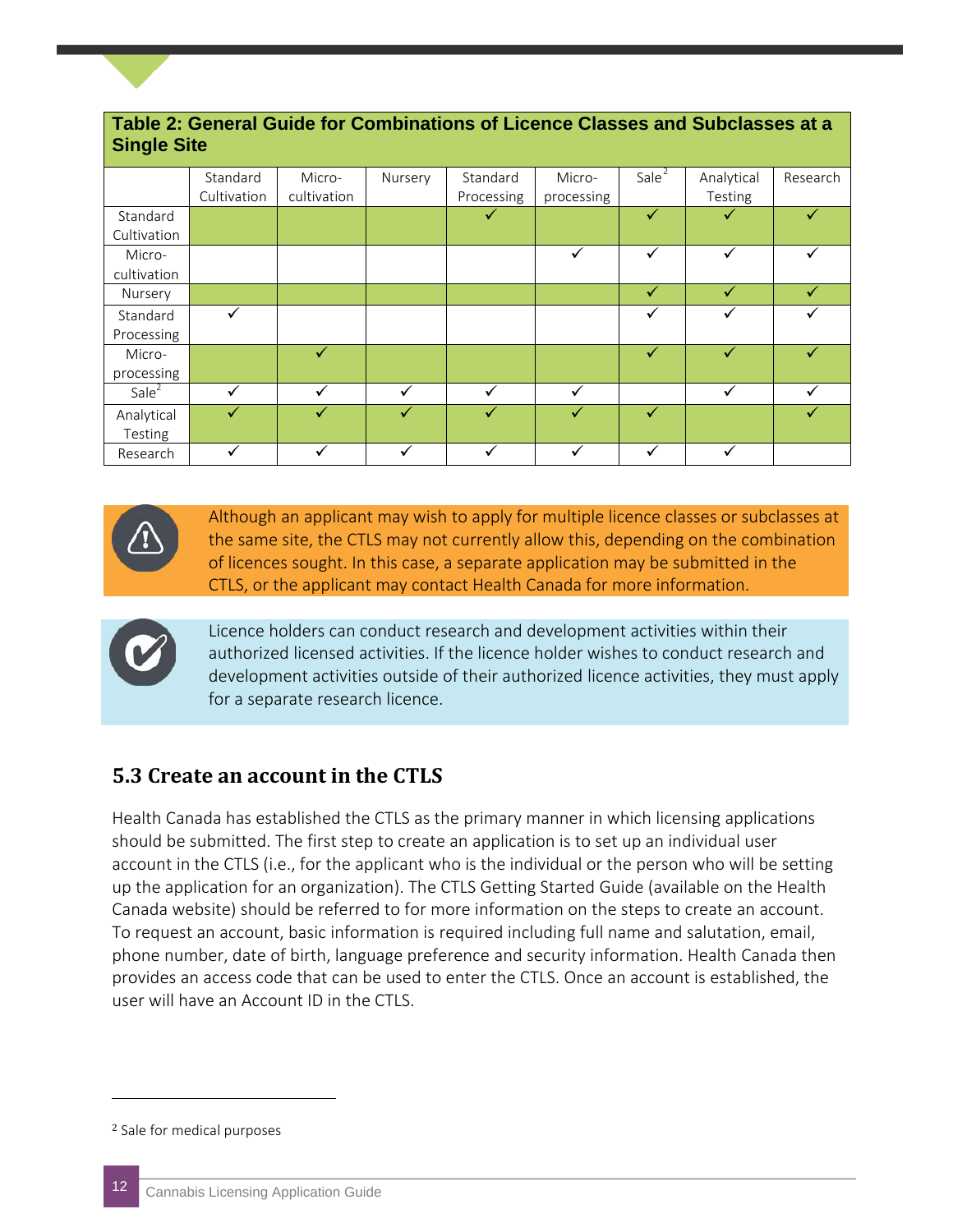

Part of the application process requires documents to be uploaded directly within the CTLS. For each section that requires documents to be uploaded, a maximum of 5 documents can be uploaded per section, each with a maximum size of 10MB per document. Applicants should combine documents where suitable and minimize extraneous content in order to submit the required documents. For assistance related to a specific licence application, an email may be sent to: [HC.licensing](mailto:HC.licensing-cannabis-licences.SC@canada.ca)[cannabis-licences.SC@canada.ca.](mailto:HC.licensing-cannabis-licences.SC@canada.ca) The email must clearly indicate the application file number, the applicant's name and the subject of the correspondence in the subject line of the email.



Should the CTLS (or internet) not be available, the applicant may contact Health Canada directly by phone at 1-866-337-7705 or by email at [cannabis@canada.ca](mailto:cannabis@canada.ca) for more guidance.

#### For Indigenous Applicants

The Indigenous Navigator Service is designed to help Indigenous applicants effectively navigate the cannabis licensing process. This service is available to help guide self-identified Indigenous applicants through each step of the licensing process. Applicants may choose to self-identify in their CTLS application. See section 7.1 Submitting an application for further information. Indigenous applicants who wish to utilize the support of the navigator service should contact Health Canada at [navig@canada.ca](mailto:navig@canada.ca) prior to submitting their application within CTLS.

#### **5.4 Associated individuals create accounts in the CTLS**

User accounts are required for a number of individuals associated with an application. These individuals must create their own individual accounts in the CTLS before an application can be submitted to Health Canada. Individuals can use the same account information for each licence application that they may be associated with. Refer to Table 3: Individuals to be Identified.

> The CTLS requires that individuals who require a security clearance submit their security clearance application form before a licence application can be submitted in the CTLS. As such, the applicant may wish to have these individuals obtain their criminal record checks and apply for their security clearance, if applicable, as soon as is feasible. A licence will not be granted unless required security clearances have been granted. For information on application requirements related to personnel security clearances, refer to Appendix C: Personnel Security Clearance Application Requirements.

The applicant must ensure that the persons identified have the knowledge, qualifications, experience and ability to fulfill their responsibilities, as applicable. For more information on these elements, refer to Appendix A: Key Individuals.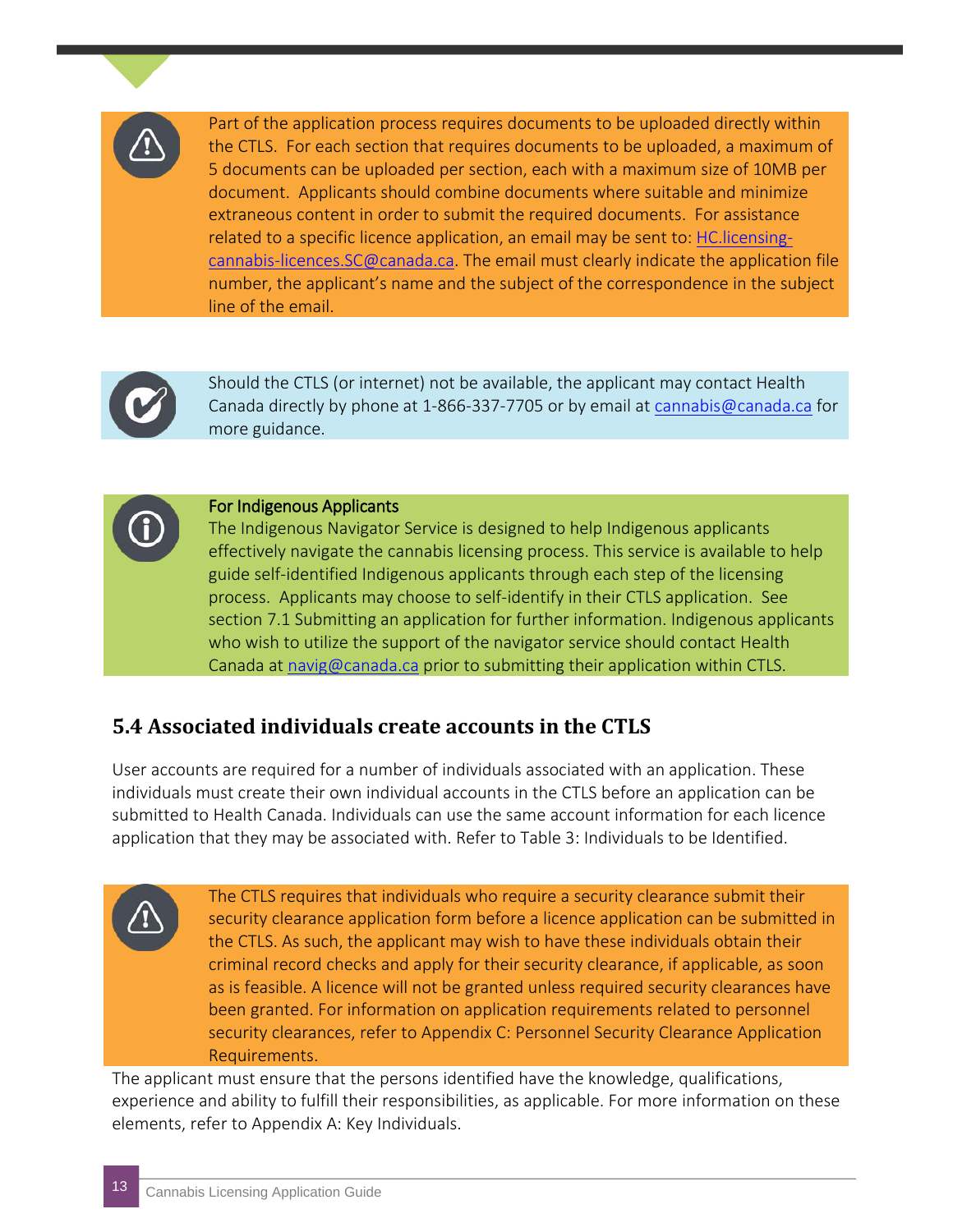

The applicant should create a list of all Account IDs of individuals associated with an application. Account IDs are used to link individuals to an application in the CTLS.



An individual may hold one or multiple roles within the company, for one or more classes of licences at one site, or in some cases, multiple sites, assuming they meet all the requirements.



The CTLS requires at least one director or officer be named per corporate profile. In the case where there is no director or officer for the organization, the responsible person should be identified as an officer in this section of the CTLS.

| <b>Table 3: Individuals to be Identified</b>      |                                                                                           |                                                                                             |  |  |
|---------------------------------------------------|-------------------------------------------------------------------------------------------|---------------------------------------------------------------------------------------------|--|--|
| Role                                              | <b>Account IDs required</b>                                                               | <b>Security Clearance Application</b><br><b>Required prior to Submitting</b><br>Application |  |  |
| <b>Directors</b>                                  | For all licence classes if the<br>applicant is a corporation or a<br>cooperative          | Yes (for all except research and<br>analytical testing)                                     |  |  |
| <b>Officers</b>                                   | For all licence classes if the<br>applicant is a corporation or a<br>cooperative          | Yes (for all except research and<br>analytical testing)                                     |  |  |
| Partners                                          | For all licence classes if the<br>applicant is a partnership                              | Yes (for all except research and<br>analytical testing)                                     |  |  |
| Licence holder (where holder is an<br>individual) | For all licence classes                                                                   | Yes (for all except research and<br>analytical testing) <sup>3</sup>                        |  |  |
| Responsible person                                | For all licence classes. Note: this<br>can be the individual who is the<br>licence holder | Yes (for all except research and<br>analytical testing) <sup>3</sup>                        |  |  |
| Head of security                                  | For cultivation, processing or sale<br>for medical purposes licence only                  | Yes                                                                                         |  |  |

<span id="page-13-0"></span><sup>&</sup>lt;sup>3</sup> For analytical testing and research licence applications, a copy of government-issued ID is required in order to verify the identity of the applicant. Refer to section 6.10 of this guide for more information.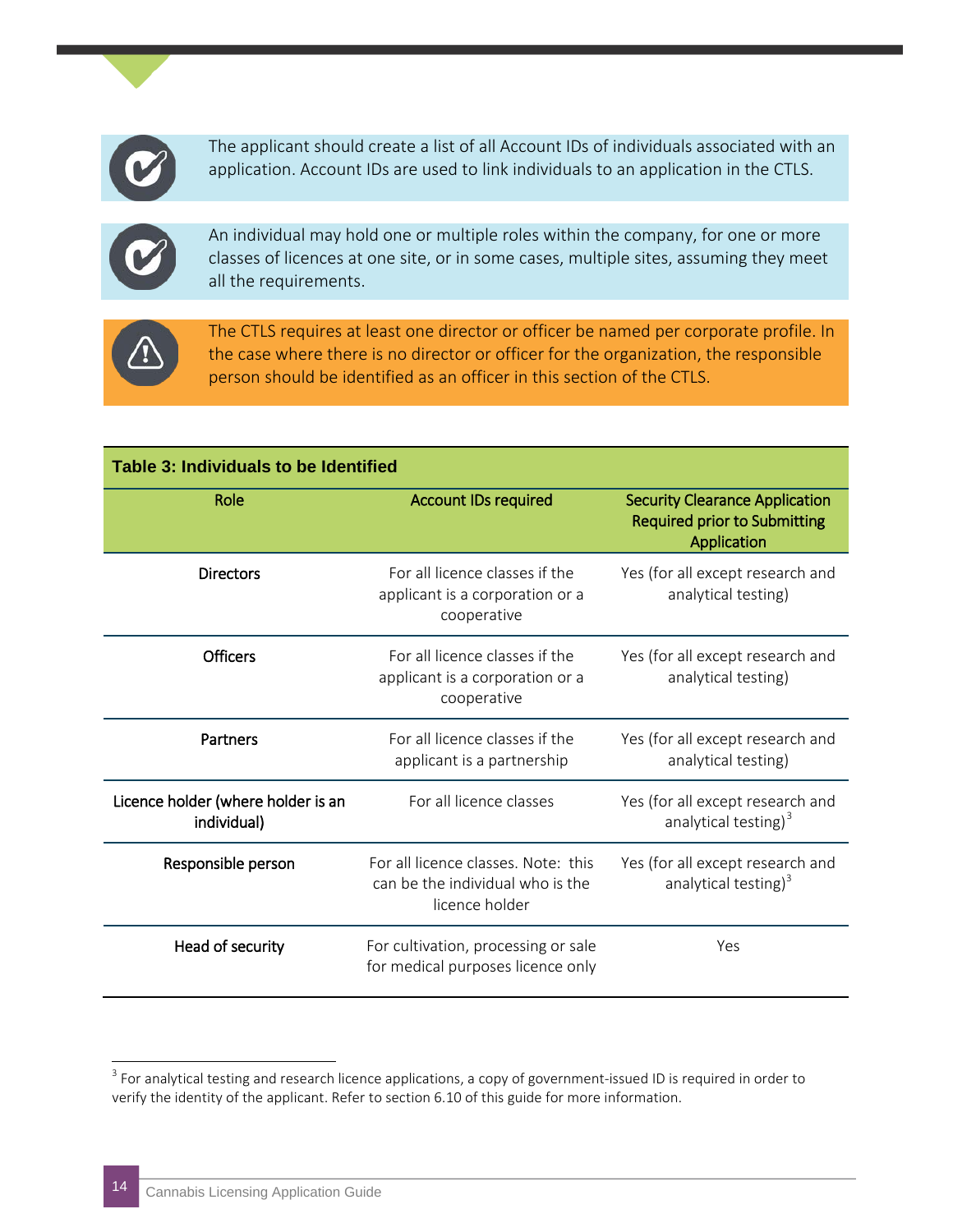| Master grower                                                                                                                                                                                                                                               | For cultivation licence only                                       | Yes                                                     |
|-------------------------------------------------------------------------------------------------------------------------------------------------------------------------------------------------------------------------------------------------------------|--------------------------------------------------------------------|---------------------------------------------------------|
| Quality assurance person (QAP)                                                                                                                                                                                                                              | For processing licence only                                        | Yes                                                     |
| Head of laboratory                                                                                                                                                                                                                                          | For analytical testing only                                        | <b>No</b>                                               |
| Any individual, partnership<br>(partners), corporation (directors<br>and officers), or cooperative<br>(directors and officers) in a<br>position to directly control the<br>applicant (for additional<br>information refer to Appendix H:<br>Direct Control) | For all licence classes, except<br>research and analytical testing | Yes (for all except research and<br>analytical testing) |

#### **5.5 Create a corporate profile for organizations (partnership, cooperative or corporation)**

The CTLS does not have a distinct section for organizations such as partnerships or cooperatives. In these cases, the "Corporate Profile" section must be used in the CTLS to provide the information required in this guide about the organization. In the "Other Registered Names" section of the CTLS corporate profile section, the applicant must clearly indicate whether they are a corporation, partnership, or cooperative.

Applicants that are partnerships, cooperatives, and corporations (in essence any applicant that is not an individual/sole proprietor) also need to create a corporate profile. Once a corporate profile is created, the individual who creates the corporate profile will have access to an Account ID for the corporation. When creating a corporate profile, the applicant lists and links (using their respective Account IDs) all the directors and officers of the corporation or cooperative, and the partners if a partnership. Once a corporate profile is created in the CTLS, the applicant can use that profile to create an application.

Creating a corporate profile has some additional requirements, as outlined below. Some requirements are needed to create a corporate profile in the CTLS, while others are required before an application is submitted.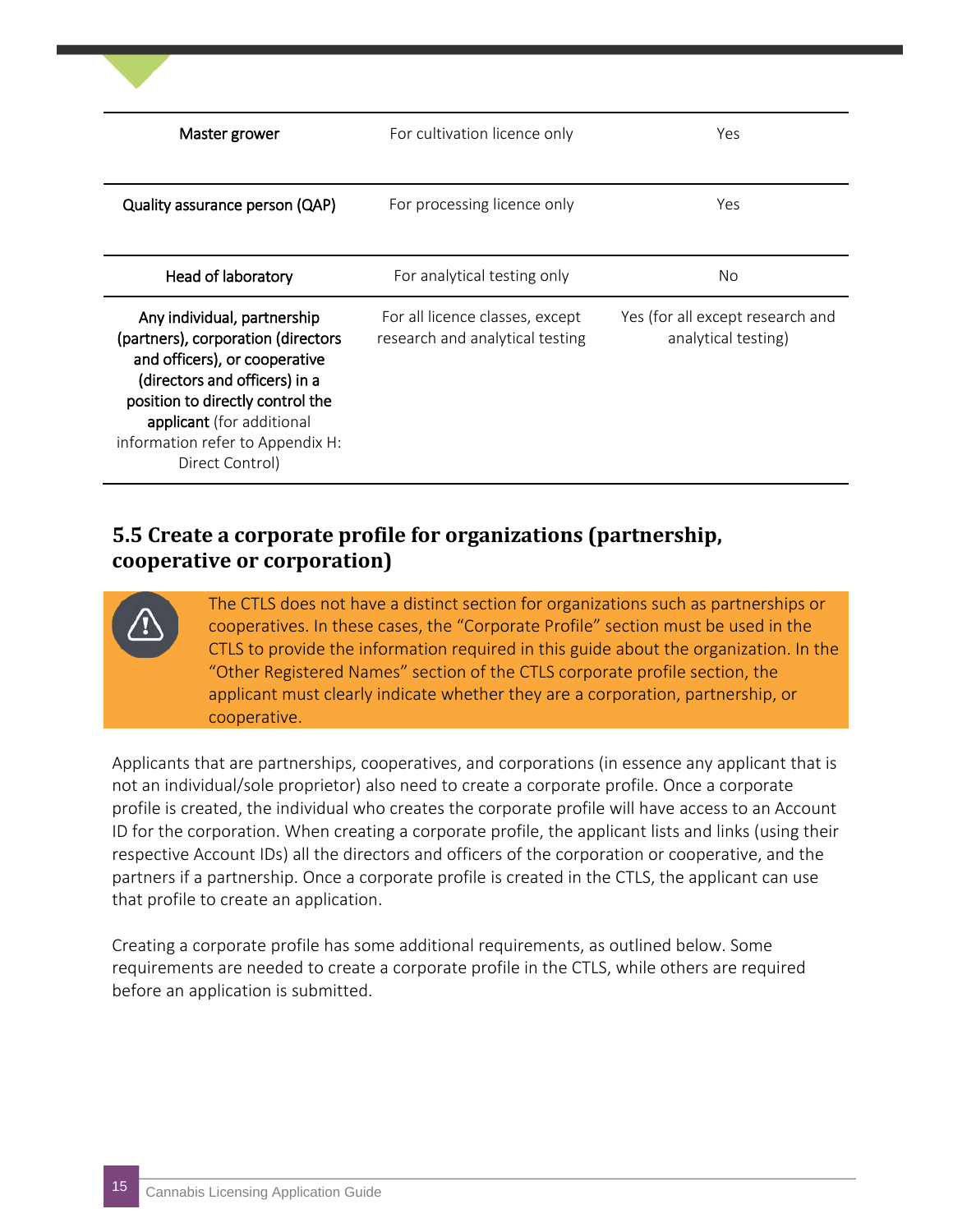|                                                                  | <b>Table 4: Corporate Profile Requirements</b>                                                                                                                                                                                                                                                                                                                                                                                                                                                                                                                                                                                                                                                                                             |
|------------------------------------------------------------------|--------------------------------------------------------------------------------------------------------------------------------------------------------------------------------------------------------------------------------------------------------------------------------------------------------------------------------------------------------------------------------------------------------------------------------------------------------------------------------------------------------------------------------------------------------------------------------------------------------------------------------------------------------------------------------------------------------------------------------------------|
| <b>Requirement</b>                                               | <b>Required details to include</b>                                                                                                                                                                                                                                                                                                                                                                                                                                                                                                                                                                                                                                                                                                         |
| The full legal<br>name(s) of the<br>organization                 | Any other name(s) registered federally or provincially under which the<br>entity intends to do business, if applicable.                                                                                                                                                                                                                                                                                                                                                                                                                                                                                                                                                                                                                    |
| The incorporation<br>number                                      | As provided on the certificate of incorporation. In the case of a<br>partnership or cooperative, if there is not an identification number,<br>indicate "Not applicable."                                                                                                                                                                                                                                                                                                                                                                                                                                                                                                                                                                   |
| <b>Business address</b><br>and contact details                   | The business address and the contact details used for correspondence<br>with the corporation, not the individual applicant (e.g., head office).                                                                                                                                                                                                                                                                                                                                                                                                                                                                                                                                                                                            |
| Controlling<br>organizations (noted<br>as "Parent                | The Account ID of each controlling organization. Note that any controlling<br>organization will be required to create a corporate profile as per these<br>requirements.                                                                                                                                                                                                                                                                                                                                                                                                                                                                                                                                                                    |
| Corporation" in the<br>CTLS), if applicable                      | Refer to Appendix H: Direct Control for more information.                                                                                                                                                                                                                                                                                                                                                                                                                                                                                                                                                                                                                                                                                  |
| Certificate of<br>incorporation (or<br>partnership<br>agreement) | As part of an application, certificate of incorporation documents are<br>required. In the case of a partnership or cooperative, a<br>partnership/cooperative agreement is required.                                                                                                                                                                                                                                                                                                                                                                                                                                                                                                                                                        |
| Organizational chart                                             | As part of submitting an application, a corporate organizational chart is<br>required. The organizational chart:<br>Must demonstrate the relationships between senior positions within<br>the organization and the various controlling individuals or entities, if<br>applicable.<br>Must include all names and titles of senior management positions<br>such as directors and officers of the organization and any controlling<br>individual or entity, if applicable. Does not need to include the site-<br>specific organizational information (e.g., the site head of security,<br>master grower, QAP). This specific organizational information is<br>required as part of a specific application and is to be included in the<br>OSP. |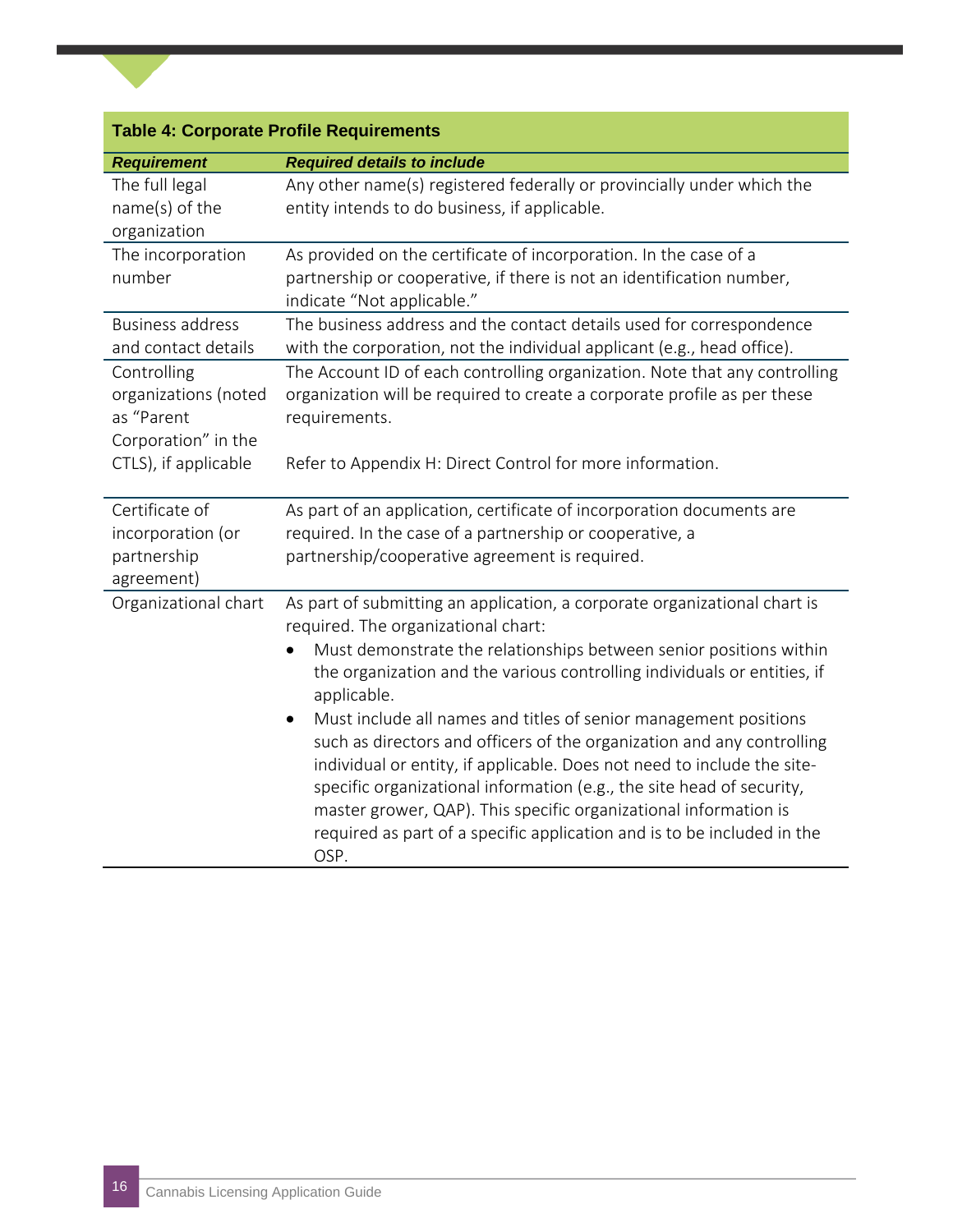#### Organization personnel

As part of an application, specific organization personnel must be identified. These individuals must have individual CTLS accounts created so that their Account IDs can be associated with the corporate profile.

Directors or officers of corporations or cooperatives, and partners in a partnership must be included as part of the corporate profile.



The CTLS does not have a specific section for partners in the case of a partnership. These should be included in the officers section.



As noted earlier, where there is no director or officer for the organization, the responsible person should be identified as an officer in this section of the CTLS.

Health Canada considers any officers of a corporation named on incorporation documentation (e.g., certificate of incorporation), such as the chief executive officer, the chief operations officer and the chief financial officer (or officers equivalent in responsibility), as officers who require a security clearance. It is the responsibility of the applicant to identify all officers and directors of an organization accurately.

Prior to submitting an application in the CTLS, these individuals will also be required to submit an application to obtain a security clearance in the CTLS.

In addition, all officers, directors, partners and individuals who control the applicant must be identified and will require security clearances.

Consult the *Cannabis Regulations* for details regarding security clearance requirements.



Before an application is submitted, the corporate profile can be changed. Once an application is submitted, changes are no permitted in the CTLS. Refer to section 7.3.3 Changes to an Application/Unsolicited Information for more information.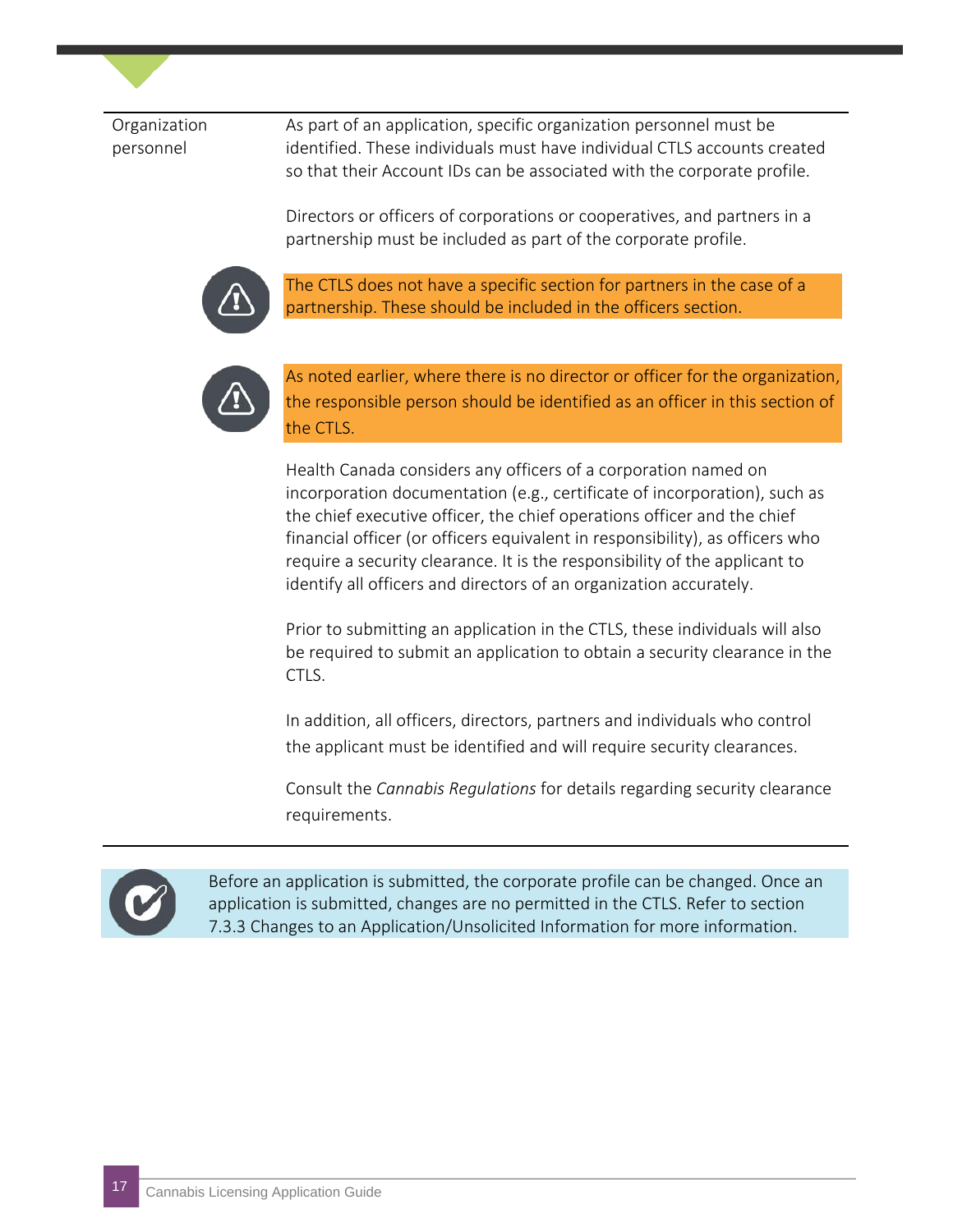### <span id="page-17-0"></span>**6.0 Application Requirements: Creating an Application**

This section of the guide includes the application requirements that are required for each class of licence. The requirements in this section are categorized by Requirement Areas which are found in the CTLS.

All applications are strictly and thoroughly reviewed by Health Canada against the application requirements outlined in this guide.

Applicants are expected to comply with applicable requirements as outlined in the Regulations, and compliance may be verified at any time by Health Canada. Licences may be issued once all applicable requirements are met.

#### For Processing, Cultivation and Sale for Medical Purposes Licences

In addition to documents submitted as a part of a CTLS application, applicants are required to submit a site evidence package with visual evidence to demonstrate the completion and functionality of their facility. Applications will only be processed once both the document portion of the application is submitted within the CTLS and the site evidence package is submitted and received by Health Canada. Instructions for how to submit a site evidence package are found in section 7.1.1 Submitting Site Evidence.

When creating a new licence application in the CTLS, the applicant must first identify the licence class they are applying for in the CTLS. The licence classes within the scope of this guide include:

- Cannabis licence class (cultivation, processing, sale for medical purposes)
- Research
- Analytical testing

Refer to Appendix B: Cannabis Licence Classes and Subclasses for more information.



As noted earlier, applicants may apply for more than one class or subclass of licence at the same site depending on the licence class or subclass. For example, applicants may apply for a cultivation, processing and sale for medical purposes licence in one application. However, the design of the CTLS requires a separate application be submitted for analytical testing and research licences.



This guide establishes the application requirements to obtain a licence. It is up to the applicant to confirm that all application requirements set out in this guide are submitted with the application. This guide also provides details on how to submit this information into the CTLS and, if required, how to submit a site evidence package, directly to Health Canada. Table 5 outlines the relevant sections of this guide where required information must be submitted to Health Canada, according to licence class.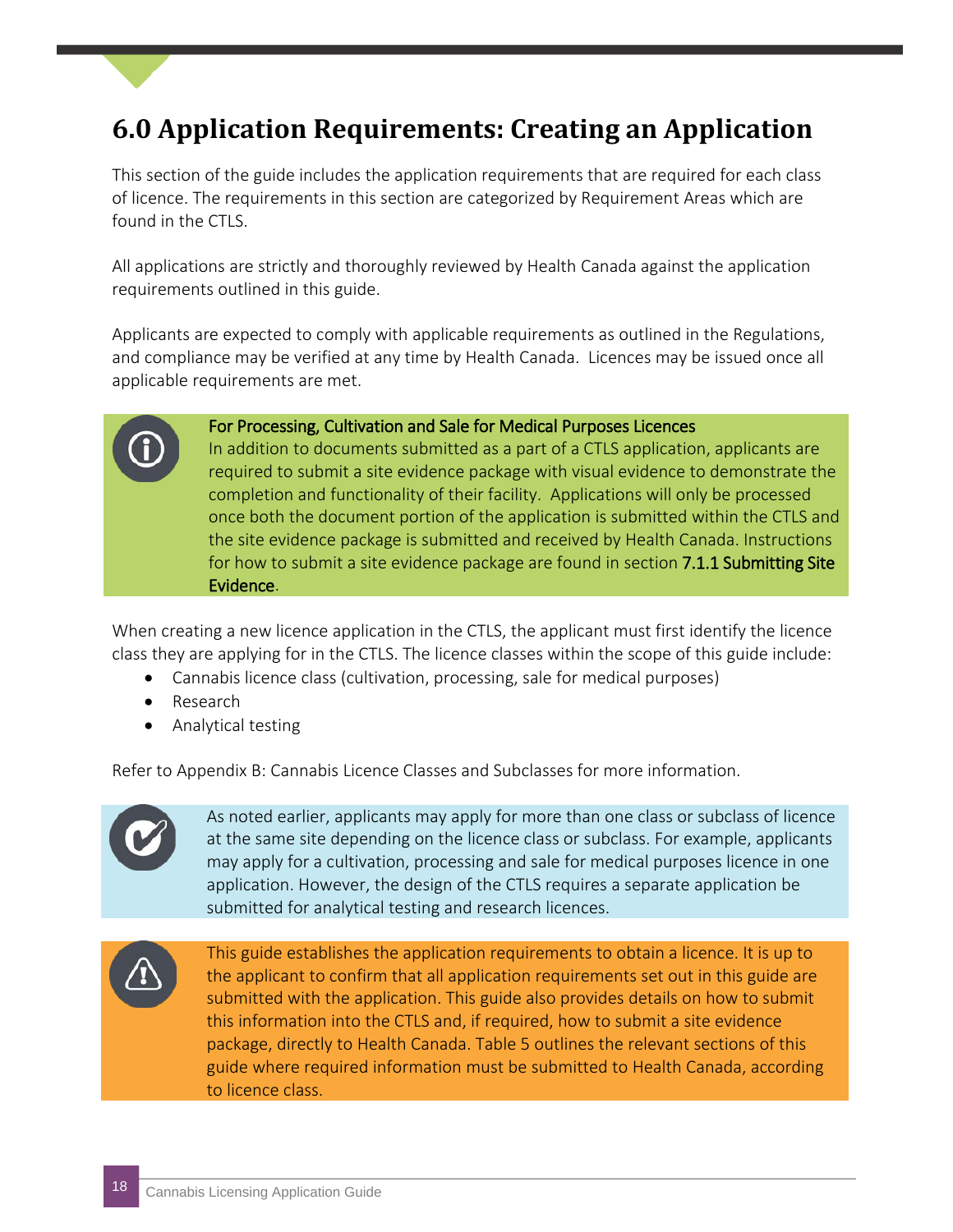

When the applicant uploads a document into the CTLS, or submits the site evidence package (if required) the file names should clearly identify the name of the application requirement outlined in this guide. For example, Site Survey, OSP, Security Reports.

| <b>Class</b>   | Table 5: Application Guide Sections with Required Information in the CTLS, by Licence |                                                 |                                    |                                                                        |                                                                           |                              |                         |
|----------------|---------------------------------------------------------------------------------------|-------------------------------------------------|------------------------------------|------------------------------------------------------------------------|---------------------------------------------------------------------------|------------------------------|-------------------------|
| <b>Guide</b>   | <b>Requirement</b>                                                                    | <b>Cannabis Licence Class</b>                   |                                    |                                                                        |                                                                           |                              |                         |
| <b>Section</b> | <b>Area</b>                                                                           | Cultivation<br>(Micro,<br>Standard,<br>Nursery) | Processing<br>(Micro,<br>Standard) | Sale for<br>medical<br>purposes<br>(with<br>possession<br>of cannabis) | Sale for<br>medical<br>purposes<br>(without<br>possession<br>of cannabis) | Analytical<br><b>Testing</b> | Research                |
| 6.1            | Proposed<br>licence holder<br>(Licence<br>Ownership)                                  | ✓                                               | ✓                                  |                                                                        |                                                                           | ✓                            | ✓                       |
| 6.2            | <b>Mailing</b><br>address                                                             | $\checkmark$                                    | $\checkmark$                       | $\checkmark$                                                           | $\checkmark$                                                              | $\checkmark$                 | $\checkmark$            |
| 6.3            | Licence class<br>and subclass<br>(identified as<br>"Site Activities"<br>in the CTLS)  |                                                 | ✓                                  | ✓                                                                      | ✓                                                                         | N/A                          | N/A                     |
| 6.4            | Site details<br>(including<br>activities)                                             | ✓                                               | $\checkmark$                       | ✓                                                                      | ✓                                                                         | $\checkmark$                 | ✓                       |
| 6.5            | Site personnel                                                                        | $\checkmark$                                    | $\checkmark$                       | $\checkmark$                                                           | $\checkmark$                                                              | $\checkmark$                 | $\checkmark$            |
| 6.6            | Site ownership                                                                        | $\checkmark$                                    | $\checkmark$                       | ✓                                                                      | N/A                                                                       | N/A                          | N/A                     |
| 6.7            | Notice to local<br>authorities                                                        | $\checkmark$                                    | $\checkmark$                       | $\checkmark$                                                           | N/A                                                                       | N/A                          | N/A                     |
| 6.8            | Physical                                                                              | $\overline{\checkmark}$                         | $\checkmark$                       | $\overline{\checkmark}$                                                | $\checkmark$                                                              | $\overline{\checkmark}$      | $\overline{\checkmark}$ |
|                | security                                                                              | Additional                                      | Additional                         | Additional                                                             | Only                                                                      | Organizational               | Organizational          |
|                | (including<br>organizational                                                          | visual                                          | visual                             | visual                                                                 | organizational                                                            | security plan                | security plan           |
|                | security plan)                                                                        | evidence to                                     | evidence to                        | evidence to                                                            | security plan is                                                          | not required                 | not required            |
|                |                                                                                       | be submitted                                    | be submitted                       | be submitted                                                           | required                                                                  |                              |                         |
|                | Good                                                                                  | outside CTLS<br>$\checkmark$                    | outside CTLS                       | outside CTLS<br>$\vec{\sqrt{}}$                                        |                                                                           |                              |                         |
| 6.9            | production                                                                            |                                                 | $\checkmark$                       |                                                                        | N/A                                                                       | N/A                          | N/A                     |
|                | practices                                                                             | Additional<br>visual                            | Additional<br>visual               | Additional<br>visual                                                   |                                                                           |                              |                         |
|                | (GPP)                                                                                 | evidence to                                     | evidence to                        | evidence to                                                            |                                                                           |                              |                         |
|                |                                                                                       | be submitted                                    | be submitted                       | be submitted                                                           |                                                                           |                              |                         |
|                |                                                                                       | outside CTLS                                    | outside CTLS                       | outside CTLS                                                           |                                                                           |                              |                         |
| 6.10           | Record<br>keeping (and<br>reporting)                                                  | $\checkmark$                                    | $\checkmark$                       | $\checkmark$                                                           | $\checkmark$                                                              | $\checkmark$                 | $\checkmark$            |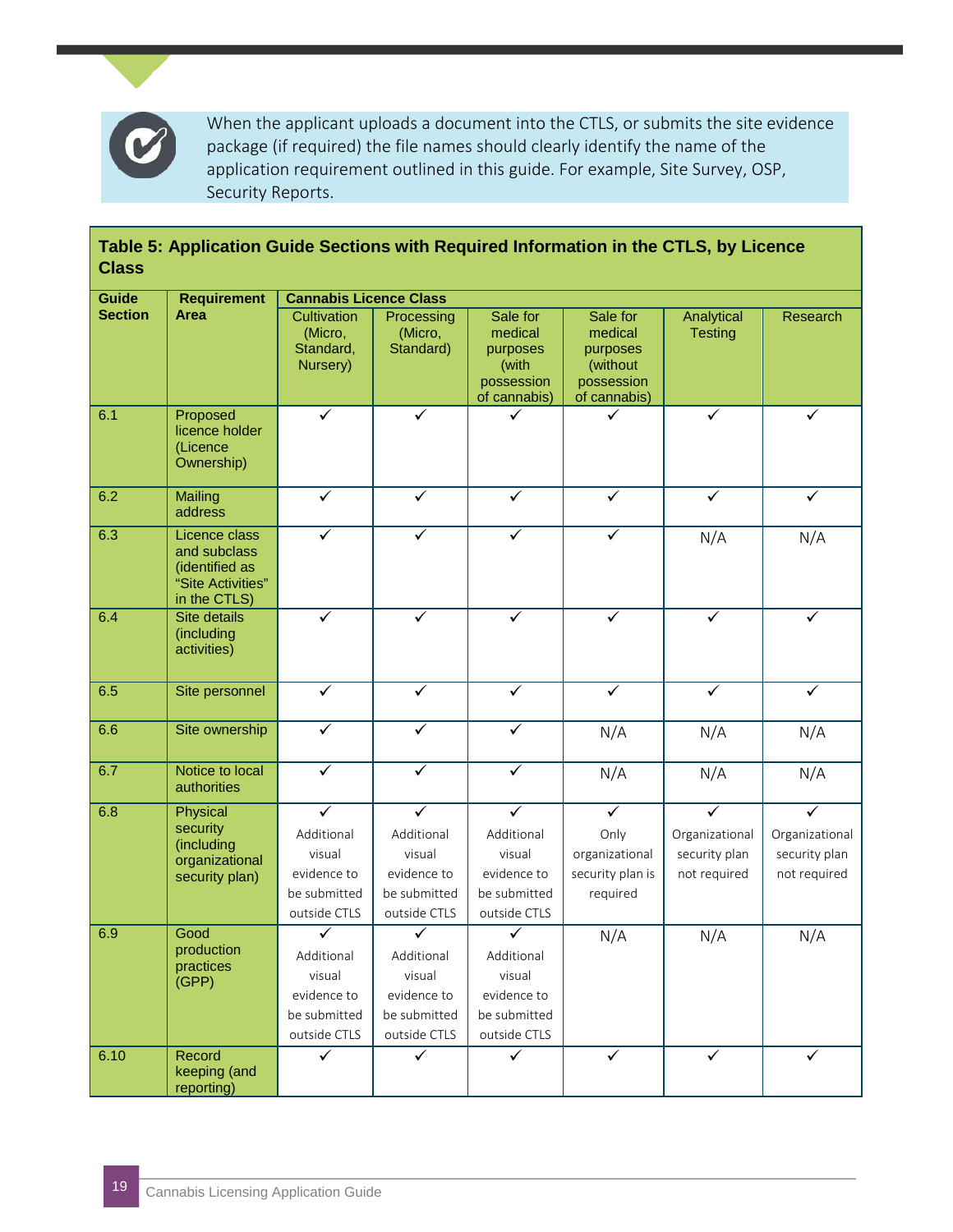

For a sale for medical purposes licence where there will be possession of cannabis, after selecting the licence class and subclass, the applicant should select "Site Details" and in the "room activity" area of the CTLS, add "sale with possession of cannabis." This opens the additional requirement sections in the CTLS.

#### **6.1 Proposed licence holder (licence ownership)**

An application can be created for an individual or an organization. If the applicant is an organization, they must ensure that they have completed a corporate profile for the organization in the CTLS as outlined in section 5.5.

A responsible person must be designated for all applications. The responsible person has the authority to bind the licence holder, has overall responsibility for the activities conducted and is responsible for submitting the application. The responsible person is the official point of contact with Health Canada. Refer to Appendix A: Key Individuals for more information.

> As per the *Cannabis Regulations*, the applicant may designate one individual as an alternate responsible person who is qualified to replace the responsible person. However, only one responsible person may be designated in the CTLS. To change the responsible person after an application has been submitted, email [HC.licensing](mailto:HC.licensing-cannabis-licences.SC@canada.ca)[cannabis-licences.SC@canada.ca,](mailto:HC.licensing-cannabis-licences.SC@canada.ca) with the subject line "Request to change responsible person" and the application number and details. Health Canada will contact the applicant for additional details.

#### **6.2 Mailing address**

The mailing address entered must be the Canadian address where the applicant would like to receive official mailed correspondence (e.g., the licence when issued).



This is not necessarily the same as the site address or corporate address.

#### **6.3 Licence class and subclass (identified as "Site Activities" in the CTLS)**

The applicant must select the licence classes and subclasses for which they are applying.



For analytical testing and research licences, this section does not need to be filled out in the CTLS as this information is already identified when initially creating a new application.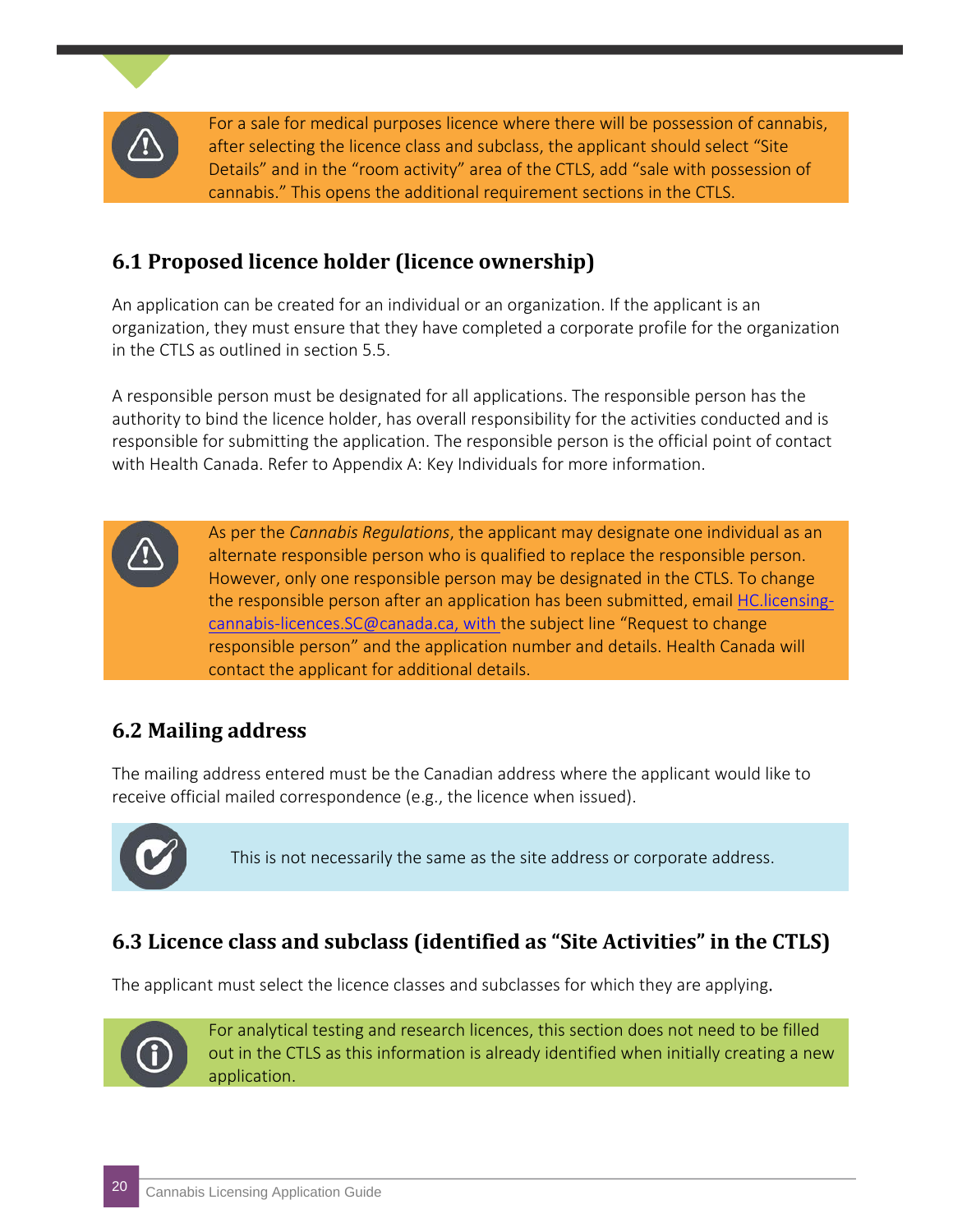

Although there is an option in the CTLS to select "Sale – Non-Medical Online," this should not be selected.



As noted in Section 5.2, licence holders can conduct research and development activities within their authorized licensed activities. If the licence holder wishes to conduct research and development activities outside of their authorized licence activities, they must apply for a separate research licence.

### **6.4 Site details (including activities)**

There is certain information required for a site. Requirements differ depending on the licence class (e.g., analytical testing and research requirements differ). Tables 6, 7 and 8 show the different classes of licence, namely cultivation, processing, sale for medical purposes, analytical testing and research licences.



Licensed activities cannot be conducted in a dwelling-house (i.e., a place of residence).



Licences are site specific with the exception of research, which can have multiple sites set out in a licence. If an applicant, other than an applicant for a research licence, intends to conduct licensed activities at more than one site, a separate application must be submitted for each site.

#### **Table 6: Site Detail Requirements for Cannabis Licence Class (Cultivation, Processing, Sale for Medical Purposes)**

| <b>Requirement</b>       | <b>Required details to include</b>                                                                                                                                                                                                                                                                                                                                                                       |
|--------------------------|----------------------------------------------------------------------------------------------------------------------------------------------------------------------------------------------------------------------------------------------------------------------------------------------------------------------------------------------------------------------------------------------------------|
| Complete site<br>address | Include Canadian address as well as latitude and longitude.                                                                                                                                                                                                                                                                                                                                              |
|                          | The CTLS allows for entry of a single address in relation to a site. Should the<br>site have multiple addresses (e.g., several buildings in an area used<br>exclusively by the licence holder), all site details as outlined in this section<br>must be uploaded into the CTLS as a separate document titled Additional<br>Site Details. This must be uploaded in the "Site Survey" section of the CTLS. |
| Site survey              | A building location survey, location certificate or similar document,<br>prepared and certified by a person qualified to do so in the jurisdiction<br>where the site is located, such as a qualified land surveyor. The survey must<br>be up to date at the point of submission.                                                                                                                         |
| Aerial view              | A clear and legible aerial view of the proposed site and surrounding lots to<br>within 500 metres. The aerial view must be up to date at the point of<br>submission.                                                                                                                                                                                                                                     |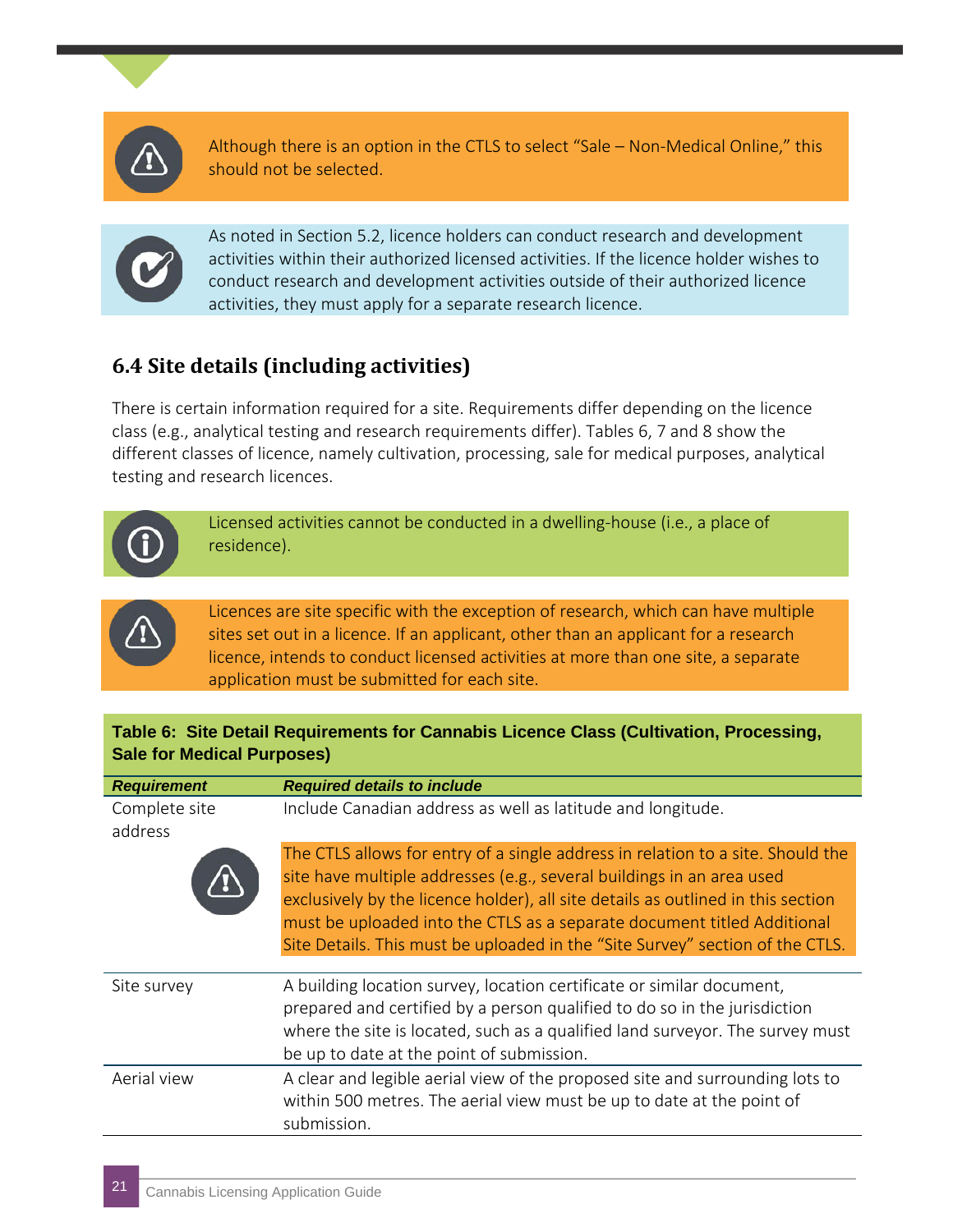| Production capacity | An estimate of the proposed annual production amount (e.g., kg per year,                                                                                                                                                          |
|---------------------|-----------------------------------------------------------------------------------------------------------------------------------------------------------------------------------------------------------------------------------|
| (Not required for   | number of plants or seeds per year) for each applicable cannabis class as                                                                                                                                                         |
| sale for medical    | found in Schedule 4 of the Act.                                                                                                                                                                                                   |
| purposes)           |                                                                                                                                                                                                                                   |
|                     | $\mathbf{r}$ , and a set of the set of the set of the set of the set of the set of the set of the set of the set of the set of the set of the set of the set of the set of the set of the set of the set of the set of the set of |

The total combined area (m<sup>2</sup>) of the grow areas and the total combined area (m<sup>2</sup>) of the operations areas excluding grow areas that are being proposed for licensing. For the grow areas, the total combined area should include all surface areas, taking into account if multiple surfaces are being utilized (e.g., vertically arranged).



NOTE: There is no specific section in the current version of the CTLS to upload this information. This information should be uploaded as an attachment under the "Site Survey" section.

Areas (buildings and rooms, outdoor areas) and activities

Each outdoor area (if applicable) and indoor area (building or part of building) including rooms, must be named and this name must be provided. The names used to identify each area must match all other information submitted (e.g., on the site plan). All activities conducted in each room must also be identified (e.g., propagation, drying, labelling, etc.). There is no requirement to identify areas and rooms in CTLS in which no activities with cannabis will take place (e.g., lavatory) or transitory areas (e.g., hallways). However, these areas and rooms should still be identified on the floor plan(s).

More than one activity can occur in each area. Additional information may be requested to assess how the proposed activities meet all regulatory requirements.



These site details are also considered part of the site plan and must match all information provided to meet the requirements detailed in section 6.8 of this guide related to physical security.



#### As noted earlier, for a sale for medical purposes licence where there will be possession of cannabis

The applicant should first select "Site Details" and in the "room activity" area of CTLS, add "sale with possession of cannabis." This will open the additional requirement sections in the CTLS. All rooms where cannabis is present must be included and room details must be provided.



Each site must have at least one indoor area (building or part of a building). Cultivators may also have outdoor areas to cultivate, propagate or harvest cannabis.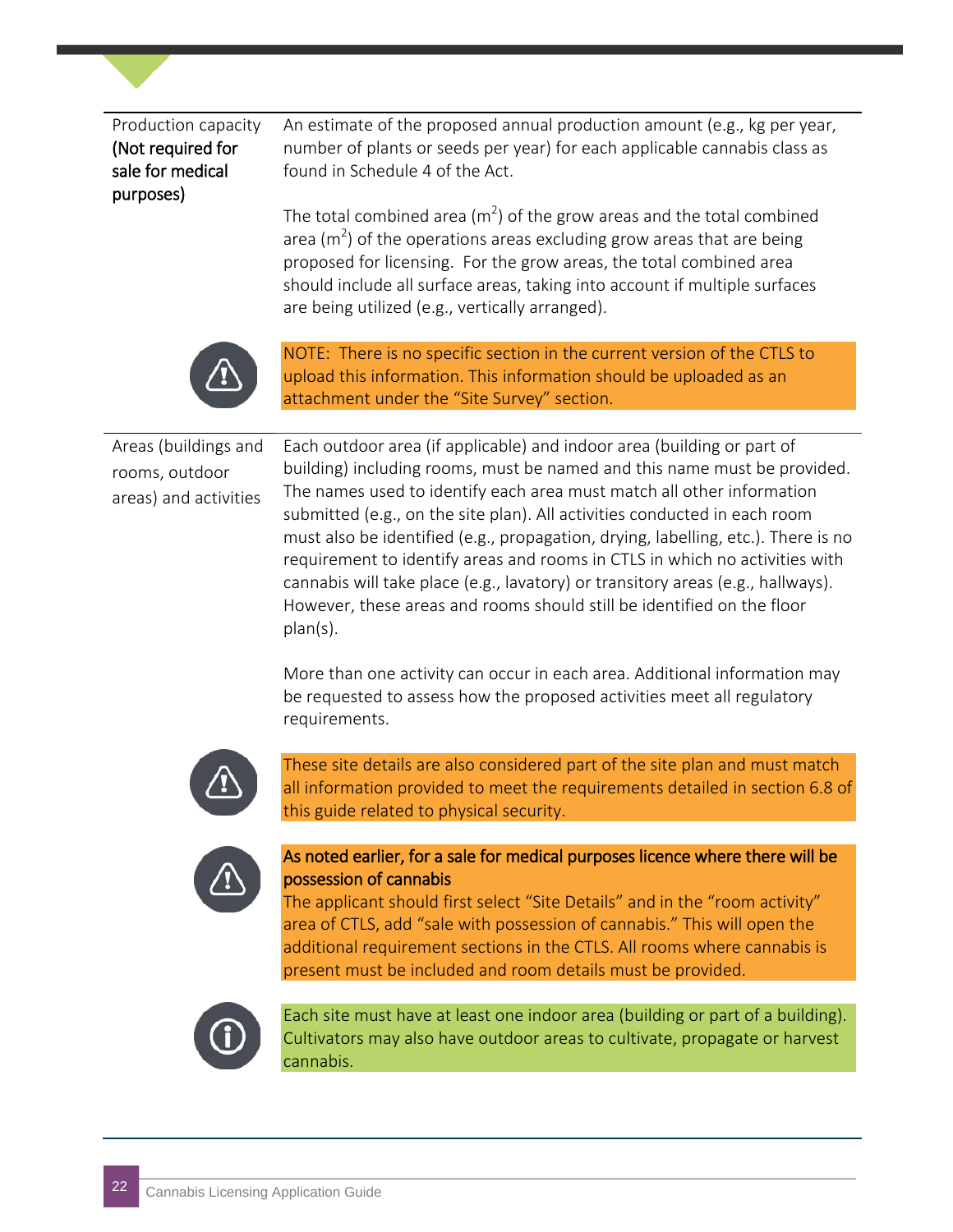|                                                    | <b>Table 7: Site Detail Requirements for Analytical Testing Licence Class</b>                                                                                                                                                                    |
|----------------------------------------------------|--------------------------------------------------------------------------------------------------------------------------------------------------------------------------------------------------------------------------------------------------|
| <b>Requirement</b>                                 | <b>Required details to include</b>                                                                                                                                                                                                               |
| Complete site<br>address                           | Include Canadian address.                                                                                                                                                                                                                        |
| Analytical testing<br>processes to be<br>conducted | Identify the purposes of all analytical testing activities that the applicant is<br>proposing to conduct.                                                                                                                                        |
|                                                    | For example, testing for:                                                                                                                                                                                                                        |
|                                                    | Chemical (i.e., contaminants such as heavy metals, foreign matter)<br>$\bullet$<br>Microbial* (i.e., contaminants such as yeast, molds, bacteria, aflatoxins)<br>*Sterility appears as an independent item in the CTLS; however, it is typically |
|                                                    | captured in the context of microbial testing.                                                                                                                                                                                                    |
|                                                    | Cannabinoid content (e.g., delta-9-tetrahydrocannabinol [THC], delta-9-<br>$\bullet$<br>tetrahydrocannabinolic acid [THCA], cannabidiol [CBD], and cannabidiolic<br>acid [CBDA])                                                                 |
|                                                    | Dissolution/Disintegration                                                                                                                                                                                                                       |
|                                                    | Pesticides                                                                                                                                                                                                                                       |
|                                                    | Solvent residue                                                                                                                                                                                                                                  |
|                                                    | Sterility<br>$\bullet$                                                                                                                                                                                                                           |
|                                                    | Stability (e.g., if the licence holder proposes to include a product expiry<br>$\bullet$<br>date, disintegration test for capsules)                                                                                                              |

• Other (e.g., seed viability testing)

|                          | Table 8: Site Detail Requirements for Research Licence Class                                                                                                                                                                                                                                                                                               |
|--------------------------|------------------------------------------------------------------------------------------------------------------------------------------------------------------------------------------------------------------------------------------------------------------------------------------------------------------------------------------------------------|
| <b>Requirement</b>       | <b>Required details to include</b>                                                                                                                                                                                                                                                                                                                         |
| Complete site            | Primary Canadian site at which the research is proposed to occur.                                                                                                                                                                                                                                                                                          |
| address                  |                                                                                                                                                                                                                                                                                                                                                            |
| Research grant           | The grant number may be provided as additional information, if applicable.                                                                                                                                                                                                                                                                                 |
| Cultivation              | If cannabis is proposed to be cultivated, propagated or harvested, provide<br>information on where it is proposed to be cultivated, propagated or                                                                                                                                                                                                          |
|                          | harvested (latitude/longitude, indoor/outdoor).                                                                                                                                                                                                                                                                                                            |
| Synthesis of<br>cannabis | Indicate whether cannabis will be synthesized.                                                                                                                                                                                                                                                                                                             |
| <b>Additional sites</b>  | If there are additional sites where activities with cannabis are proposed to<br>occur (e.g., clinical trial conducted at multiple sites), provide the address of<br>each site as well as the name and contact information of an individual at<br>each site. The address of each additional authorized site will appear on the<br>licence, if it is issued. |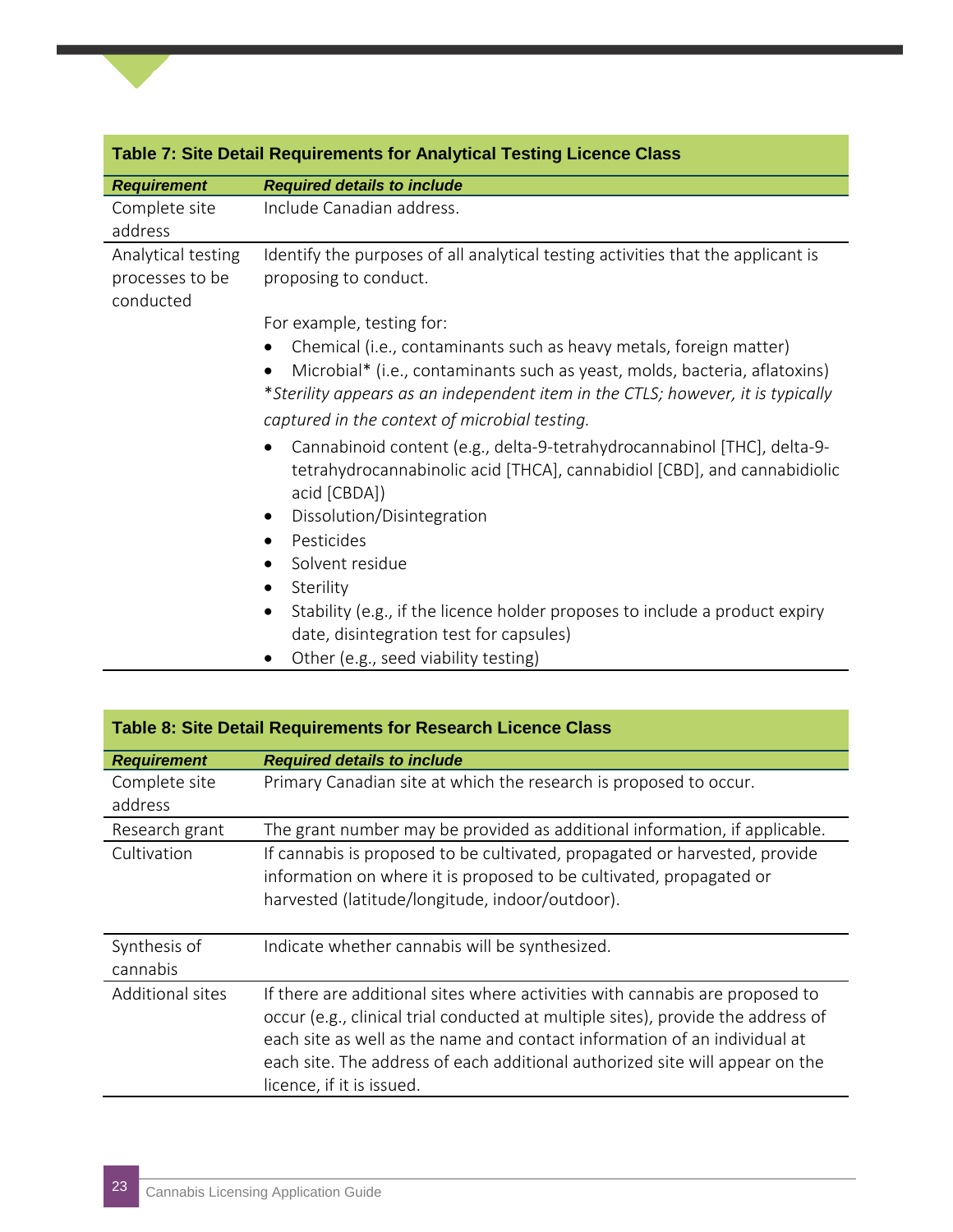| Intent to sell                                                                     | Indicate if there is intent to sell the product of the research (e.g., cannabis<br>plants and/or cannabis plant seeds to a licensed cultivator, researcher,<br>cannabis drug licence or exemption holder).                                                                                                                                                                                                                                                                                         |
|------------------------------------------------------------------------------------|----------------------------------------------------------------------------------------------------------------------------------------------------------------------------------------------------------------------------------------------------------------------------------------------------------------------------------------------------------------------------------------------------------------------------------------------------------------------------------------------------|
| Type of research                                                                   | Indicate the type(s) of research (e.g., in vitro, in vivo (animal), clinical trial,<br>plant genetics, cannabis product development, non-cannabis product<br>development, other) that is proposed to be conducted with cannabis. An<br>example of non-cannabis product development would be research on lights<br>used to grow cannabis plants. Synthetic cannabinoid development should be<br>included as "Other" and details should be included in the Research Protocol<br>section (see below). |
| Research<br>protocol                                                               | A document outlining the research that is proposed to be conducted, and<br>the quantity of cannabis that is proposed to be possessed or produced by<br>the applicant (e.g., kilogram, litre or number of plants or seeds as<br>appropriate) must be provided. This must also include the duration for<br>which the research licence is sought (up to five years).                                                                                                                                  |
| For an in vivo<br>(animal) study:<br><b>FDA</b><br>authorization, if<br>applicable | For an in vivo study where FDA authorization is required, the Experimental<br>Study Certificate must be submitted as part of the licence application.<br>Additional information on the Experimental Study Certificate can be found in<br>the Experimental Studies Certificate Application Form for a Veterinary Drug.                                                                                                                                                                              |
| For a clinical trial:<br>No objection<br>letter for a<br>clinical trial            | For a clinical trial, the applicant must first obtain a no objection letter from<br>Health Canada or an acknowledgement email from the Office of Clinical<br>Trials which must be submitted as part of the licence application.<br>Additional information on clinical trial application requirements can be<br>found in the Guidance Document For Clinical Trial Sponsors: Clinical Trial<br>Applications as well as on the Health Canada website.                                                 |



To meet the needs and circumstances of researchers, applications can be submitted with:

- 1. One research licence per protocol, per site
- 2. One research licence per protocol for multiple sites (e.g. a clinical trial at numerous hospitals)
- 3. One research licence for multiple research protocols for one site (e.g. numerous researchers or projects at a single university)

A research licence may be effective for the duration of the research project up to a maximum of five years. If the research project needs to continue past the expiry date of the licence, the licence holder may apply for a renewal of the licence. More than one type of research may be conducted under a single licence. The research protocol must describe all types of research to be conducted.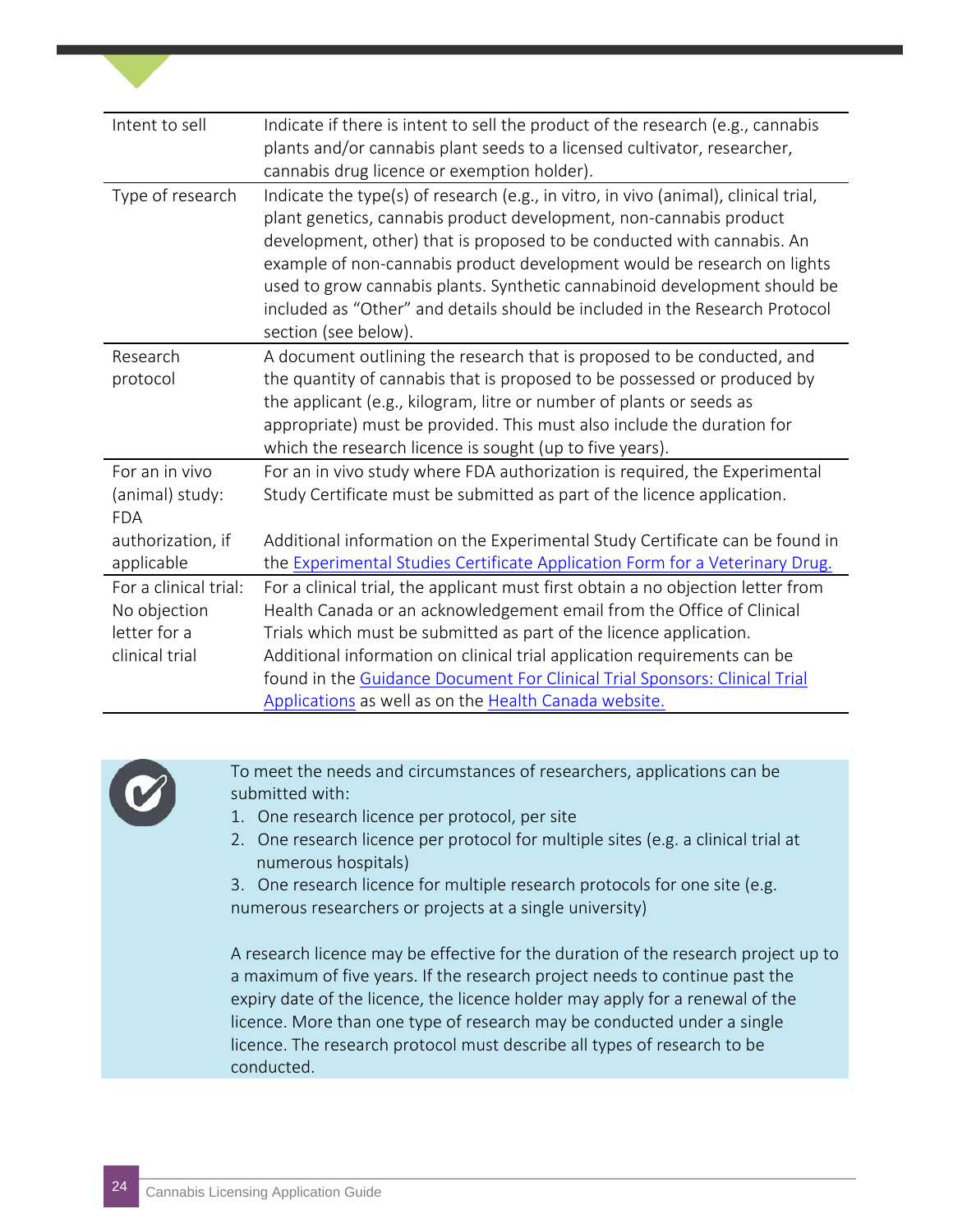

Depending on the type of activities proposed to be conducted with cannabis and the quantity of cannabis on-site, additional security measures may be required, such as security clearances of key personnel. The licence may also be subject to additional conditions, such as the need for an OSP or increased physical security measures. Each submission will be assessed on a case-by-case basis.

#### **6.5 Site personnel**

As outlined in section 5.4 of this guide, as part of the application the applicant should identify individuals that must have accounts and security clearances. The individuals will differ based on the licence class or subclass as well as the type of licence holder (i.e., if it is an individual or a corporation, cooperative or partnership). These individuals should create CTLS accounts and provide their Account IDs to the applicant. Some of these individuals need to be identified if the applicant is creating a corporate profile. Other individuals need to be identified within the "Site Personnel" section of the CTLS. The applicant must ensure that the persons identified have the knowledge, qualifications, experience and ability to fulfill their responsibilities, as applicable. For more information, refer to Appendix A: Key Individuals.



Qualifications are only required to be submitted for the QAP (and alternate QAP, if applicable) for a processing licence, and the head of laboratory (and alternate, if applicable) for an analytical testing licence.



An individual may hold one or multiple roles for a licence, for one or more classes of licences at one site, or in some cases, multiple sites, assuming they meet all the requirements.



For cultivation, processing and sale for medical purposes licences

The CTLS requires that a security clearance application form be submitted for at least one individual in each position that requires a security clearance.

In the case where an applicant wishes to designate an alternate, as authorized under the Regulations, this may be done at any time. However, any alternate must also hold a valid security clearance, as applicable, before assuming the duties of the position. The Minister may also specify other individuals that must hold a security clearance, either by name or position. Should this occur, the licence holder or applicant is notified in writing.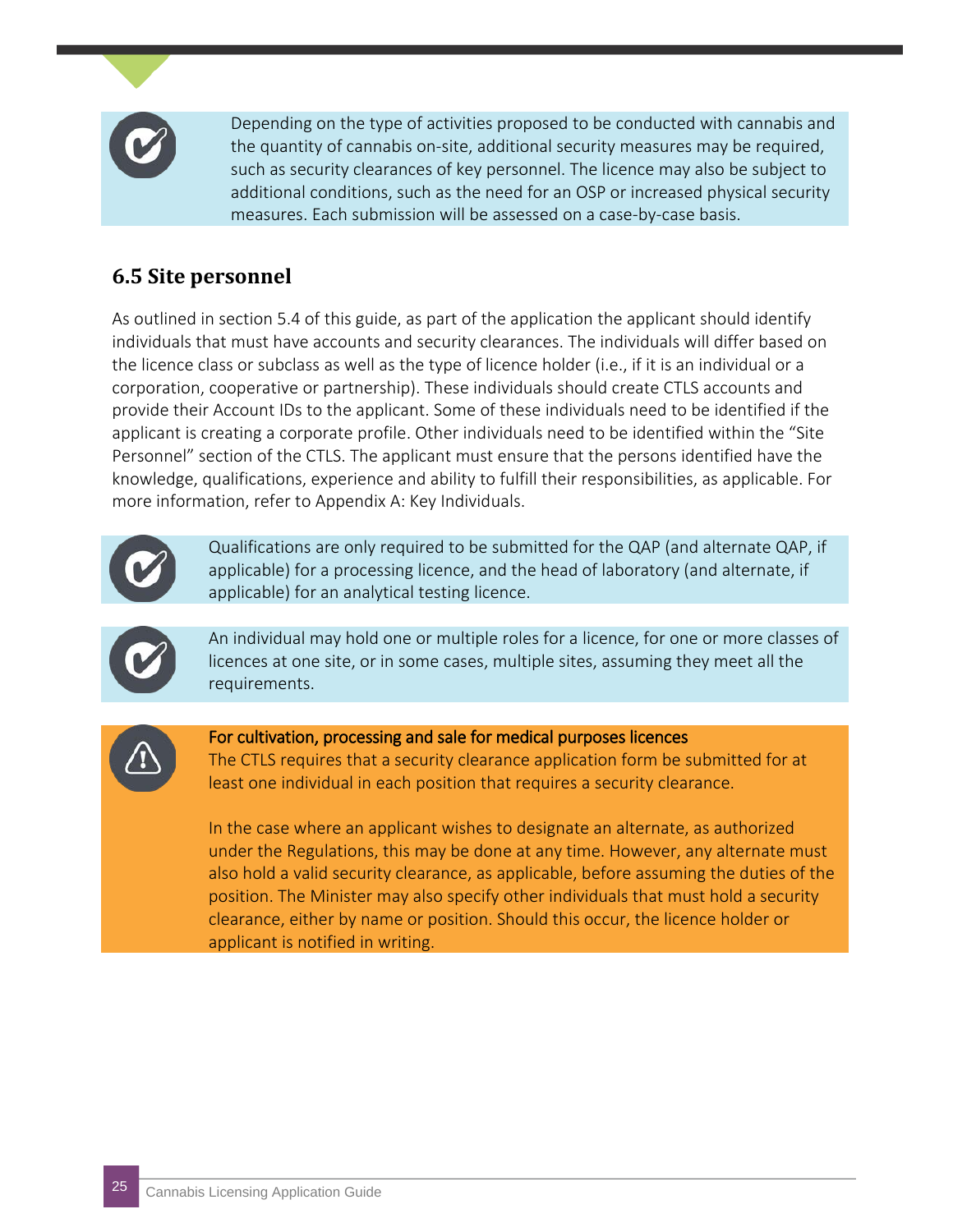| <b>Requirement</b> | <b>Required details to include</b>                                                                                                                                                                                                                                                                                                                                                                                                     |
|--------------------|----------------------------------------------------------------------------------------------------------------------------------------------------------------------------------------------------------------------------------------------------------------------------------------------------------------------------------------------------------------------------------------------------------------------------------------|
| Identification     | Specific individuals must be identified that are associated with an application in the                                                                                                                                                                                                                                                                                                                                                 |
| of personnel       | CTLS, as follows:                                                                                                                                                                                                                                                                                                                                                                                                                      |
|                    | Cultivator (standard, micro or nursery): Head of security, alternate head of security if<br>applicable; master grower, alternate master grower if applicable                                                                                                                                                                                                                                                                           |
|                    | Processor (standard or micro): Head of security, alternate head of security if applicable;<br>QAP, alternate QAP if applicable                                                                                                                                                                                                                                                                                                         |
|                    | Sale for medical purposes: Head of security, alternate head of security if applicable                                                                                                                                                                                                                                                                                                                                                  |
|                    | Analytical testing: Head of laboratory, alternate head of laboratory if applicable                                                                                                                                                                                                                                                                                                                                                     |
|                    | Research: None.                                                                                                                                                                                                                                                                                                                                                                                                                        |
|                    | The responsible person must be identified within the "Licence Ownership" section of the<br>CTLS as noted in section 6.1 of this guide.                                                                                                                                                                                                                                                                                                 |
|                    | To associate these individuals with an application, their Account IDs need to be<br>included in the CTLS.                                                                                                                                                                                                                                                                                                                              |
|                    | For research licences: The CTLS asks for an authorized person; however, this is not<br>required for research licence applications. Only the responsible person should be<br>provided. In addition, the CTLS asks for qualifications for the responsible person,<br>although these are not required for a research licence application. A blank document<br>needs to be uploaded in to the CTLS indicating that these are not required. |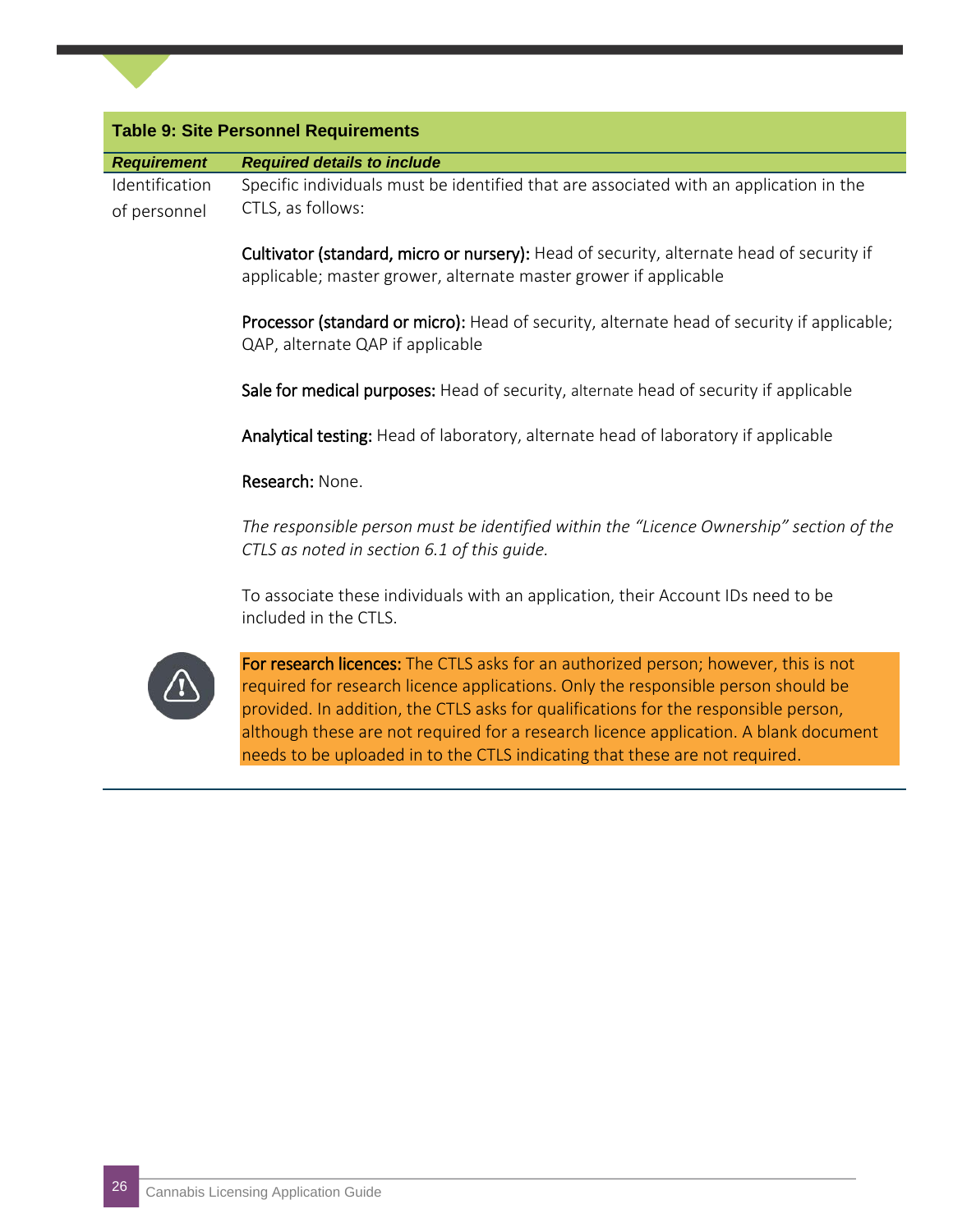Qualifications for the QAP (Processing licence only)

Submit details of the proposed individual's qualifications, and any proposed alternate QAP, along with an explanation of how their training, experience and technical knowledge relate to the requirements in Part 5 (GPP requirements) of the *Cannabis Regulations* including:

- Development and approval of SOPs
- Pest control management and pesticide testing
- Quality control relating to storage and shipment of substances
- GPP as they pertain to facilities (including air filtration), equipment sanitation and employee hygiene and protection.
- Complaint management and investigation
- Approving product quality prior to release for sale
- Analytical testing and validation of testing methods
- Residues of solvents (for cannabis oil), if applicable
- Microbial and chemical contaminants
- Disintegration/dissolution of cannabis capsules, if applicable
- Cannabinoid content (THC, THCA, CBD and CBDA, as applicable)
- Sample collection and retention

In addition, the QAP typically handles recalls and adverse reaction reports.

Include clear, concrete examples and details of how the QAP and any alternate meets the technical knowledge, training, and experience requirement, including when, where and how the knowledge, training and, experience was obtained.

The applicant should also submit the QAP's and any alternate's resume and any other information that supports their qualifications such as a letter of reference or a copy of their diploma, degree, certificate or transcripts that may be applicable.

A proposed work schedule and a summary of the roles and responsibilities of the QAP and any alternate if applicable (including if they are employed as a QAP at another federally licensed site) should also be provided to demonstrate how the QAP will be able to complete all the required activities to maintain compliance.



For more information regarding the roles and responsibilities of the QAP and any alternate refer to the Good Production Practices Guide for Cannabis.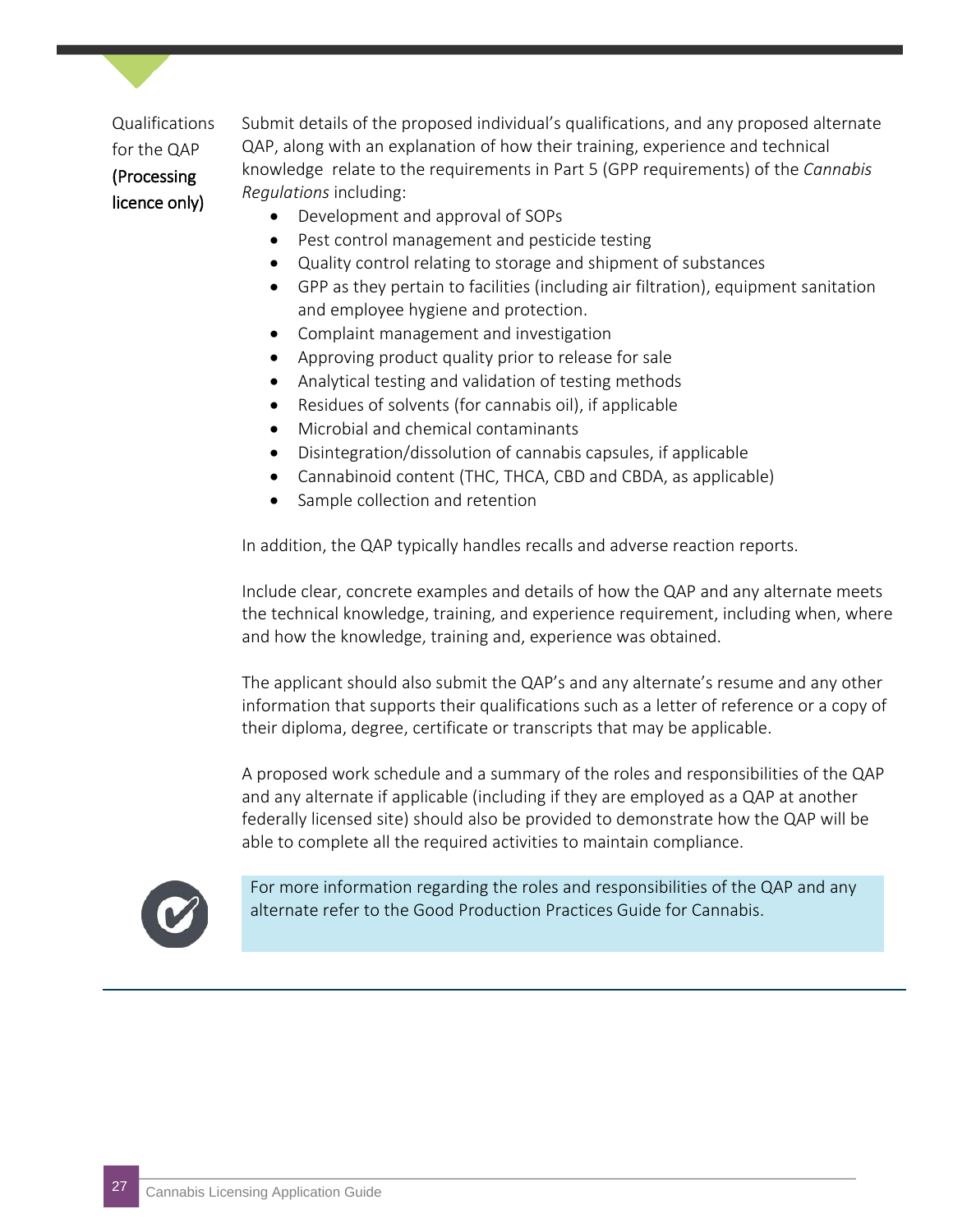Qualifications for the head of

laboratory (Analytical testing licence only)

Submit details of the individual's qualifications, and any designated alternate head of laboratory, as they relate specifically to the duties of the position.

• The applicant should submit proof of the individual(s)' education, such as a copy of their degree, their resume, and any other information that would be relevant such as a letter of reference, or a copy of their university transcripts.

#### **6.6 Site ownership**

This section does not apply to analytical testing, research or sale for medical purposes without possession licences.

The following information is required to confirm site ownership:

| <b>Table 10: Site Ownership Requirements</b>                                                           |                                                                                                                                                                                                                                                                                                                                                                                                                                                                                                                                                                                                     |  |
|--------------------------------------------------------------------------------------------------------|-----------------------------------------------------------------------------------------------------------------------------------------------------------------------------------------------------------------------------------------------------------------------------------------------------------------------------------------------------------------------------------------------------------------------------------------------------------------------------------------------------------------------------------------------------------------------------------------------------|--|
| <b>Requirement</b>                                                                                     | <b>Required details to include</b>                                                                                                                                                                                                                                                                                                                                                                                                                                                                                                                                                                  |  |
| Site owner                                                                                             | If the site is owned by the individual or the corporation applying for<br>the licence, this must be indicated by linking the Account ID in the<br>CTLS.                                                                                                                                                                                                                                                                                                                                                                                                                                             |  |
|                                                                                                        | If the site is owned by another individual(s) or corporation, a site<br>owner consent form is required (see section below).                                                                                                                                                                                                                                                                                                                                                                                                                                                                         |  |
| Site owner consent form,<br>if the site or any portion of<br>the site is not owned by<br>the applicant | A declaration, signed and dated by the site's owner- or, if the<br>owner is a corporation, by an authorized representative of the<br>owner - consenting to activities with cannabis being conducted at<br>the site.                                                                                                                                                                                                                                                                                                                                                                                 |  |
|                                                                                                        | The consent form must contain:<br>• the full address of the site or any portion of the site for<br>which the owner is not the applicant<br>the class and subclass if applicable of the licence being<br>applied for, and the proposed activities to be conducted on-<br>site<br>a declaration signed by all owners of the site stating that<br>they:<br>a) are the owner(s) of the site, as described<br>b) are fully aware of the activities with cannabis that<br>the applicant proposes to conduct at the site<br>c) consent to those activities with cannabis being<br>carried out at that site |  |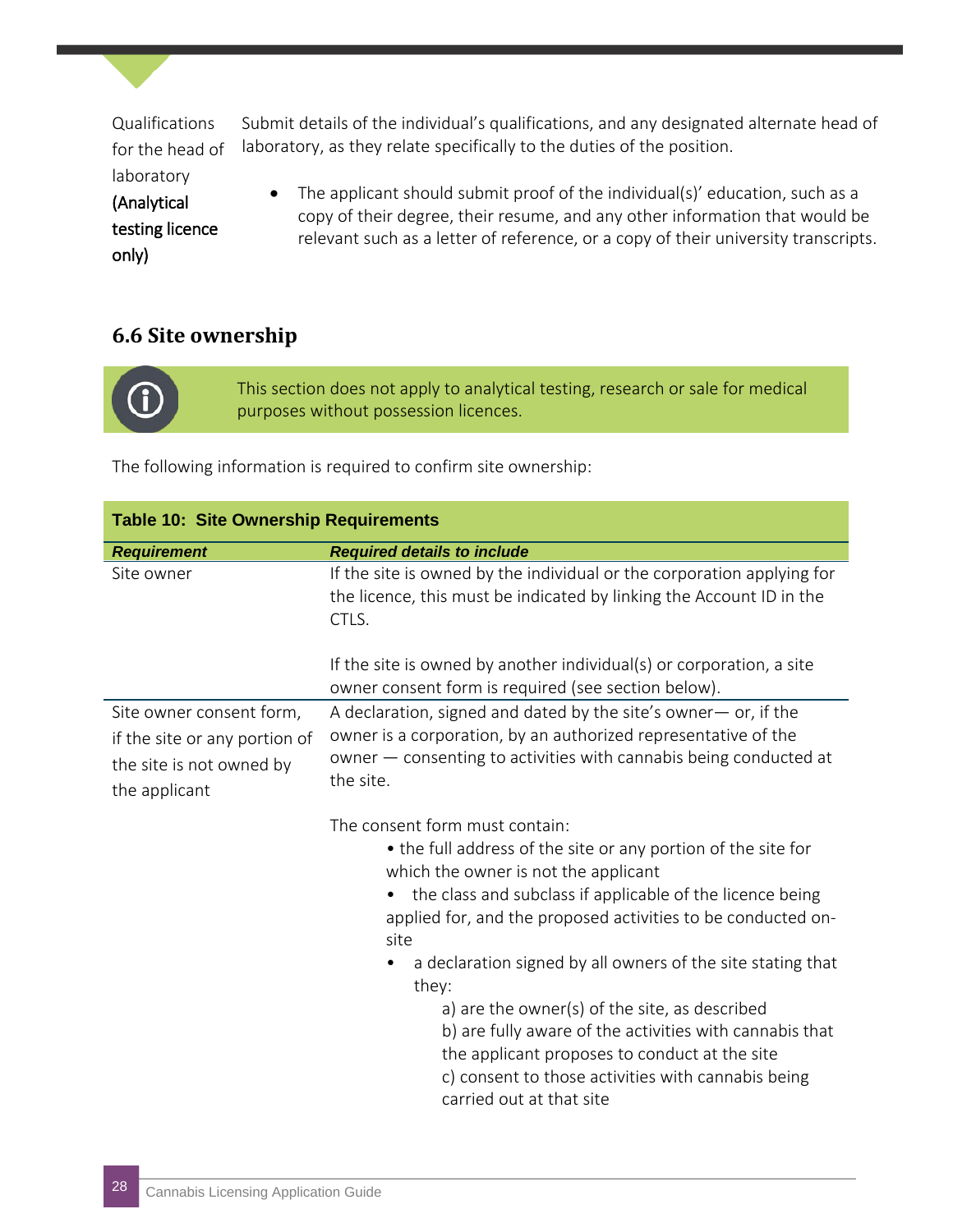#### **6.7 Notices to local authorities**



Notice to local authorities is not required for analytical testing, research and sale for medical purposes without possession licences.

Prior to submitting an application in the CTLS, applicants for licences to cultivate, process and sell for medical purposes (with possession of cannabis) must provide with their application a copy of the written notice to local authorities who are located in the area of the proposed site, as part of their application.

More specifically, the notice must be provided to a senior official of the following local authorities:

- the local government
- the local fire authority
- the local police force or Royal Canadian Mounted Police detachment (RCMP) that is responsible for providing policing services to that area

The content of the notice must include:

- the name of the applicant
- the expected date on which the applicant will submit the application to Health Canada
- the class and subclass if applicable of licence that is being sought and the cannabisrelated activities that are expected to be conducted under that licence
- the site address, and address of each building on site if applicable, at which the applicant is expecting to conduct cannabis-related activities

In order to submit an application, the following information is required:

| <b>Table 11: Notice to Local Authorities Requirements</b> |                                                                                                                                                                                                                         |  |
|-----------------------------------------------------------|-------------------------------------------------------------------------------------------------------------------------------------------------------------------------------------------------------------------------|--|
| <b>Requirement</b>                                        | <b>Required details to include</b>                                                                                                                                                                                      |  |
| Notice to local authorities                               | The date each notice was sent or provided, and the name, title and<br>address of the senior official to whom it was addressed.<br>A copy of the actual notices provided to:                                             |  |
|                                                           | the local government<br>$\bullet$<br>the local fire authority<br>the local police force or Royal Canadian Mounted Police<br>$\bullet$<br>detachment that is responsible for providing policing<br>services to that area |  |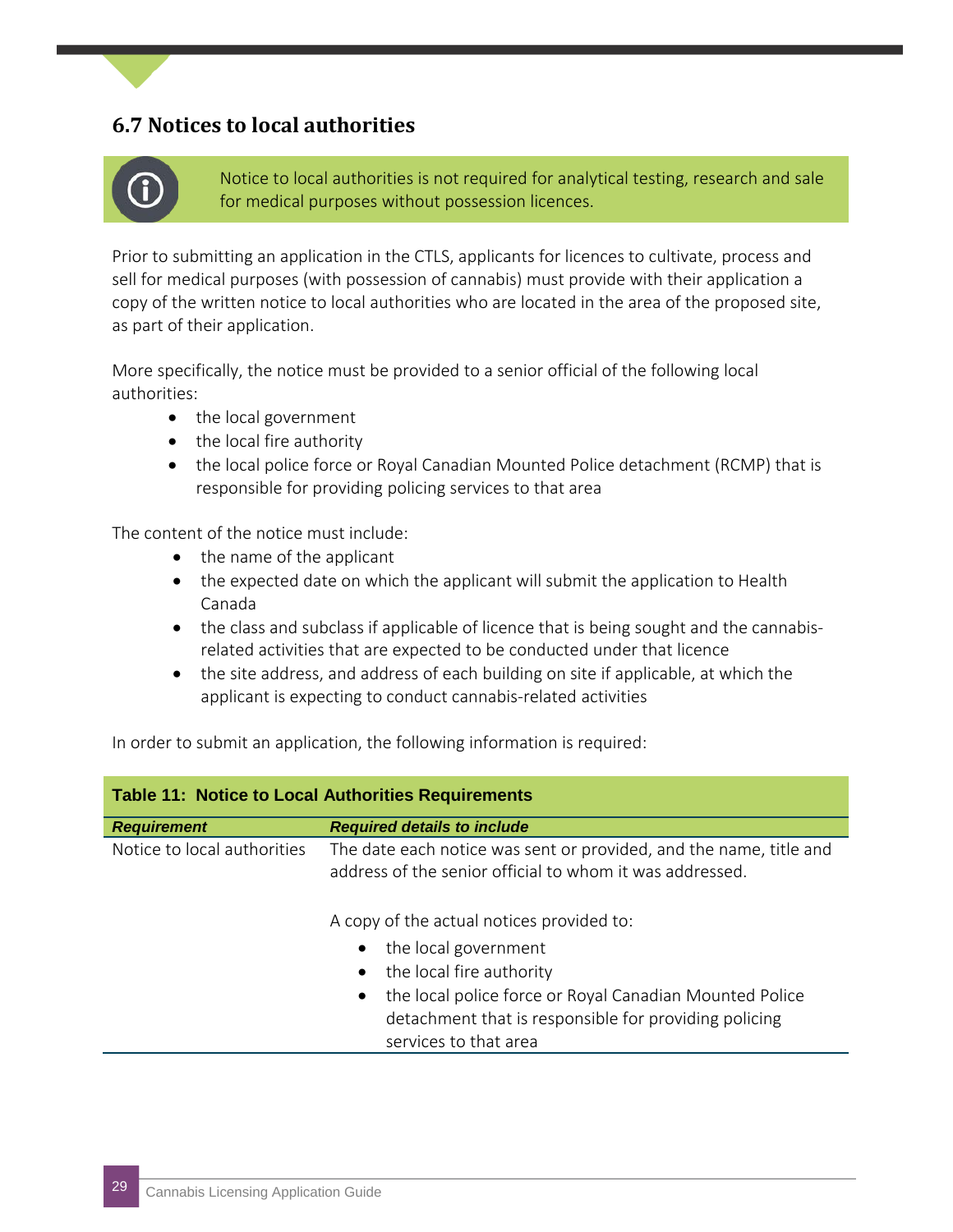#### **6.8 Physical security including organizational security plan**

Requirements for physical security apply to all licence classes, but differ depending on the licence class, and subclass if applicable. For instance, an OSP is not required for analytical testing and research licences. For more information on the required physical security measures, refer to the *Cannabis Regulations,* and The Physical Security Measures Guide for Cannabis.

Tables 12, 13, 14, and 15 provide summaries of the information that must be submitted as part of the licence application by licence class to demonstrate how the organizational security plan requirements and physical security requirements under the *Cannabis Regulations* will be met.



The nomenclature of the site and floor plans must be consistent with the information submitted in the "Site Details" section of the CTLS (i.e., for outdoor areas and indoor areas including rooms) and the information submitted with the security reports and visual evidence in the site evidence package.

#### **Table 12: Organizational Security Plan Requirements for Standard Cultivation, Standard Processing, Micro-processing, Micro-cultivation, Nursery and Sale for Medical Purposes Licences**

| <b>Requirement</b> | <b>Required details to include</b>                                                     |
|--------------------|----------------------------------------------------------------------------------------|
| Organizational     | An OSP must be submitted that includes the information detailed below.                 |
| security plan      | 1) Head of security: In addition to the information already provided about the head of |
|                    | security (name, contact information), a proposed work schedule including hours of      |
|                    | work, as well as a phone number where the head of security can be reached in case      |
|                    | of emergency must be provided. The same information for any identified alternate       |
|                    | head of security must also be provided.                                                |
|                    | 2) Business Plan: A description of the business model indicating the activities and    |
|                    | products that the applicant intends to conduct or sell. Additionally, indicate any     |
|                    | affiliations or relationships to other companies.                                      |
|                    | 3) Site organizational chart: A chart outlining the structure of the organization      |
|                    | showing the relationships of the officers and management positions within it,          |
|                    | including supervisors, must be provided. The chart should include the titles and the   |
|                    | names of all individuals who require a security clearance as well as any other         |
|                    | positions that have significant influence on strategic business decisions, day-to-day  |
|                    | operations and the movement of significant amounts of money or cannabis. For           |
|                    | example, this chart must identify all persons who have management responsibility       |
|                    | for the following activities or have the following knowledge:                          |
|                    | any product movement of a significant amount in relation to the overall                |
|                    | operations of the facility                                                             |
|                    | setting operational procedures, including SOPs                                         |
|                    | responsibility for inputting data into the CTLS for cannabis tracking purposes         |
|                    | sensitive security or business knowledge                                               |
|                    |                                                                                        |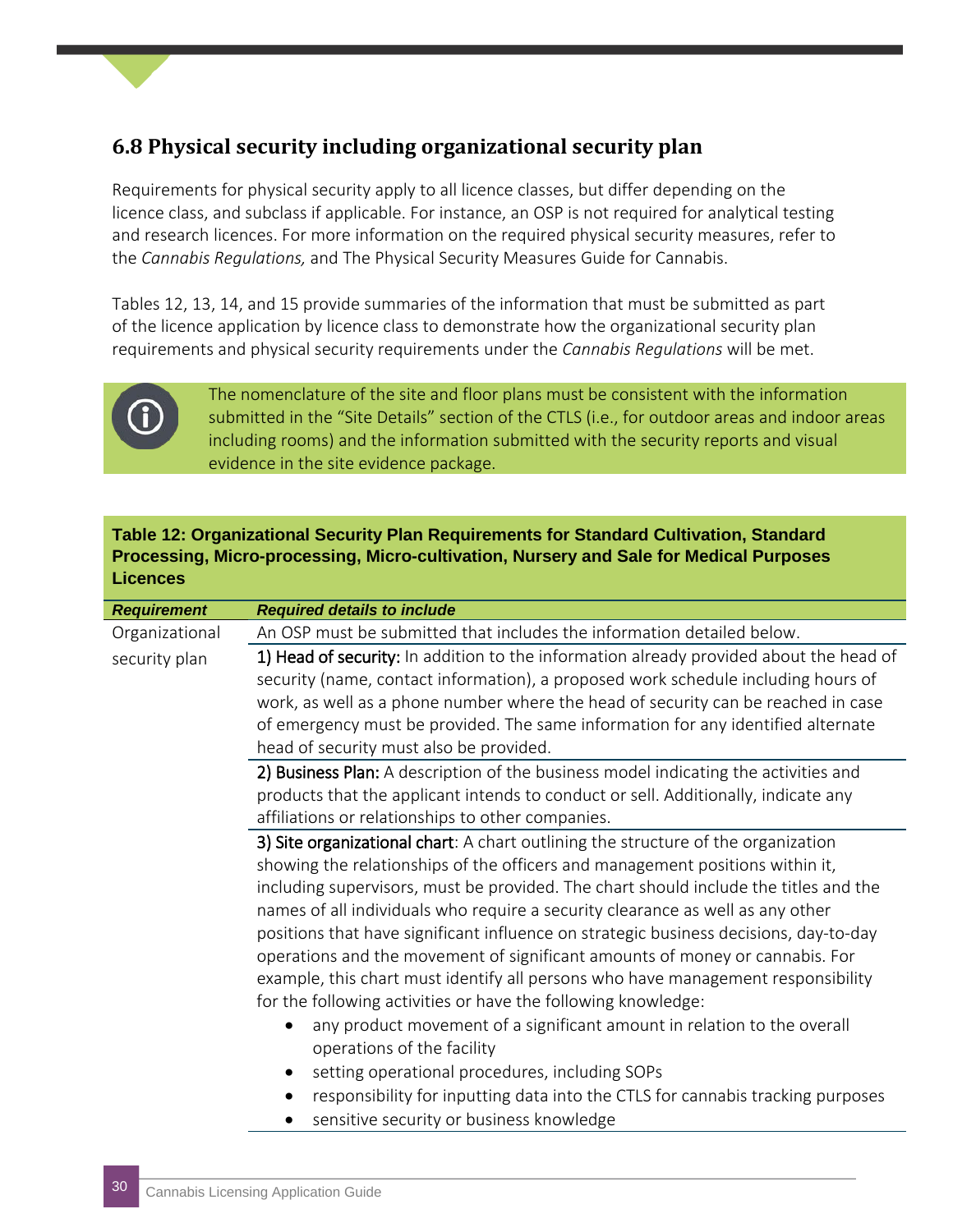• financial controls, including but not limited to the ability to enter into contracts for goods and services.

A description of the roles of each position indicated in the organizational chart must also be submitted.

4) List of individuals in key positions and security status: A list of all proposed individuals in key positions (those identified in the corporate profile and key individuals as described in section 5.4 and Appendix A: Key Individuals), as well as any proposed alternate individuals indicated as such, including their names, date of birth, positions, Account IDs and security clearance application number as applicable.

For an organization: A list of all officers, directors, partners and any individual who exercises, or is in a position to exercise, direct control over the corporation, cooperative or partnership as identified in the organizational chart, including their names, date of birth, positions, Account IDs and security clearance application number as applicable.

Other individuals or positions: Indicate whether there are other proposed individuals or positions that the applicant believes should hold a valid security clearance due to the nature of their work and possible security risks to the organization. For example, the applicant may want to propose security clearances for positions/individuals that have unsupervised or uncontrolled access to sensitive records and information, information technology infrastructure, or access card records (e.g., those identified in the site organizational chart). Note that it is not a requirement to identify additional positions/individuals, but this could be considered by the applicant as a means to mitigate identified security risks. Information including other individuals' name, position title and nature of the position should be provided.

5) Cannabis tracking: A list of all names, titles and contact information for all individuals in the organization who will input data into the CTLS for cannabis tracking purposes must be provided.

6) Security awareness and training: A description of the steps that the proposed head of security intends to take to ensure that guests and all employees/contractors of the site are trained and aware of security requirements and procedures, including:

- initial training and awareness for all new employees/contractors or targeted employee groups
- ongoing training and awareness for all employees/contractors or targeted employee groups
- security briefings for guests

These descriptions should include, at a minimum, any security training and site orientation programs, security incident reporting and investigation management.

7) SOPs: A list of SOPs and a short description of each demonstrating the procedures in place to prevent, detect and respond to potential security incidents as outlined in Appendix D: Organizational Security Plan SOP Priority Areas must be provided.

8) Other security elements: A description of other security elements or features of the facility that would be helpful in evaluating the application (e.g., if the applicant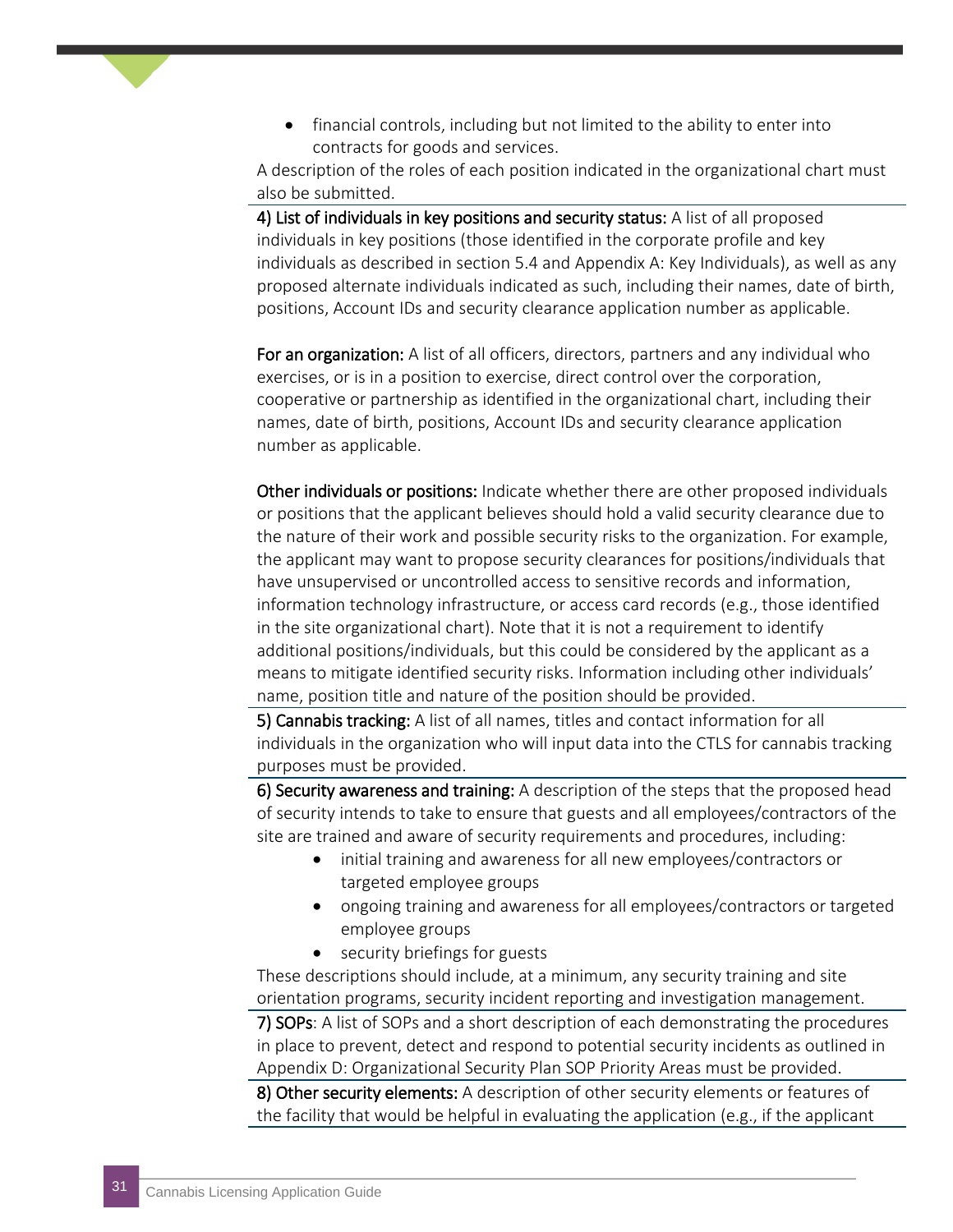will have measures in place to protect information technology infrastructure from a cyber-attack, business continuity plans, etc.)

9)Attestations: Provide the following signed attestations:

Physical Security: Attestation signed and dated by the head of security stating that they have reviewed the physical security of the site including the site plan and how the physical security requirements are met.

Organizational Security Plan: Attestation signed and dated by the head of security and responsible person that the organizational security plan has been approved.



NOTE: For Sales for Medical Purposes without possession, there is no specific section in the current version of the CTLS to upload this information. This information should be uploaded as an attachment under the "Record Keeping Description" section.

#### **Table 13: Physical Security Requirements for Standard Processing, Standard Cultivation and Sale for Medical Purposes with Possession Licences**

| <b>Requirement</b> | <b>Required details to include</b>                                                                                                                                                                                                                                    |
|--------------------|-----------------------------------------------------------------------------------------------------------------------------------------------------------------------------------------------------------------------------------------------------------------------|
| Site plan          | The overall site plan must include the following details.                                                                                                                                                                                                             |
| (including floor   | The perimeter of the site must be clearly identified. Indicate whether the site<br>$\bullet$                                                                                                                                                                          |
| plans)             | perimeter is defined by a fence or the building envelope.                                                                                                                                                                                                             |
|                    | The footprint of any building(s) must be clearly identified.<br>$\bullet$                                                                                                                                                                                             |
|                    | Indicate if the building is a multi-unit building or a stand-alone site (i.e., single<br>$\bullet$                                                                                                                                                                    |
|                    | unit). If it is a multi-unit building, the site perimeter should be identified                                                                                                                                                                                        |
|                    | accordingly and all units must be labelled with information on their current<br>use (i.e., company name).                                                                                                                                                             |
|                    | The location of any outdoor cultivation area must be clearly identified. For<br>$\bullet$                                                                                                                                                                             |
|                    | any outdoor area, the latitude and longitude coordinates for all four corners<br>must be indicated.                                                                                                                                                                   |
|                    | The locations of, and area covered by the security devices and visual<br>$\bullet$                                                                                                                                                                                    |
|                    | monitoring devices for the site perimeter and any outdoor cultivation area.                                                                                                                                                                                           |
|                    | All security devices must be clearly identifiable and uniquely labeled.<br>$\bullet$                                                                                                                                                                                  |
|                    | If there are areas, including buildings, that will not be used exclusively by the<br>applicant, or areas that will be used by the applicant to conduct activities other than<br>activities with cannabis, these areas must be outside of the proposed site perimeter. |
|                    | Additionally, the applicant must also include a floor plan for each building with the<br>following details.                                                                                                                                                           |
|                    | Clear delineation of rooms where operations, grow and storage activities, as<br>$\bullet$<br>applicable, take place.                                                                                                                                                  |
|                    | Clear identification of storage area(s) and the areas it is located within that<br>$\bullet$                                                                                                                                                                          |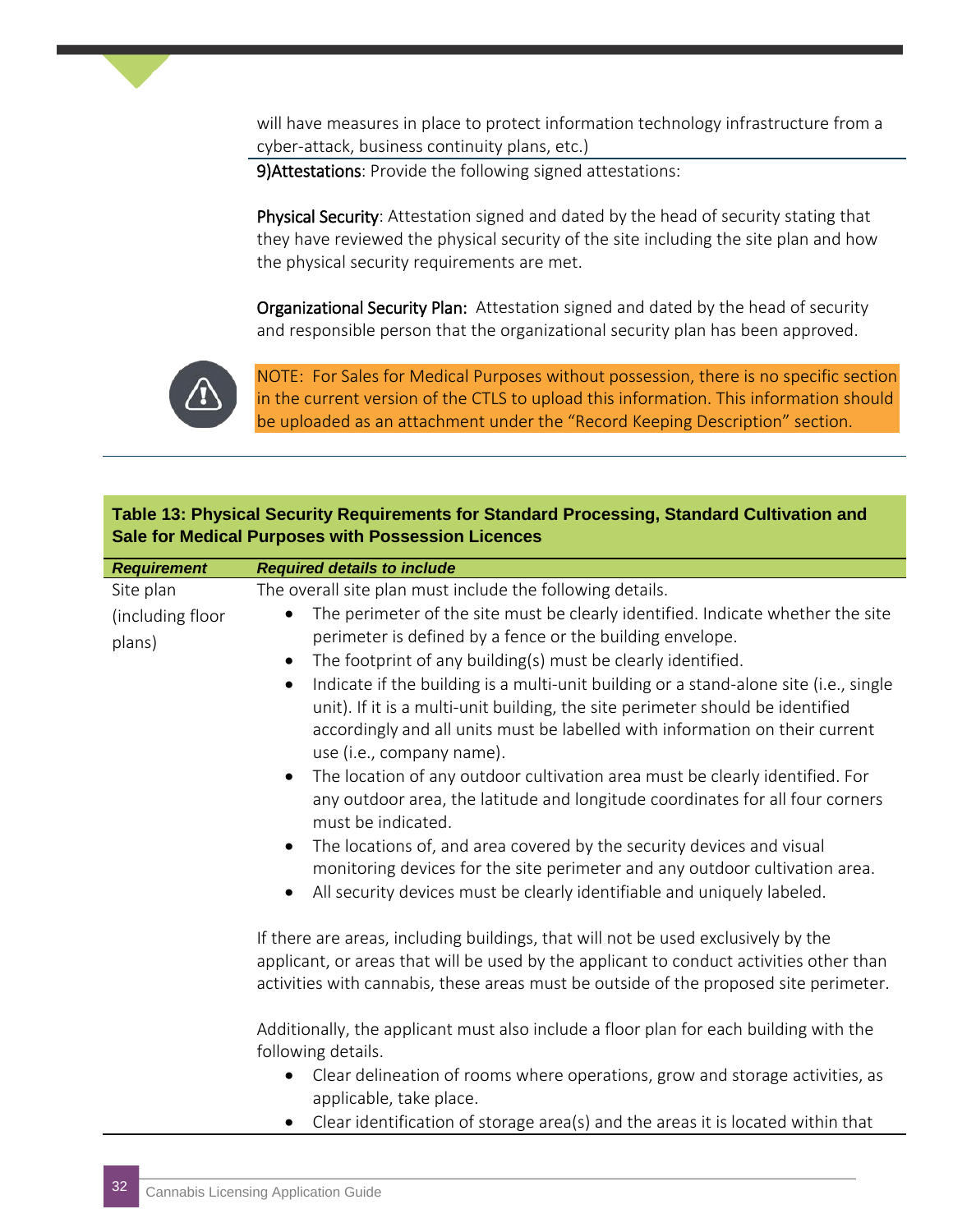meet the requirements of section 67 of the regulations, as applicable.

- The locations of and area covered by the security devices and visual monitoring devices as they relate to any operations area (including grow areas) and storage areas, as applicable.
- All security devices must be clearly identifiable and uniquely labeled.
- Product flow between the rooms must be identified.



NOTE: There is no specific section in the current version of the CTLS to upload this information. This information should be uploaded as an attachment under the "Aerial View" section.

Security reports Provide the following information to demonstrate how the intrusion detection system requirements will be met.

- Alarm test reports for all intrusion detection devices for the site perimeter, all operations areas (including indoor and outdoor grow areas), and storage areas. These reports must contain the date and time of the test, the name of the device and location of the device.
- A list of which alarm partition each intrusion detection device is assigned to.
- Access (entry and exit) log reports for all doors leading to and from storage areas. These reports must contain the date and time of each access, the name of the device, location of the device and the identity of the individual entering and exiting from each storage area.



NOTE: There is no specific section in the current version of the CTLS to upload this information. This information should be uploaded as an attachment under the "Organizational Security Plan" section.

| Visual evidence | Provide the following information in the site evidence package.<br>Guided video tour of entire site (including both indoor and outdoor areas),<br>$\bullet$<br>highlighting all security features of the site perimeter, operations areas<br>(including all grow areas) and storage areas. All devices must correspond to<br>their location as indicated on the site plan (including all floor plans).<br>Photographic overview of each side of the defined site perimeter.<br>$\bullet$<br>Visual recording device footage that includes the front, back and sides of the<br>$\bullet$<br>defined site perimeter (e.g., east, west, south and north walls). Complete<br>coverage may be best demonstrated by displaying multiple visual recording<br>device feeds that capture an individual walking around the perimeter.<br>Footage from all visual recording devices in each operations areas (including<br>$\bullet$<br>the entry and exit points of the grow areas) and all storage areas.<br>All video and images must meet the following criteria:<br>Have sufficient resolution to clearly visualize the area (not a pixelated image);<br>$\bullet$ |
|-----------------|--------------------------------------------------------------------------------------------------------------------------------------------------------------------------------------------------------------------------------------------------------------------------------------------------------------------------------------------------------------------------------------------------------------------------------------------------------------------------------------------------------------------------------------------------------------------------------------------------------------------------------------------------------------------------------------------------------------------------------------------------------------------------------------------------------------------------------------------------------------------------------------------------------------------------------------------------------------------------------------------------------------------------------------------------------------------------------------------------------------------------------------------------------------|
|                 | Capture the entirety of the areas identified (i.e. no blind spots and/or<br>$\bullet$<br>obstructed views); and                                                                                                                                                                                                                                                                                                                                                                                                                                                                                                                                                                                                                                                                                                                                                                                                                                                                                                                                                                                                                                              |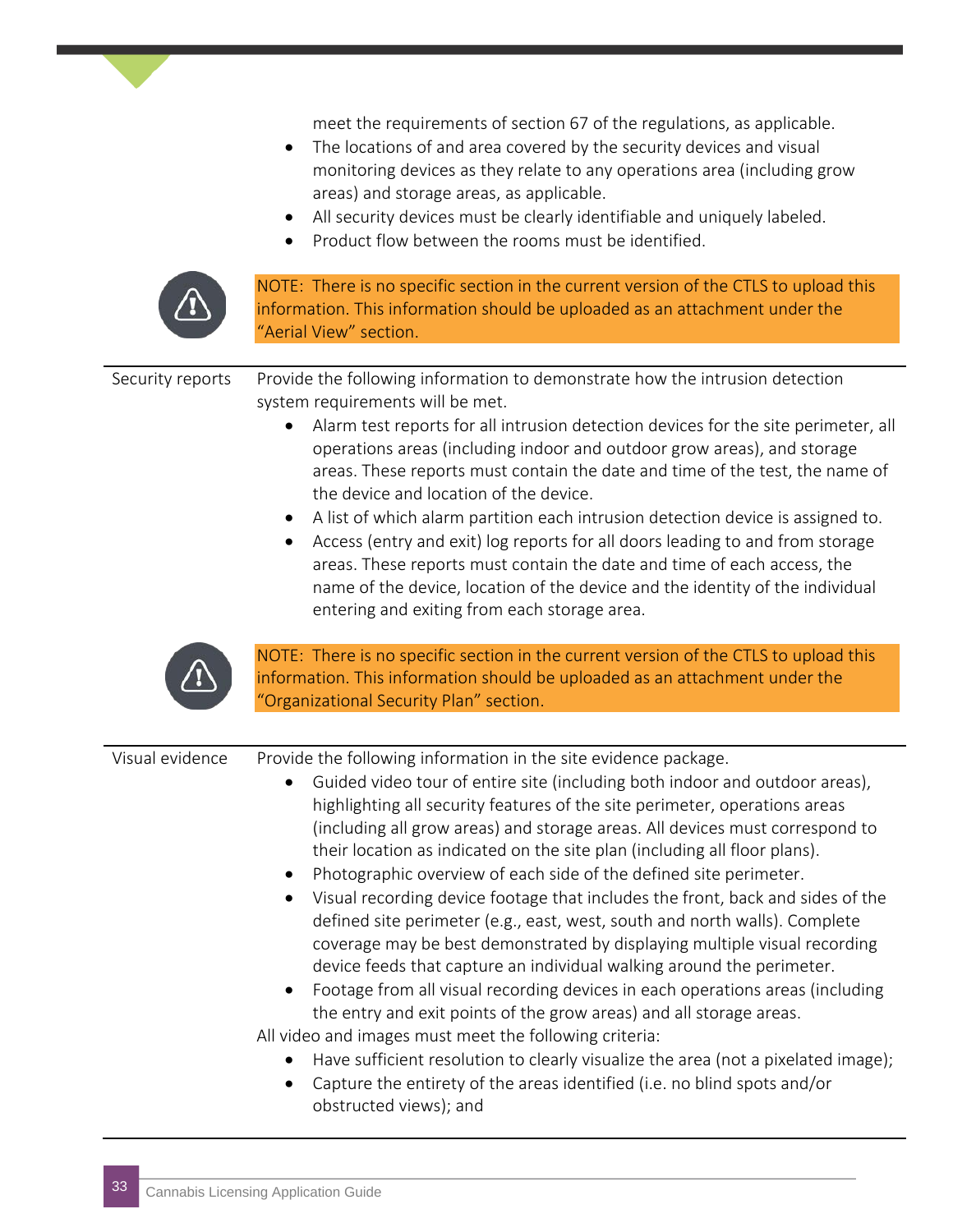• Demonstrate the visual recording devices ability to capture the required information in both low light or night time conditions.



Due to limitations on file size within the CTLS, site evidence packages are not able to be submitted as a part of the CTLS application. The site evidence package must be submitted to Health Canada outside of the CTLS. Refer to 7.1.1 Submission of Site Evidence for more information on how to submit site evidence.

| Additional  | Provide the following information to demonstrate how physical security                                |
|-------------|-------------------------------------------------------------------------------------------------------|
| Information | requirements will be met.                                                                             |
|             | Physical Barrier and Site Design                                                                      |
|             | Description of the site and how it will prevent unauthorized access.<br>$\circ$                       |
|             | Include any access controls at entry or exit points of the site such as                               |
|             | windows, doors and vents.                                                                             |
|             | Description of materials used in the construction of the physical barriers,<br>$\circ$                |
|             | as applicable, for the site perimeter and for all of the operations areas                             |
|             | (including all grow areas) and storage areas, this may include fences,                                |
|             | walls, floors, ceilings, and doors to ensure prevention of intrusion.                                 |
|             | <b>Visual Monitoring Devices</b>                                                                      |
|             | The type and specifications of the visual monitoring devices and how the<br>$\circ$                   |
|             | devices meet the requirements (including operating temperature range,                                 |
|             | and any special features such as infrared or night vision and                                         |
|             | weatherproofing).                                                                                     |
|             | Description of how monitoring will be maintained at all times (e.g., during<br>$\circ$                |
|             | a power outage).                                                                                      |
|             | <b>Intrusion Detection Devices</b>                                                                    |
|             | The type and specifications of the system installed for intrusion detection<br>$\circ$                |
|             | (including operating temperature range, motion detection range if                                     |
|             | applicable, intended use, and any special features such as                                            |
|             | weatherproofing, tamper-resistance).                                                                  |
|             | Description of how intrusion detection system will be maintained at all<br>$\circ$                    |
|             | times (e.g., during operating hours and a power outage).                                              |
|             | Description of how any attempted or actual tampering with the system<br>$\circ$                       |
|             | will be detected.                                                                                     |
|             | <b>Restricted Access</b><br>Description of how the access to operations areas (including grow areas), |
|             | $\circ$<br>and storage areas will be restricted to individuals whose presence is                      |
|             | required by their duties.                                                                             |
|             | Details on the types, specifications, and locations of access control or<br>O                         |
|             | restriction devices installed and operating (e.g., Proximity card readers or                          |
|             | keypads with electric door strikes or electromagnetic locks, door lock and                            |
|             | key, combination lock, padlock).                                                                      |
|             | Information on how and which personnel will be given access (e.g., issued<br>O                        |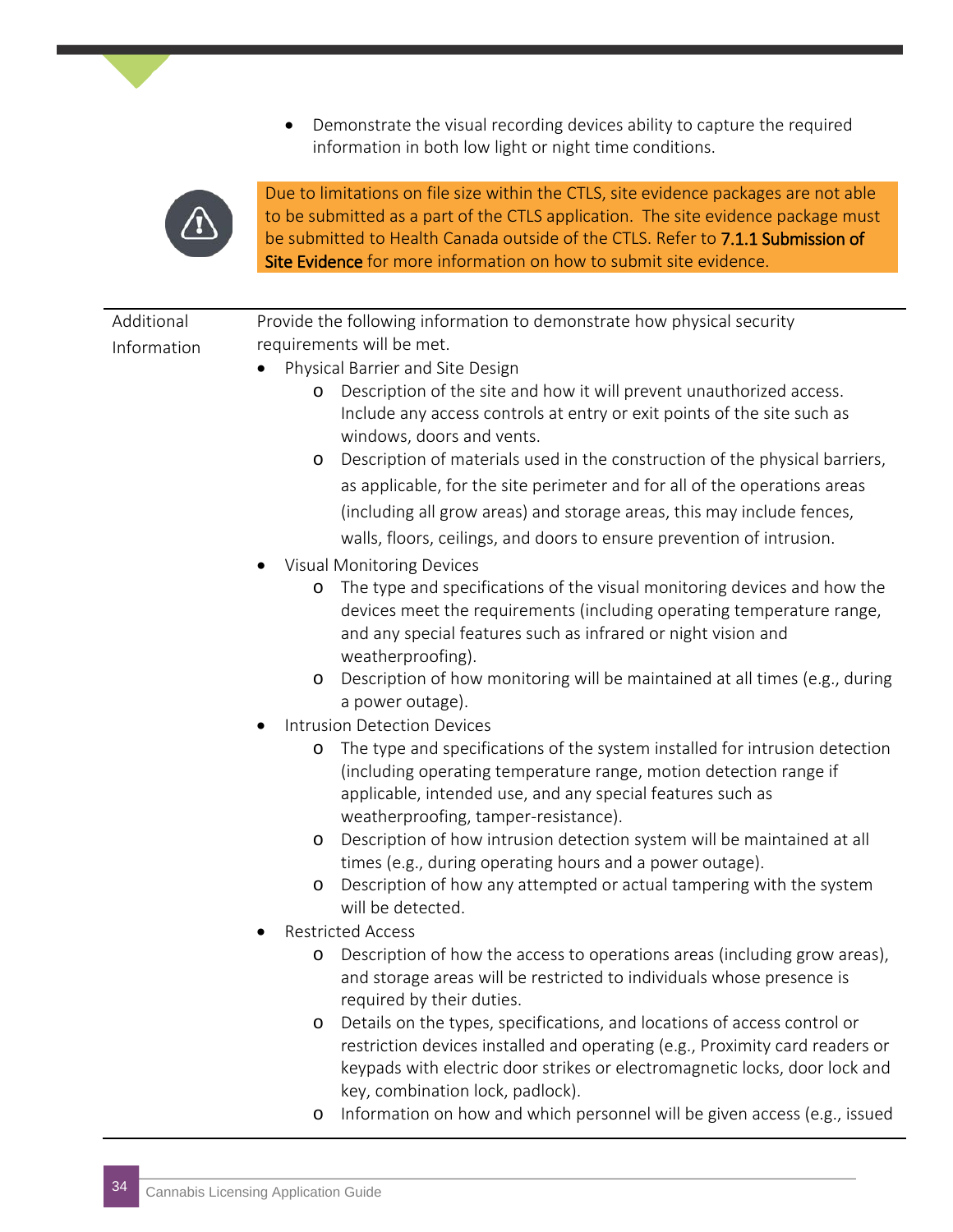cards, fobs, PINs, keys).

- Access Log
	- o Description of how access to storage area will be logged.
	- o Method used to record the identity of every individual entering or exiting a storage area and the information that will be recorded.
- Monitoring and Response
	- o Information on how the intrusion detection devices will be monitored continuously (i.e. 365 days a year, 7 days a week and 24 hours a day), either on-site or off-site (e.g., use of a ULC-certified monitoring company).
	- o Information on the procedure in place for when the intrusion detection system's alarm is triggered, and the procedure for creating and retaining records of detected occurrences.



NOTE: There is no specific section in the current version of the CTLS to upload this information. This information should be uploaded as an attachment under the "Organizational Security Plan" section.

#### **Table 14: Physical Security Requirements for Micro-Cultivation, Micro-Processing, and Nursery Licences**

| <b>Requirement</b>                      | <b>Required details to include</b>                                                                                                                                                                                                                                                                                                                                                                                                                                                                                                                                                                                                                                                                                                                                                                           |
|-----------------------------------------|--------------------------------------------------------------------------------------------------------------------------------------------------------------------------------------------------------------------------------------------------------------------------------------------------------------------------------------------------------------------------------------------------------------------------------------------------------------------------------------------------------------------------------------------------------------------------------------------------------------------------------------------------------------------------------------------------------------------------------------------------------------------------------------------------------------|
| Site plan<br>(including floor<br>plans) | The overall site plan must include the following details.<br>The perimeter of the site must be clearly identified. Indicate whether the site<br>$\bullet$<br>perimeter is defined by a fence or the building envelope.<br>The footprint of any building(s) must be clearly identified.<br>$\bullet$<br>Indicate if the building is a multi-unit building or a stand-alone site (i.e., single<br>$\bullet$<br>unit). If it is a multi-unit building, the site perimeter should be identified<br>accordingly and all units must be labelled with information on their current<br>use (i.e., company name).<br>The location of any outdoor cultivation area must be clearly identified. For<br>$\bullet$<br>any outdoor area, the latitude and longitude coordinates for all four corners<br>must be indicated. |
|                                         | If there are areas, including buildings, that will not be used exclusively by the<br>applicant, or areas that will be used by the applicant to conduct activities other than<br>activities with cannabis, these areas must be outside of the proposed site perimeter.<br>Additionally, the applicant must also include a floor plan for each building with the<br>following details.<br>Clear delineation of rooms where operations, grow and storage activities, as<br>$\bullet$<br>applicable, take place.<br>Product flow between the rooms must be identified.                                                                                                                                                                                                                                           |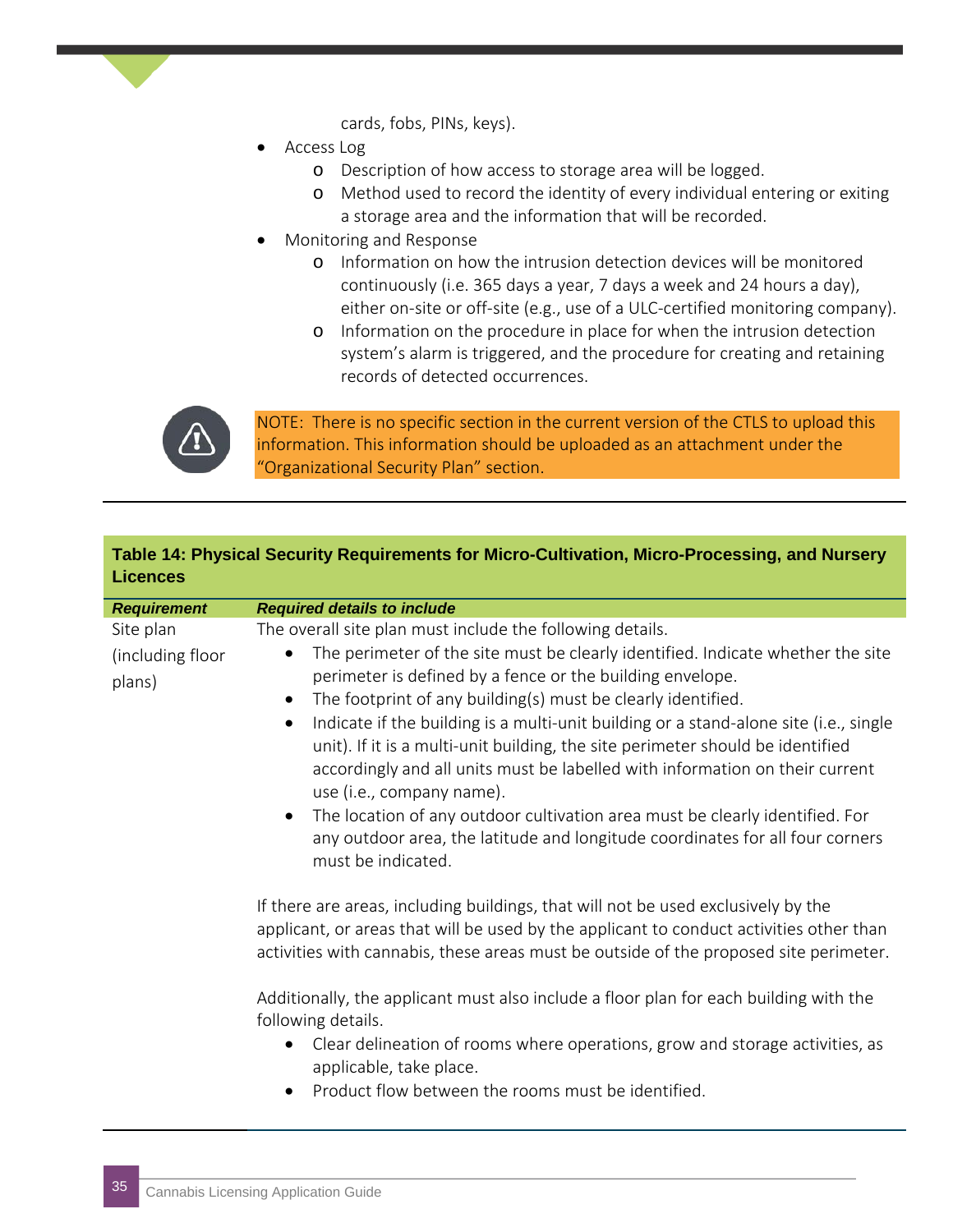Delineate the respective surface areas to demonstrate how the site meets the surface area threshold (including both indoor and outdoor grow areas). As well, it should indicate whether the surface area comprises of multiple surfaces (e.g., is vertically arranged).

- The delineated area shown on the site plan and/or floor plan should include dimensions which demonstrate how the total surface area of the cannabis plants do not exceed the applicable threshold.
- A sample calculation should be included to demonstrate how the total surface area does not exceed the applicable threshold.



For micro-cultivation, plant surface area cannot exceed 200  $\text{m}^2$  (includes multiple surfaces such as surfaces vertically arranged). For nursery seed production the total surface area cannot exceed 50  $m^2$  (for all the parts of budding or flowering plants).



NOTE: There is no specific section in the current version of the CTLS to upload this information. This information should be uploaded as an attachment under the "Aerial View" section.

Visual Evidence Provide the following information in the site evidence package.

- Guided video tour of entire site (including both indoor and outdoor areas), highlighting the entire site perimeter and all storage areas.
- Visual footage showing entire physical barrier for the site and all storage areas.
- Photographic overview of each side of the defined site perimeter.



Due to limitations on file size with the CTLS, site evidence packages are not able to be submitted as a part of the CTLS application. The site evidence package must be submitted to Health Canada outside of the CTLS. Refer to 7.1.1 Submission of Site Evidence for more information on how to submit site evidence.

#### Additional Information

Provide the following information to demonstrate how physical security requirements will be met.

- Physical Barrier and Site Design
	- o Description of the site and how it will prevent unauthorized access. Including any access controls at entry or exit points of site such as windows, doors and vents.
	- o Description of materials used in the construction of the physical barriers, as applicable, this may include fences, walls, floor/ceiling and doors to ensure prevention of intrusion (include this for both site perimeter and for all of the storage areas).
- Restricted Access
	- o Description of how the access to storage areas will be restricted to individuals whose presence is required by their duties.
	- o Details on the types, specifications, and locations of access control or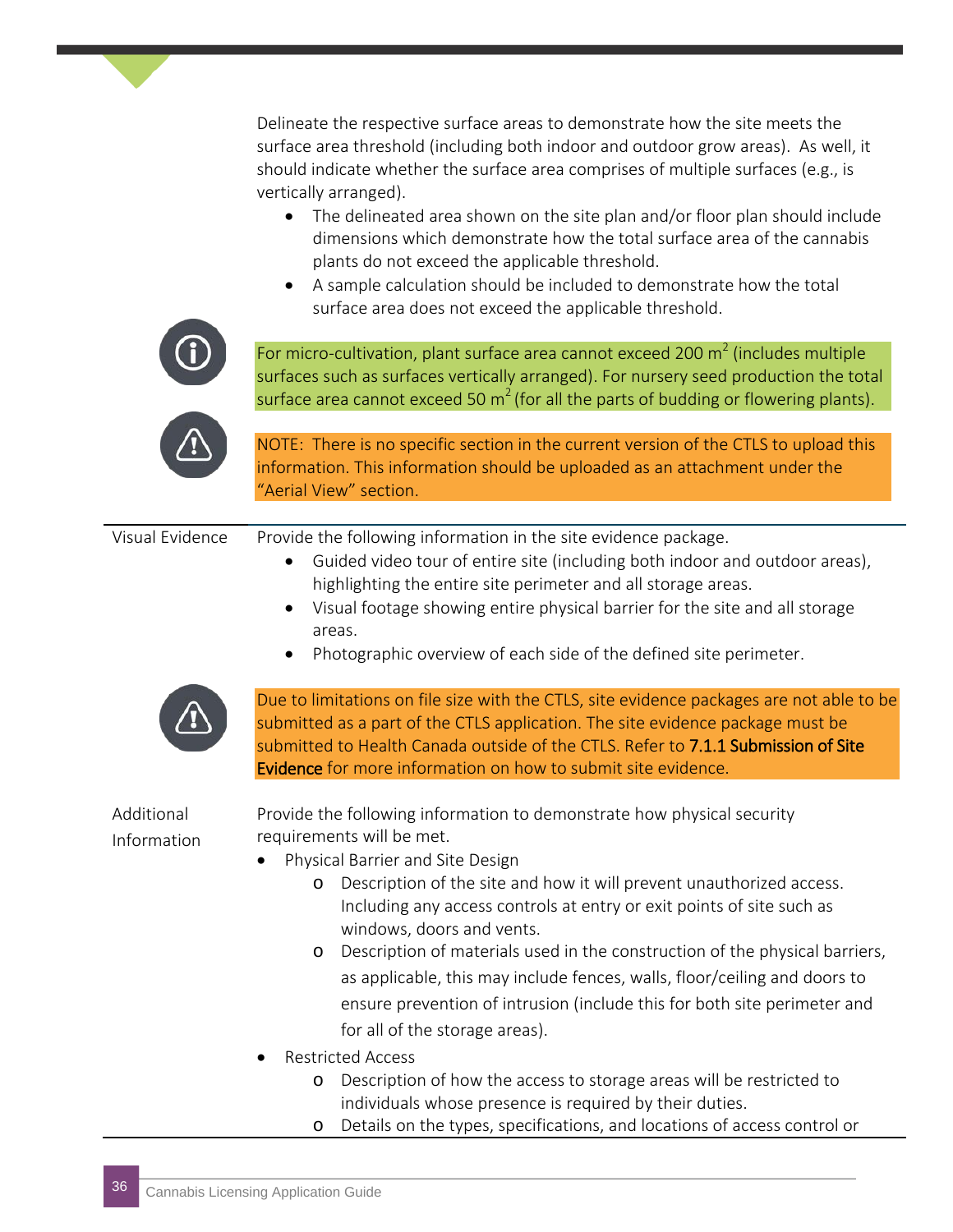restriction devices installed and operating (e.g., Proximity card readers or keypads with electric door strikes or electromagnetic locks, door lock and key, combination lock, padlock).

o Information on how and which personnel will be given access (e.g., issued cards, fobs, PINs, keys).



NOTE: There is no specific section in the current version of the CTLS to upload this information. This information should be uploaded as an attachment under the "Organizational Security Plan" section.

#### **Table 15: Physical Security Requirements for Analytical Testing and Research Licences**

| <b>Requirement</b>         | <b>Required details to include</b>                                                                                                                                                                                                                                                                                                                                                                                                                                                                                |
|----------------------------|-------------------------------------------------------------------------------------------------------------------------------------------------------------------------------------------------------------------------------------------------------------------------------------------------------------------------------------------------------------------------------------------------------------------------------------------------------------------------------------------------------------------|
| Site plan                  | The site plan must include the following details.                                                                                                                                                                                                                                                                                                                                                                                                                                                                 |
| (including floor<br>plans) | The perimeter of the site must be clearly identified. Indicate whether the site<br>perimeter is defined by a fence or the building envelope.<br>The footprint of any building(s) must be clearly identified.<br>$\bullet$<br>Indicate if the building is a multi-unit building or a stand-alone site (i.e., single<br>unit). If it is a multi-unit building, the site perimeter should be identified<br>accordingly and all units must be labelled with information on their current<br>use (i.e., company name). |
|                            | If there are areas, including buildings, that will not be used exclusively by the<br>applicant, or areas that will be used by the applicant to conduct activities other than<br>activities with cannabis, these areas must be outside of the proposed site perimeter.<br>The site plan must also include floor plans with the following details.<br>Within all building(s), provide a clear delineation of rooms where storage                                                                                    |
|                            | activities take place.                                                                                                                                                                                                                                                                                                                                                                                                                                                                                            |



NOTE: There is no specific section in the current version of the CTLS to upload this information. This information should be uploaded as an attachment under the "Physical Security Document" section.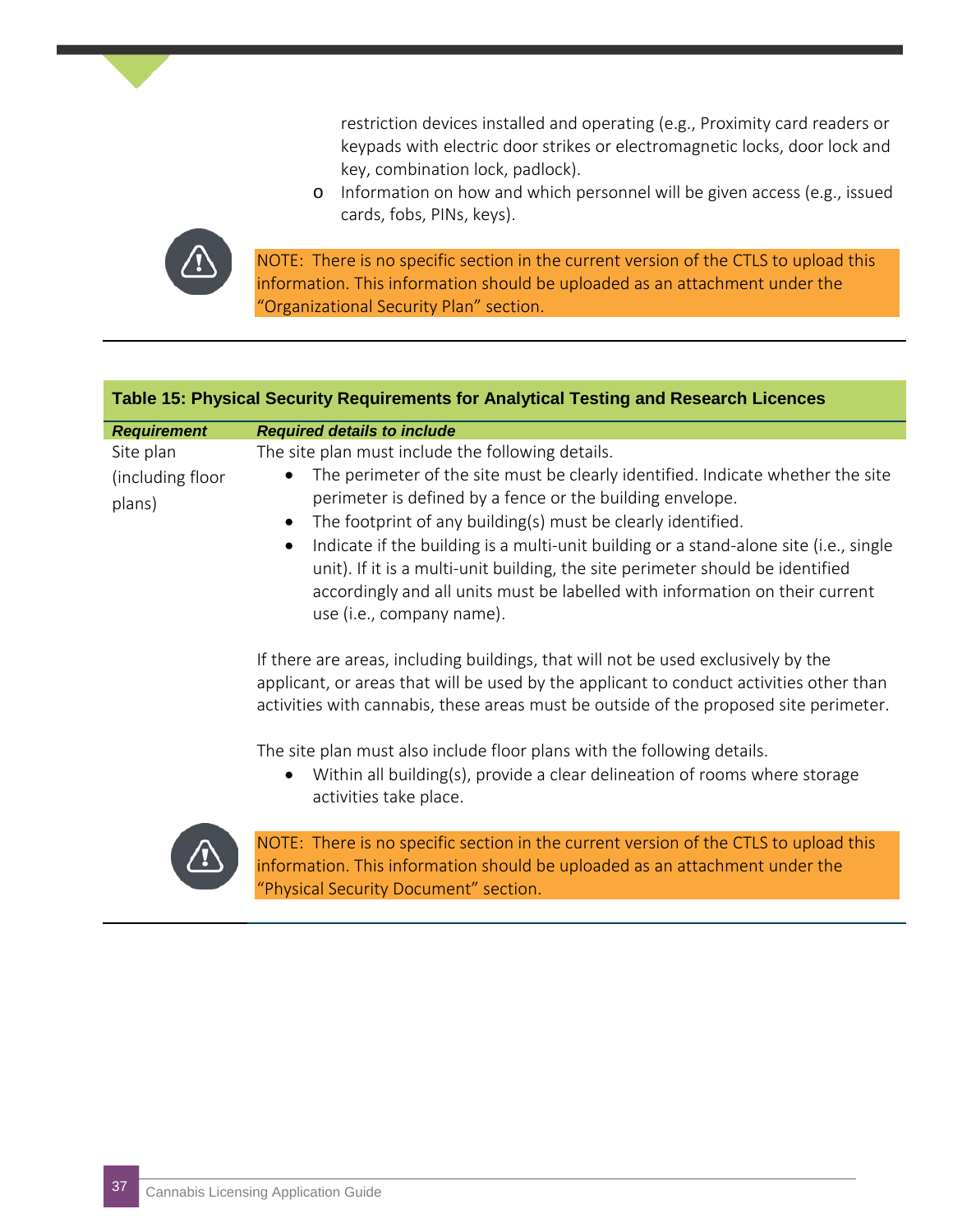| Additional<br>Information<br>(Analytical<br>testing licence<br>only) | Provide the following information to demonstrate how physical security requirements<br>will be met.<br>Description of how the physical barrier surrounding the storage area will<br>٠<br>prevent unauthorized access.<br>Description of materials used in the construction of the storage area physical<br>$\bullet$<br>barrier and how this will prevent intrusion.<br>Description of how the access to storage areas will be restricted to individuals<br>$\bullet$<br>whose presence is required by their duties. |
|----------------------------------------------------------------------|----------------------------------------------------------------------------------------------------------------------------------------------------------------------------------------------------------------------------------------------------------------------------------------------------------------------------------------------------------------------------------------------------------------------------------------------------------------------------------------------------------------------|
|                                                                      | NOTE: There is no specific section in the current version of the CTLS to upload this<br>information. This information should be uploaded as an attachment under the<br>"Physical Security Document" section.                                                                                                                                                                                                                                                                                                         |
| Additional<br>Information<br>(Research<br>licence only)              | Provide a description of how the operations areas are designed to prevent<br>unauthorized access.                                                                                                                                                                                                                                                                                                                                                                                                                    |
|                                                                      | NOTE: There is no specific section in the current version of the CTLS to upload this<br>information. This information should be uploaded as an attachment under the<br>"Physical Security Document" section.                                                                                                                                                                                                                                                                                                         |

#### **6.9 Good Production Practices**

Good production practices (GPP) requirements apply to a number of activities across many licence classes.

Only some of these must be demonstrated at the time of application. However, GPP compliance may be verified at any time by Health Canada. Applicants for analytical testing, research, and sale for medical purposes without possession licences do not need to demonstrate compliance with GPP as part of the licensing application process.

As part of the licensing application process, the applicant is required to provide a Good Production Practices Report that clearly demonstrates how the GPP requirements will be met. The *Cannabis Regulations,* Table 16: GPP Requirements and the Good Production Practices Guide to Cannabis provide more information on what is required.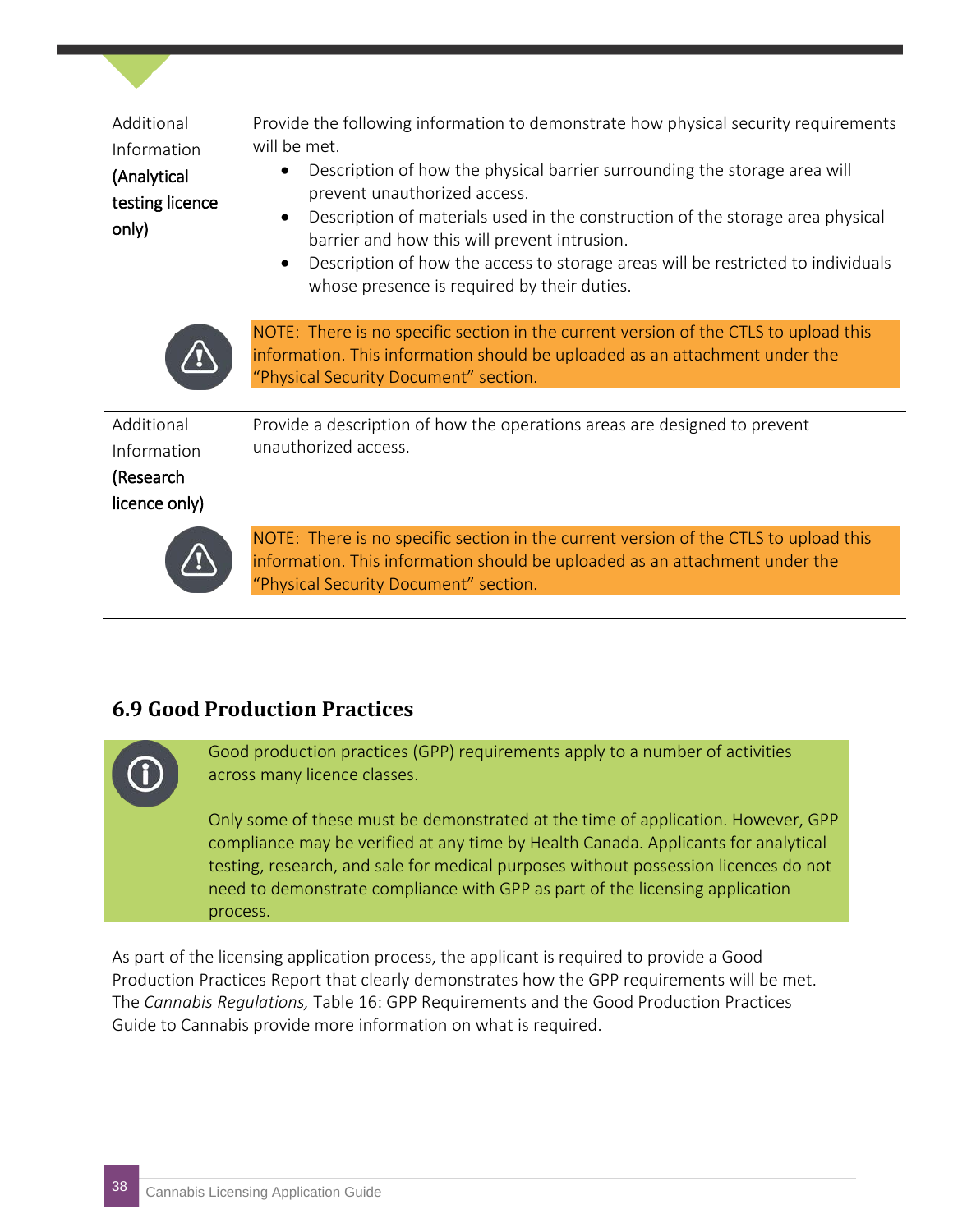#### **Table 16: GPP Requirements for Cultivation, Processing, Sale for Medical Purposes with Possession Licences**

| <b>Requirement</b>  | Elements to demonstrate that GPP requirements will be met:                                                                                                                                                                                                                                                                                                                                                                                                                                                                                                                                                                                                                                                                                                                                                                                                                                                                                    |
|---------------------|-----------------------------------------------------------------------------------------------------------------------------------------------------------------------------------------------------------------------------------------------------------------------------------------------------------------------------------------------------------------------------------------------------------------------------------------------------------------------------------------------------------------------------------------------------------------------------------------------------------------------------------------------------------------------------------------------------------------------------------------------------------------------------------------------------------------------------------------------------------------------------------------------------------------------------------------------|
| Good                | Provide the following information as a part of the Good Production Practices                                                                                                                                                                                                                                                                                                                                                                                                                                                                                                                                                                                                                                                                                                                                                                                                                                                                  |
| Production          | Report.                                                                                                                                                                                                                                                                                                                                                                                                                                                                                                                                                                                                                                                                                                                                                                                                                                                                                                                                       |
| Practices<br>Report | Description of how and where cannabis will be stored, including<br>conditions of any storage area(s) (e.g., presence of temperature and/or<br>humidity control) and how the requirements of section 82 of the<br>Cannabis Regulations are met.                                                                                                                                                                                                                                                                                                                                                                                                                                                                                                                                                                                                                                                                                                |
|                     | Include a description of the storage procedure for the various categories<br>$\bullet$<br>of cannabis (e.g., in-process, bulk, immediate containers, samples,<br>quarantined, product approved for sale, rejected, returned or recalled<br>product, and material awaiting destruction) and how these procedures<br>will ensure that the requirements of section 82 of the Cannabis<br>Regulations are met.                                                                                                                                                                                                                                                                                                                                                                                                                                                                                                                                    |
|                     | Process flow diagram and/or a "step-by-step" description showing the<br>$\bullet$<br>movement of cannabis and/or cannabis products through the building<br>and the separation of operations areas (including grow areas), storage<br>areas and non-cannabis areas.                                                                                                                                                                                                                                                                                                                                                                                                                                                                                                                                                                                                                                                                            |
|                     | Description and/or depiction of the building detailing the construction of<br>$\bullet$<br>the surfaces such as walls, ceilings, (e.g., non-porous panels, sealant),<br>floors (e.g., polished concrete, epoxy sealant), and seams (e.g., caulking,<br>joints between floor, walls, and ceiling) demonstrating how the<br>requirements of section 84 of the Cannabis Regulations are met.<br>Description of water supply source; if the source is not municipal water,<br>$\bullet$<br>provide evidence that the water meets potable water standards (e.g.,<br>analytical test results of the water source). Potable water should meet<br>the Guidelines for Canadian Drinking Water Quality see http://www.hc-<br>sc.gc.ca/ewh-semt/water-eau/drink-potab/guide/index e.html for more<br>information.<br>Description of any non-potable water sources and how cross connection<br>$\bullet$<br>with potable water sources will be prevented. |
|                     | When the water source is not municipal water, provide a description of<br>the water quality testing procedure used, including the frequency of<br>testing.<br>Description of air filtration system, including type, specifications, number<br>$\bullet$<br>and location of air filters installed (e.g., HEPA, carbon, charcoal,<br>combination, portable filters) and a diagram and/or floor plan detailing<br>the air filtration and ventilation system (e.g., air intake and air exhaust<br>locations and direction of air flow within the building(s)).<br>Description of the sanitation program demonstrating how the<br>٠<br>requirements of section 87 of the Cannabis Regulations are met for all<br>operations areas (including grow areas), storage areas, transitory areas<br>and non-cannabis areas. This should include the frequency or schedule.                                                                                |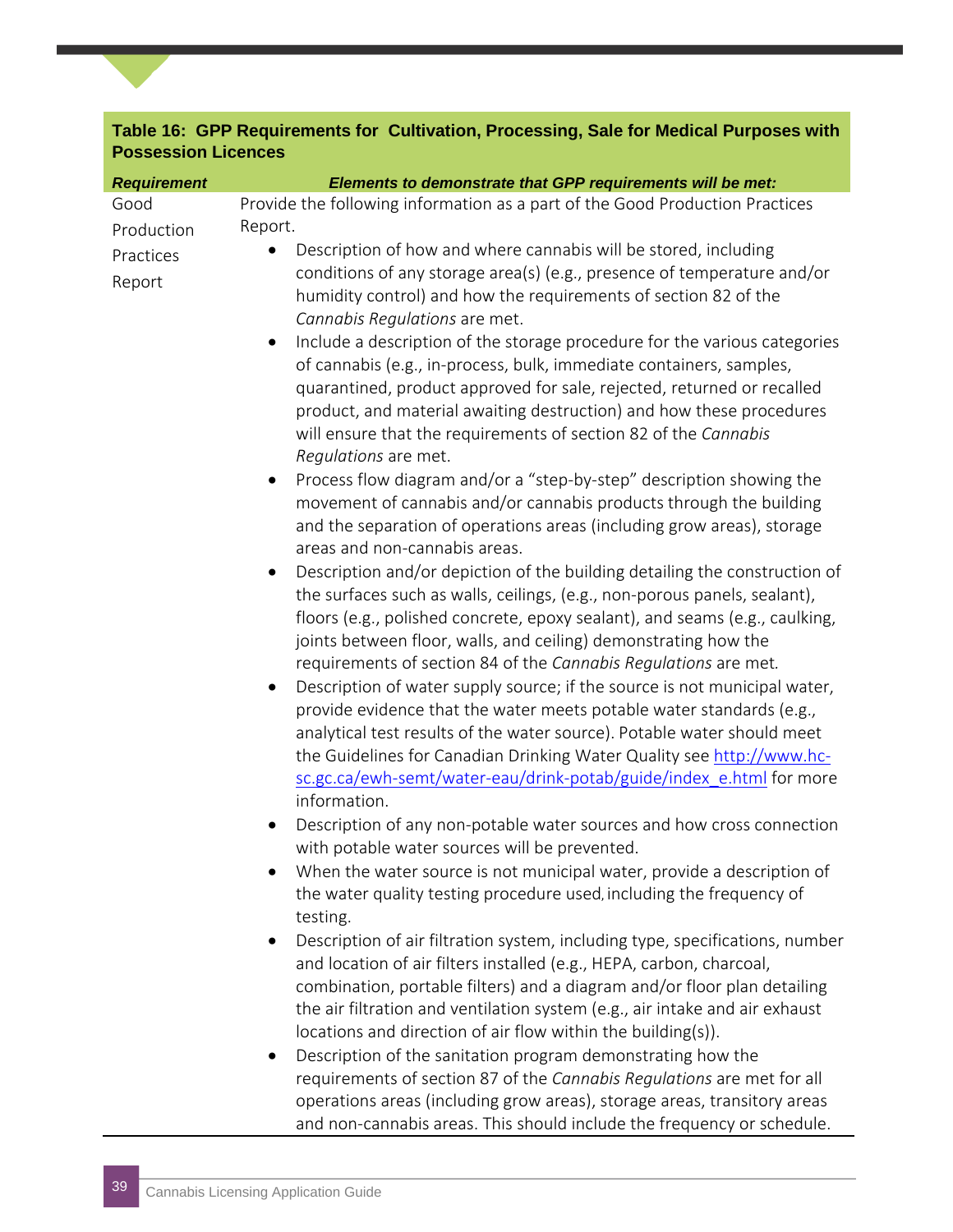| Visual                                                                            | Video and photographic evidence must include the following details.                                                                                                                                                                                                                                                                                                                                                                                                                                                                                                                                                                                             |
|-----------------------------------------------------------------------------------|-----------------------------------------------------------------------------------------------------------------------------------------------------------------------------------------------------------------------------------------------------------------------------------------------------------------------------------------------------------------------------------------------------------------------------------------------------------------------------------------------------------------------------------------------------------------------------------------------------------------------------------------------------------------|
| Evidence                                                                          | Guided video tour of entire site (including both indoor and outdoor<br>areas), highlighting all GPP features of the building, including all<br>operations areas (including grow areas) and storage areas.<br>Close-up images of the surfaces (including walls, floors, ceilings and<br>$\bullet$<br>joints) of all operations areas (including grow areas) and storage<br>areas demonstrating that they meet the requirements of section 84<br>of the Cannabis Regulations.<br>A video of an individual entering and moving through different areas<br>$\bullet$<br>of the facility demonstrating the intended production process flow<br>through the facility. |
|                                                                                   | Due to limitations on file size within CTLS, site evidence packages are not<br>able to be submitted as a part of the CTLS application. The site evidence<br>package must be submitted to Health Canada outside of CTLS. Refer to<br>7.1.1 Submission of Site Evidence for more information on how to submit<br>site evidence.                                                                                                                                                                                                                                                                                                                                   |
| Starting<br>material<br>authorized<br>quantities<br>(Cultivation<br>licence only) | Provide the types of starting material (e.g., plants or seeds) and authorized<br>source of this material (e.g. federally authorized licence holder or authorized<br>foreign source). In the case where the applicant intends to use cannabis<br>plants or cannabis plant seeds that were not obtained in accordance with<br>the former Access to Cannabis for Medical Purposes Regulations or with the<br>Cannabis Regulations or from a person authorized to sell cannabis under a<br>provincial Act, they must provide a declaration signed and dated by the                                                                                                  |

provincial Act, they must provide a declaration, signed and dated by the applicant, indicating the quantity of cannabis plants and cannabis plant seeds that they will have in their possession on the effective date of the licence. This declaration can be provided to Health Canada at any time prior to licensing, including when the applicant is contacted by an officer as part of the review process.



NOTE: There is no specific section in the current version of the CTLS to upload this information. This information should be uploaded as an attachment under the "Good Production Practices" section.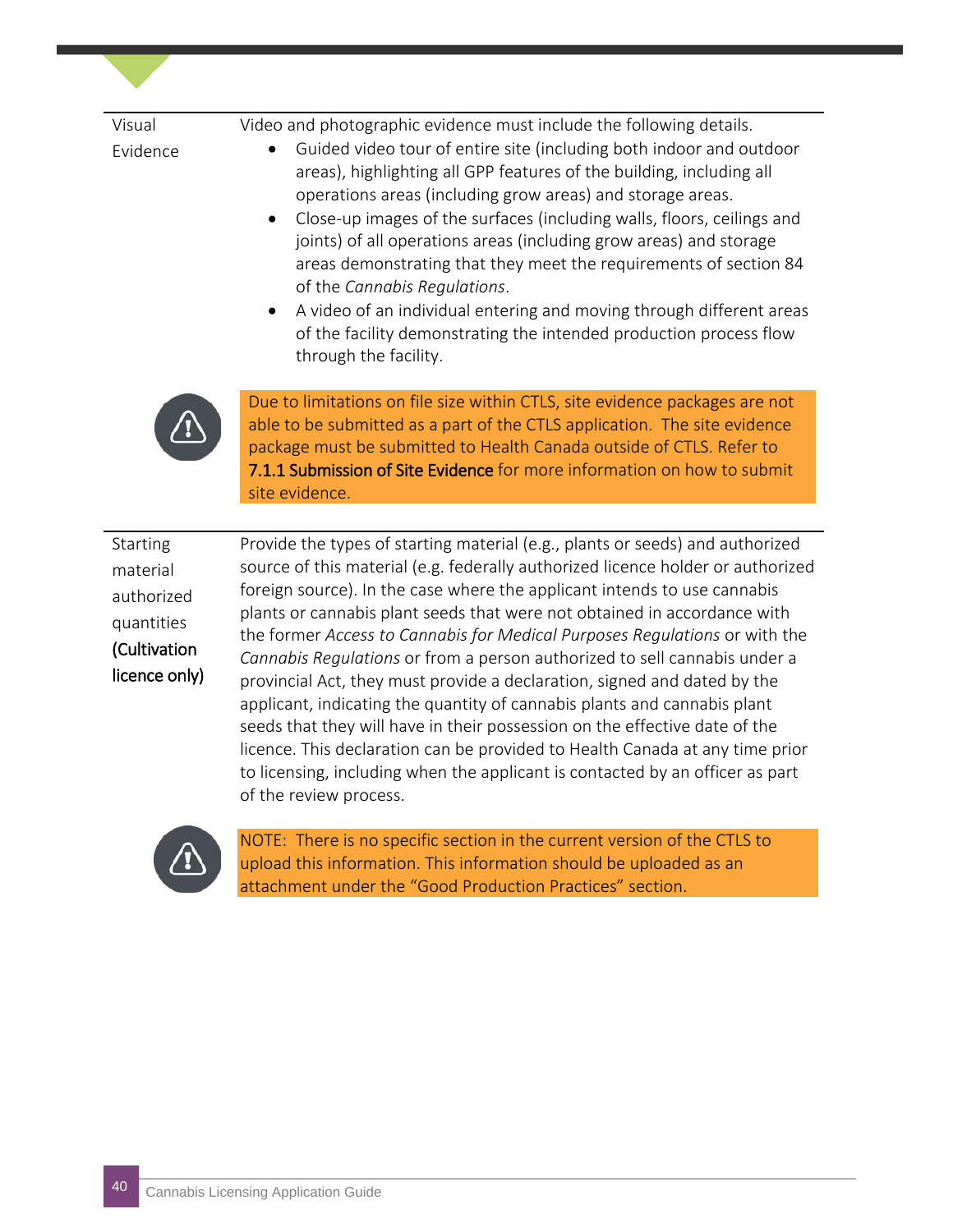#### **6.10 Record Keeping (and Reporting)**

Required for all licence types, based on the regulatory requirements.

There are a number of regulatory requirements for record keeping and reporting that must be met by a licence holder. The applicant is encouraged to refer to the *Cannabis Regulations* and Appendix E Record Keeping Attestation for details about record keeping required for the licensing process, and to consult the *Cannabis Regulations* to obtain an understanding of the post-licensing regulatory record keeping and reporting requirements.

| <b>Table 17: Record Keeping (and Reporting) Requirements</b>                                                      |                                                                                                     |  |  |  |
|-------------------------------------------------------------------------------------------------------------------|-----------------------------------------------------------------------------------------------------|--|--|--|
| <b>Requirement</b>                                                                                                | <b>Required details to include</b>                                                                  |  |  |  |
| Record keeping<br>attestation<br>(Cultivation,<br>processing or<br>sale for medical<br>purposes<br>licences only) | Include a signed and completed attestation form found in Appendix E: Record<br>Keeping Attestation. |  |  |  |



NOTE: There is no specific section in the current version of the CTLS to upload this information. This information should be uploaded as an attachment under the "Record Keeping Examples" section.

| Copy of<br>government<br>issued<br>identification<br>(Analytical<br>testing and<br>research<br>licences only) | In order to verify the identity of the applicant and/or responsible person, a<br>copy of government-issued identification must be provided. |
|---------------------------------------------------------------------------------------------------------------|---------------------------------------------------------------------------------------------------------------------------------------------|
|                                                                                                               |                                                                                                                                             |



NOTE: There is no specific section in the current version of the CTLS to upload this information. This information should be uploaded as an attachment under the "Record Keeping Description" section.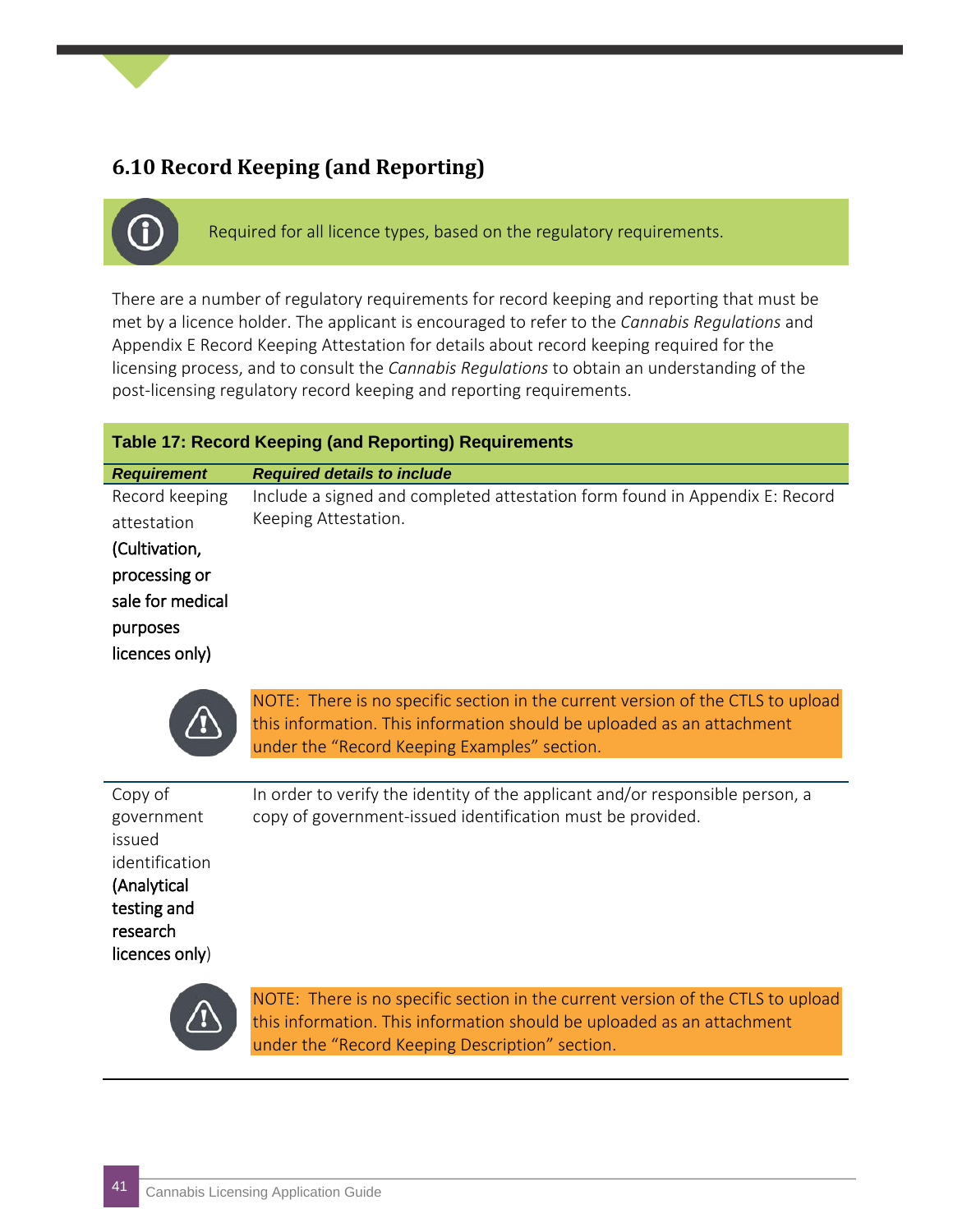Key investor reports (Cultivation, processing or sale for medical purposes licences only)

An applicant seeking a licence for cultivation, processing or sale for medical purposes that does not trade its shares on the public market must provide information on key investors as part of an application. Refer to Appendix G: Key Investors for more information. The information includes the key investor's name and address; a description of the means by which the key investor exercises, or is in a position to exercise, control over the licence holder; details regarding any benefit received as a result of being an investor; and whether the controlling interest has been, will be, or could be assigned, pledged, mortgaged, hypothecated or sold, in whole or in part, to any person.

If there are no investors, an attestation must be provided in this regard.

Refer to section 241 of the *Cannabis Regulations* for the additional record keeping and reporting requirements relating to investors once licensed.



NOTE: There is no specific section in the CTLS to upload this information. This information should be uploaded as an attachment under the "Record Keeping Description" section.

| Include a description of the record keeping methods that will capture the                                                                                   |
|-------------------------------------------------------------------------------------------------------------------------------------------------------------|
| following information:                                                                                                                                      |
| medical client registration information                                                                                                                     |
| filling of orders and refusal to fill orders                                                                                                                |
| medical documents provided by clients<br>$\bullet$                                                                                                          |
| communication with provincial or territorial professional licensing<br>$\bullet$<br>authorities                                                             |
|                                                                                                                                                             |
| Examples of the following should also be provided                                                                                                           |
| The medical practitioner verification process;<br>$\bullet$                                                                                                 |
| An example of the registration document that will be provided to<br>$\bullet$                                                                               |
| clients upon registration;                                                                                                                                  |
| A description of how the system will ensure that the quantity of<br>$\bullet$                                                                               |
| cannabis distributed or sold will not exceed the equivalent of 150g of<br>dried cannabis (calculated in accordance with Schedule 3 of the<br>Cannabis Act). |
|                                                                                                                                                             |



NOTE: There is no specific section in the CTLS to upload this information. This information should be uploaded as an attachment under the "Record Keeping Description" section.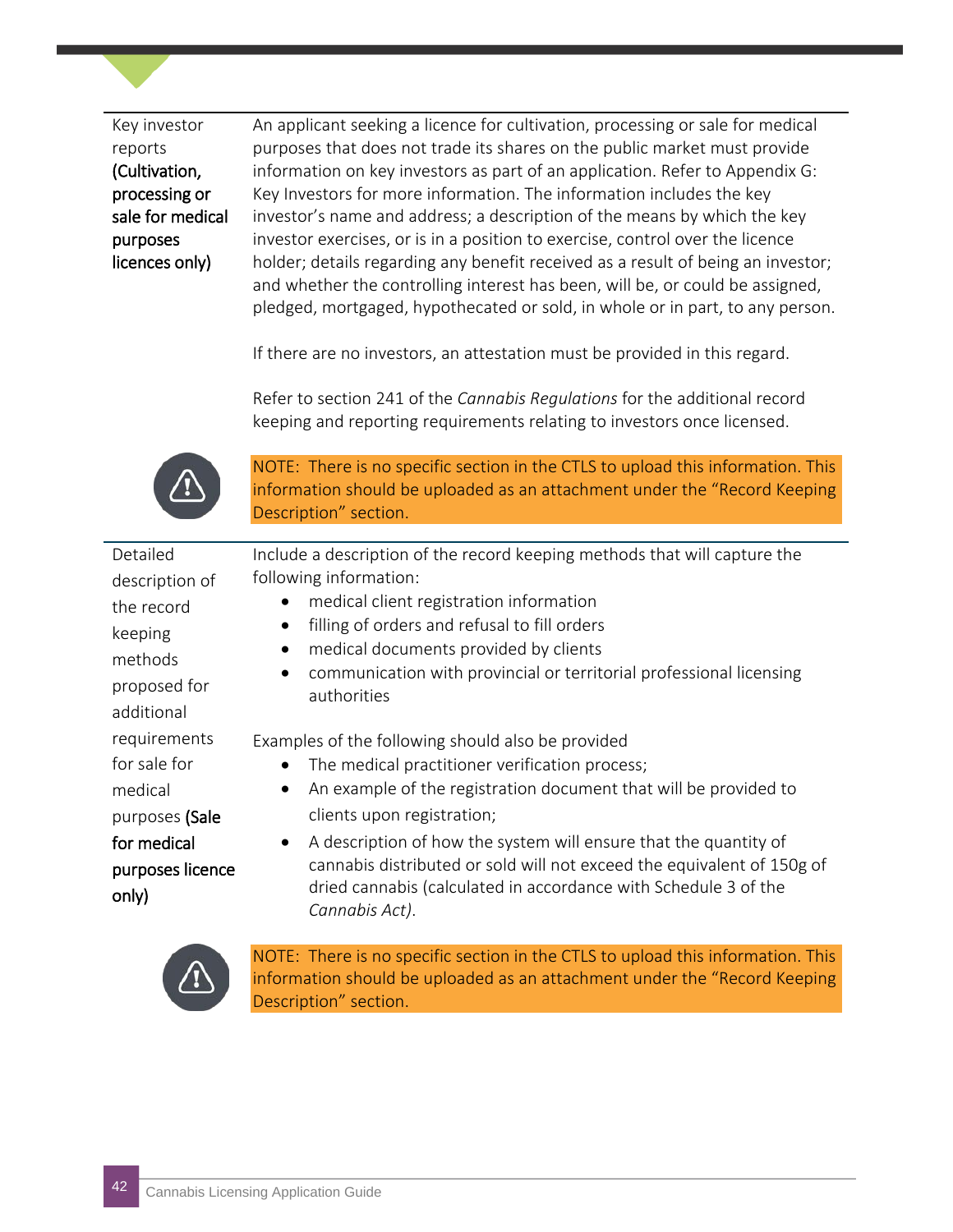### <span id="page-42-0"></span>**7.0 Submitting an Application and Administrative Procedures**

Once the applicant has included all of the requirements in the application within the CTLS and is ready to submit the application, the additional steps in the licensing process will begin as outlined in Figure 3: Steps following submission of an application.



#### Figure 3: Steps following submission of an application

#### **7.1 Submitting the application**

Once the applicant has input all required information, they can submit their application. This involves the following steps:

- o Self-Identification: The CTLS includes an opportunity to self-identify as Indigenous affiliated.<sup>[4](#page-42-1)</sup> A no response includes not wanting to self-identify.
- o Submission (declarations and attestations): Prior to submitting the application, the applicant, through their responsible person, must electronically attest to the following:
	- that the proposed personnel submitted as part of the application are familiar with the provisions of the *Cannabis Act* and its Regulations that will apply to the licence
	- that none of the activities that the applicant is proposing to conduct in the application will be conducted, or records of these activities maintained, at a dwelling-house
	- that all information and documents submitted in support of the application, are, to the best of the applicant's knowledge, correct and complete
	- that the person submitting the application has the authority to bind the application/applicant and to have overall responsibility for the management of the activities to be conducted under the licence

j

<span id="page-42-1"></span><sup>4</sup>Indigenous affiliation can include any person or persons of First Nation, Inuit and/or Métis descent or any community, corporation or business associated with a First Nation, Inuit and Métis government, organization or community.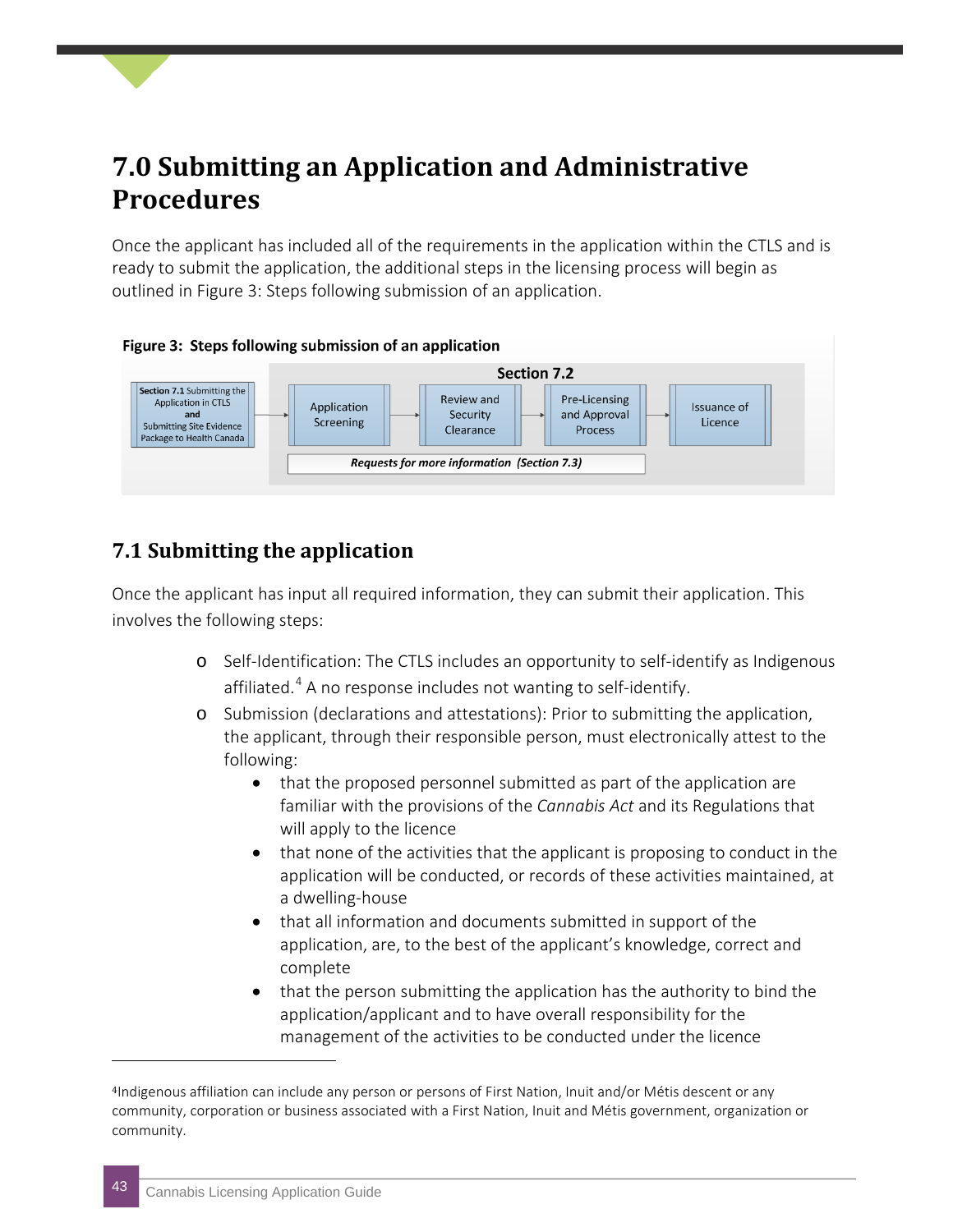Once the application is submitted, it appears in the "Submitted Licence Applications" section of the CTLS. Each application will have a unique Licence Application ID. All correspondence with Health Canada in relation to the application should include this identifier in the subject title. It is important to note that once an application is submitted, no further changes can be made by the applicant. Refer to section 7.3.3 Changes to an application/unsolicited information for more information.



An applicant may check the status of their application in the CTLS at any time during the application process. For more information, refer to Appendix F: Application Status Meanings in CTLS.



For Processing, Cultivation, and Sale for Medical Purposes with Possession Licences A site evidence submission must be received by Health Canada before an application can be considered. Site evidence package submissions must be received by Health Canada within 10 business days following the submission of their CTLS application. Applicants who do not submit their site evidence package within the timeframe may have their application refused as incomplete.

#### **7.1.1 Submission of Site Evidence**

If you are applying for a Processing, Cultivation, and Sale for Medical Purposes with Possession Licence, please submit visual evidence in accordance with the following:

- All submitted packages must be clearly identified with the APP number (APP-XXXXXXXXXX-20XX) associated with the CTLS portion of the licence application. Any packages which are inappropriately identified may result in a delay to the review process or refusal of the application.
- Photographic evidence must be provided in PDF-formatted files.
	- o Visual evidence for each operations area (including grow areas) and storage areas identified must be submitted in separate files (e.g. Grow-Room.pdf, Facility-Perimeter.pdf)
- Visual evidence must show the area in question followed by images derived from the visual monitoring devices located in those cannabis-present areas.
- Video evidence must be submitted in any of the following supported formats:
	- o MP4 Video file (.mp4, .m4v, .mp4v, .3g2, .3gp2, .3gp, .3gpp)
	- o QuickTime Movie file (.mov)
	- o Audio Visual Interleave (.avi)
	- o Microsoft Digital Video Recording (.dvr-ms)
	- o Moving Pictures Experts Group (.mpg, .mpeg, .m1v, .mp2, .mp3, .mpa, .mpe, .m3u)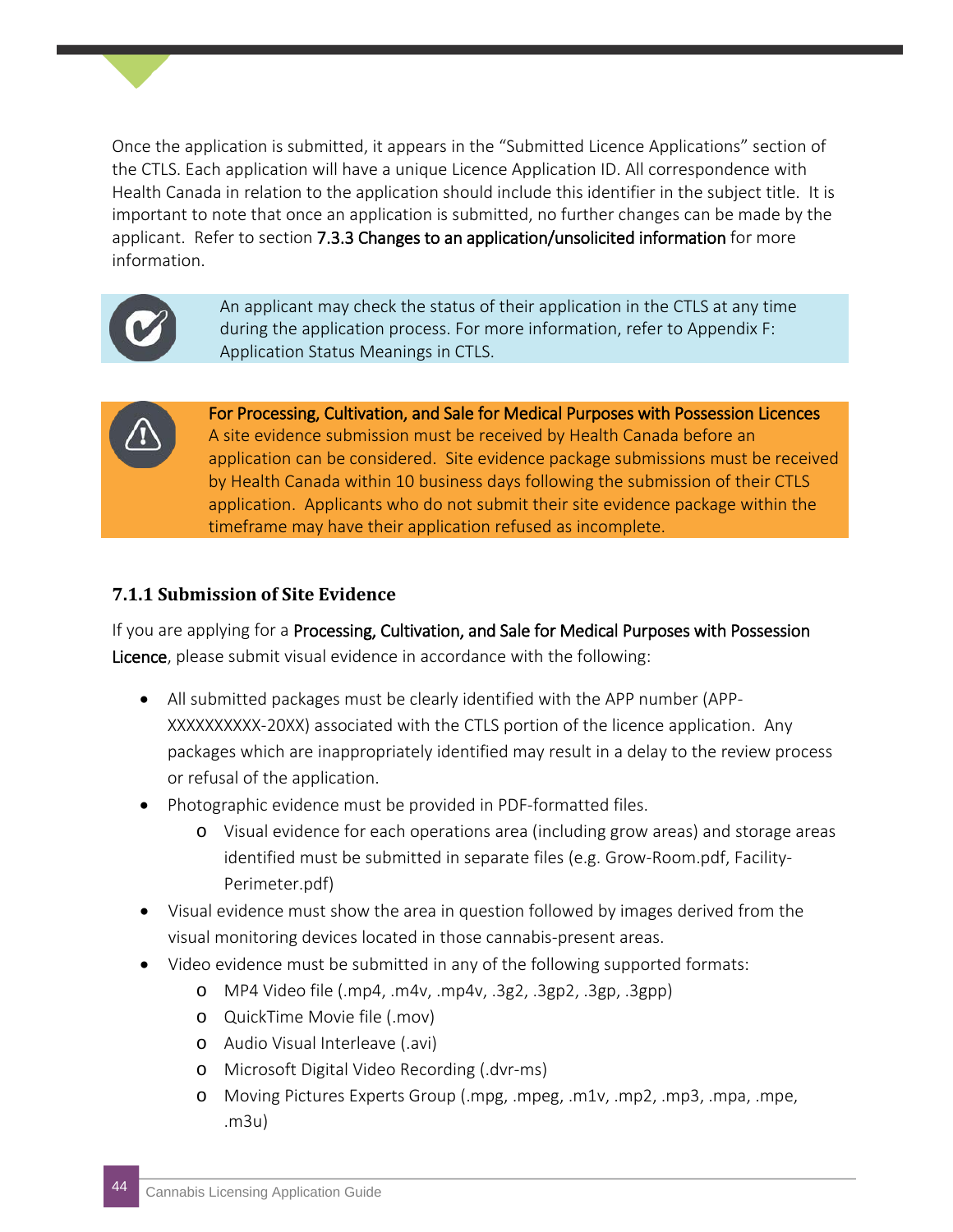Please note that site evidence packages must be submitted to Health Canada electronically using USB storage devices. If submitting site evidence packages using a courier service, please provide the Licensing and Medical Access Directorate with the tracking number for the package. The tracking number should be sent in an email to HC.licensing-cannabis-licences.SC@canada.ca with the APP number (APP-XXXXXXXXXX-20XX) provided by the CTLS listed in the subject line of the email.

The submission package can be sent to the following address:

Licensing and Medical Access Directorate Health Canada Address Locator: 0300A Ottawa ON K1A 0K9

Due to Health Canada's internal IT security policy, any information submitted by CD ROM storage will be returned to the applicant. Cloud storage hosting services are also not permitted.

#### **7.2 After submission**

Once an application is submitted in the CTLS, there are a series of steps Health Canada undertakes to review and issue the licence as outlined below. It is important to note that in accordance with subsection 62(5) of the *Cannabis Act*, the Minister may request the submission of any additional information that pertains to the information contained in the application and that is necessary for the Minister to consider the application. This would be in the form of a request for more information as outlined in section 7.3.1 of this guide.

- 7.2.1 Application screening: During screening, the application, attached documents and, if required, the submitted site evidence package are assessed for completeness, legibility and ability to be further assessed. For Processing, Cultivation, and Sale for Medical Purposes Licence applications there is a 30 day service standard for completion of screening of the application by Health Canada. Please note that application screening cannot take place until Health Canada receives the site evidence package. The 30 day service standard will commence upon receipt of the complete application submission.
- 7.2.2 Review and security clearance: Once an application has passed the screening stage, and security clearance applications are being processed, the application will undergo a detailed review of both documents submitted through the CTLS and, if required, visual evidence submitted as a part of the site evidence package to verify that the requirements are met. Health Canada will work with the RCMP on security clearance applications. Refer to Security Clearance under the *Cannabis Act and Regulations* for more information on the security clearance process.

7.2.3 Pre-licensing and approval process: Following the review of this information, an onsite pre-licence inspection by Health Canada inspectors may be deemed necessary prior to further licensing decisions. If an inspection is required, the inspection team will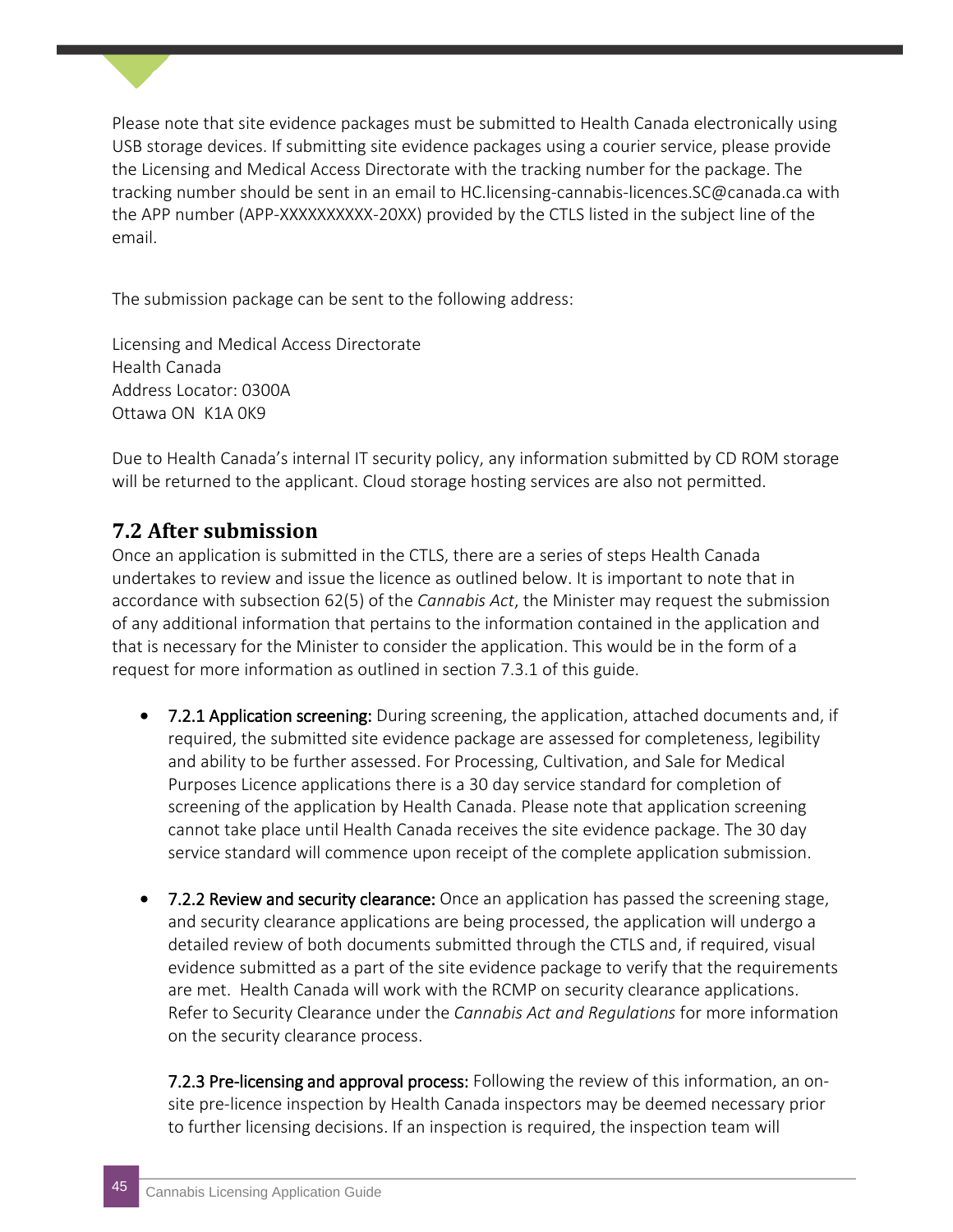contact the applicant to schedule the pre-licence inspection. In the case where an on-site pre-licence inspection is not required, the licence issuance will be based on the thoroughness of information submitted to Health Canada.

**7.2.4 Issuance of licence:** Once all information has been reviewed, including the results and observations from a pre-licence inspection, if necessary, and all security clearances have been granted, an initial licence for authorized activities is issued. A hard copy of the licence as well as an accompanying issuance letter detailing any conditions around the issued licence is mailed to the identified mailing address. In addition, all security-cleared key personnel are sent letters regarding the status of their security clearances for that site, under that application. Following issuance of the licence, Health Canada holds a teleconference with the new licence holder to discuss the licence, including any conditions.

Immediately after issuance of their licence, licence holders will generally be permitted to sell cannabis, as authorized by their licence as set out in the *Cannabis Regulations* and in accordance with any licence conditions. Cultivation and processing licence holders will generally be restricted to the sale of cannabis products that are cannabis plants and seeds to a holder of a licence for sale, and a person authorized to sell cannabis under a provincial Act by reason of subsection 69(1) of the *Cannabis Act*. The sale of cannabis products of all other cannabis classes will usually be restricted by a condition placed on the licence. For processing licence holders, to gain authorization for the sale of cannabis products of all other cannabis classes, an amendment request must be submitted to the change this condition on a licence. Refer to the Cannabis Licensing Management Guide for more information on how to complete an amendment submission.



Licence holders must ensure that the quality of cannabis products they produce meet all applicable requirements. When a licence holder is first licensed, activities will usually be limited. This graduated licensing is for the purpose of verifying that cannabis products intended for sale meet all of the quality standards set out under the *Cannabis Regulations*.

#### **7.3 Administrative Procedures**

#### **7.3.1 Receiving and responding to a request for more information**

It is the applicant's responsibility to meet all of the licensing requirements. If information submitted as part of the application is unclear or requires further detail to show how it meets the requirements, Health Canada asks the applicant to clarify this information through a request for more information.

In these cases, Health Canada strives to be clear about what information is needed from the applicant. If the applicant is unclear about what is required to respond to the request for more information, they may contact Health Canada by email or phone for further guidance (refer to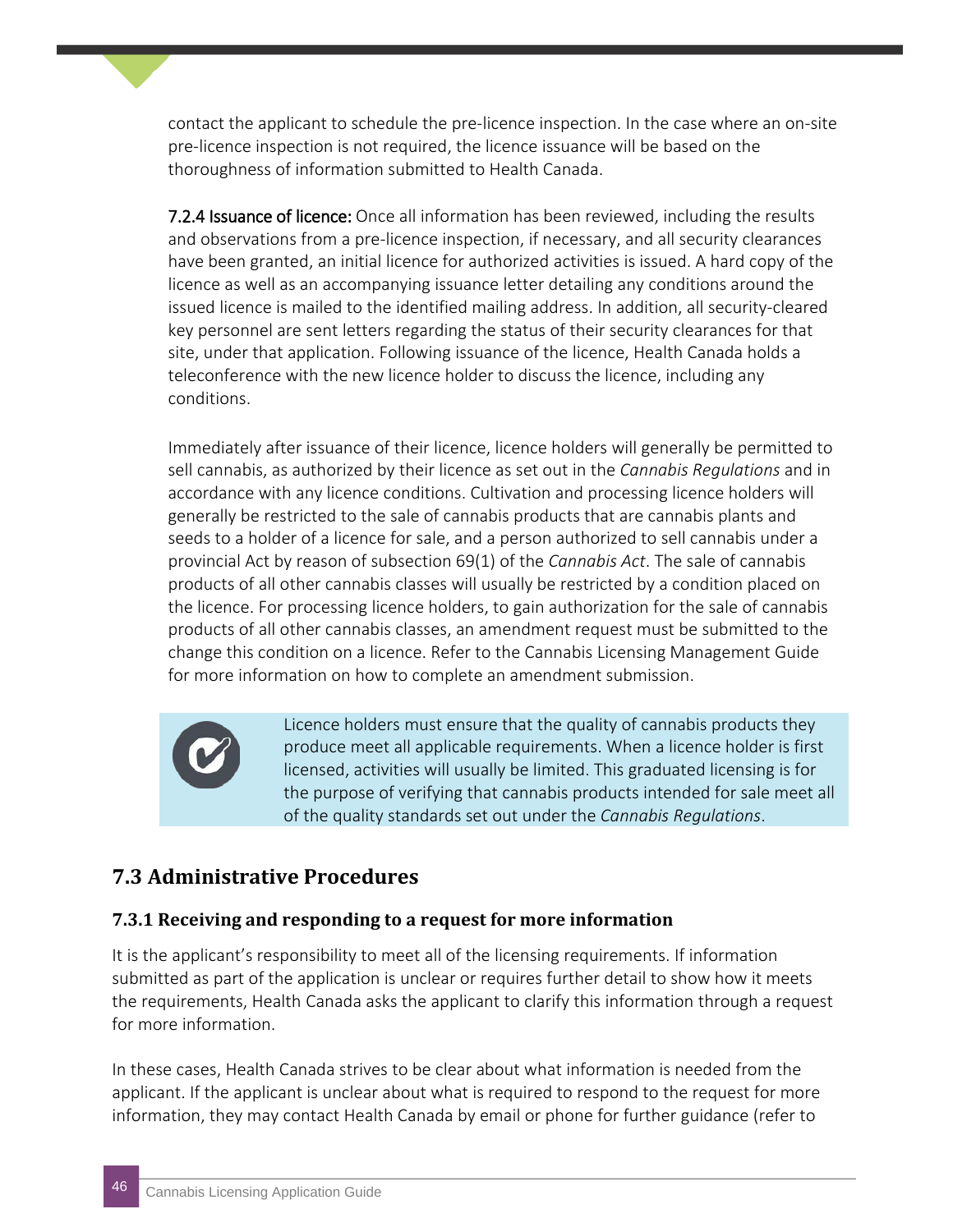section 8.0 of this guide). Note that it is not a requirement to retain the services of a third party (e.g., consultant) to prepare responses to Health Canada.

A request for more information will be emailed to the responsible person. The applicant must respond by email, generally within 5 business days of the request. Some requirements for responding to requests for more information include:

- Responses should be comprehensive and comment on each of the elements noted in the request for additional information.
- The applicant should not resubmit a revised version of the original documents unless requested to do so, but should provide a clear and detailed response specific to each point requested. This can be submitted in tabular format or in a report format with subheadings associated with each item noted in the request.
- It is important to be as specific and as detailed as possible when addressing each section. Incomplete responses may delay processing or lead to a refusal to consider an application.

If the applicant wishes another representative to be the primary recipient of communications or receive a copy of all communications, the applicant must provide a written and signed consent to Health Canada that permits Health Canada to communicate details about the application to the thirdparty individual. The consent must indicate the name(s) of the individuals, the application number and be sent to [HC.licensing-cannabis](mailto:HC.licensing-cannabis-licences.SC@canada.ca)[licences.SC@canada.ca](mailto:HC.licensing-cannabis-licences.SC@canada.ca) from the email address captured within the CTLS for the responsible person with the subject line "Consent to Communicate". Note that as an applicant proceeds through review process, the application status and contact information of the applicant may be shared with persons authorized under subsection 69(1) of the *Cannabis Act*.

#### **7.3.2 Refusals and withdrawals**

Health Canada may refuse to consider an application if any of the required information is not provided.

In addition, Health Canada may refuse to issue a licence under circumstances set out in the *Cannabis Act* and its Regulations. These include:

- Issuing a licence is likely to create a risk to public health or public safety including the risk of diversion
- There are reasonable grounds to believe that false or misleading information has been submitted
- The applicant has contravened the *Cannabis Act*, the *Controlled Drugs and Substances Act*, the *FDA* or any associated regulations, including an order or a condition of another licence, in the past 10 years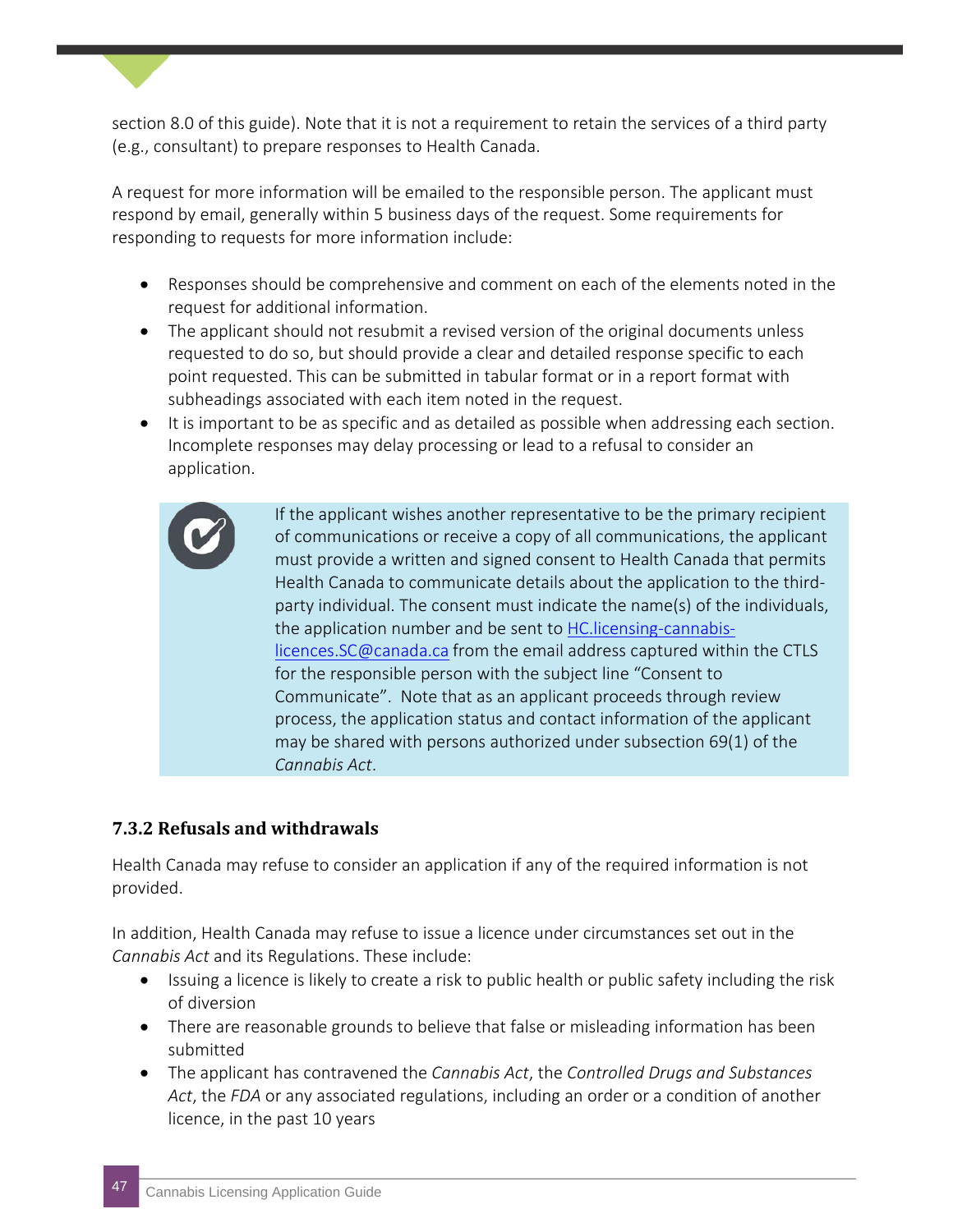- The applicant is a young person, an individual who is not ordinarily resident in Canada or an organization that was incorporated, formed or otherwise organized outside of Canada
- A security clearance associated with the application has been refused or cancelled
- An individual who is required to hold a security clearance does not hold one
- The combination of classes or subclasses of licences proposed at the same site. For further details refer to Table 2: General Guide for Combinations of Licence Classes and Subclasses at a Single Site and section 29 of the *Cannabis Regulations*.
- The Minister is of the opinion that the refusal is in the public interest

In these cases, Health Canada may send an intent to refuse notice, either to refuse to consider an application, or to refuse to issue a licence. This intent to refuse notice will generally provide the applicant with 30 days to respond, after which a notice of refusal will be issued.

The notice of refusal officially closes the file and sets out the specific reasons or deficiencies that resulted in the decision to refuse to consider the application or issue a licence. All decisions to refuse an application are without prejudice to filing a new application for a licence. If an applicant wishes to submit a new application at a future time, it will be processed as such. Information and data submitted to support an application will not be returned to the applicant.

At any time during the review of their application, the applicant may withdraw the application through the CTLS. Withdrawal of an application is without prejudice to re-filing. If an applicant wishes to resubmit an application at a future time, the application will be processed as a new application. Information and data submitted to support the original application will not be returned to the applicant.

For personnel security clearances, if the intent is to refuse to grant a security clearance, the individual applicant will be notified in writing of the basis for the intent to refuse and will be provided with a minimum of 20 days to make written representations. The individual applicant as well as the associated licensing applicant will be notified in writing if the Minister refuses to grant the clearance.

If an individual's security clearance is refused or cancelled, the individual who has been refused a security clearance cannot submit a new application for a security clearance until the circumstances that resulted in the refusal or cancellation have changed or until five years have elapsed after the refusal or the cancellation.

#### **7.3.3 Changes to an application/unsolicited information**

Once an application is submitted, changes cannot be made to the application within the CTLS. If a change is required, the applicant must contact [HC.licensing-cannabis-licences.SC@canada.ca.](mailto:HC.licensing-cannabis-licences.SC@canada.ca) The email must clearly indicate the application file number, the applicant's name and the subject of the correspondence in the subject line of the email.

Any unsolicited information or submissions not clearly labelled with the above information may not be assessed by Health Canada.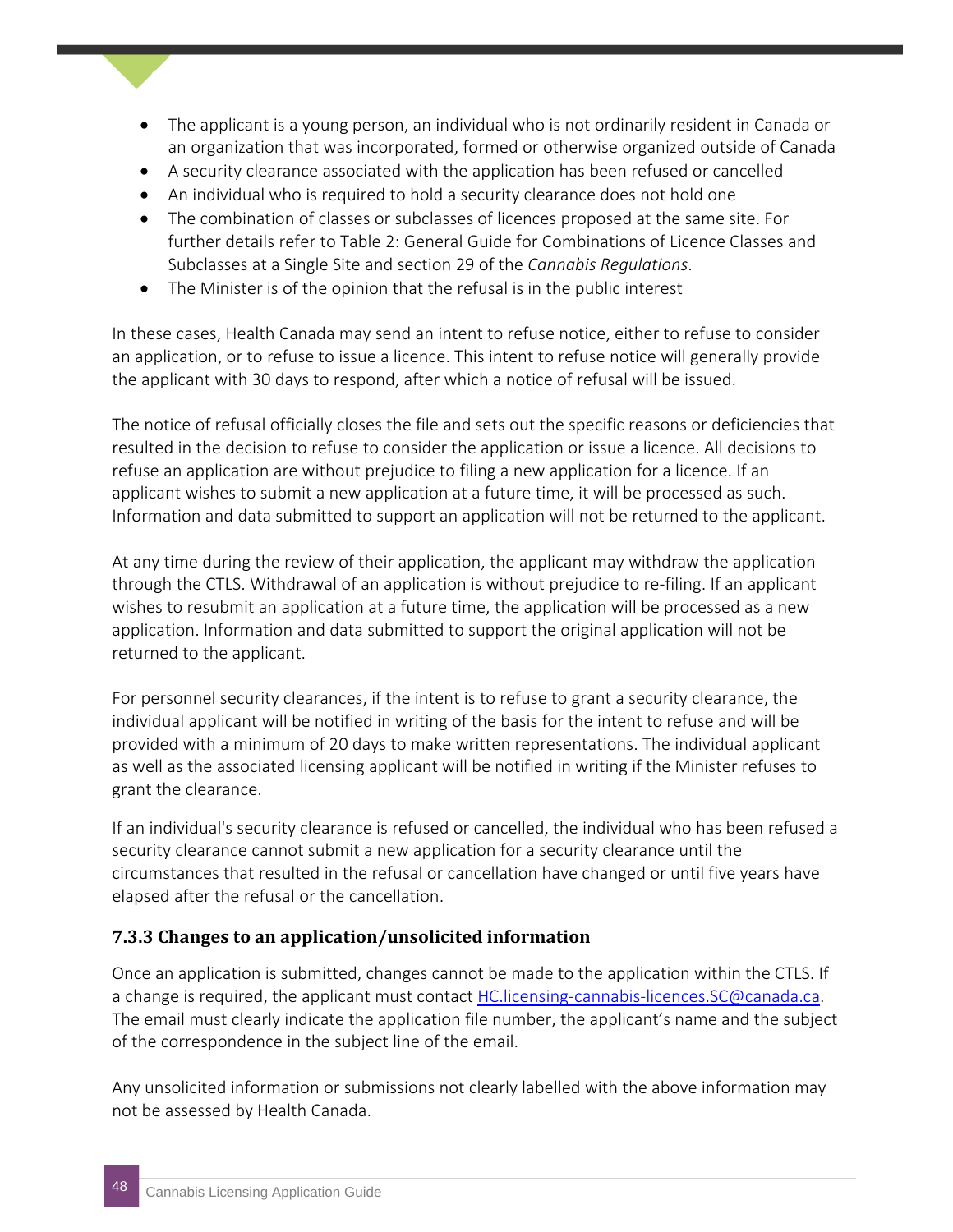### <span id="page-48-0"></span>**8.0 Contact Us**

For questions related to a specific licence application, an email may be sent to: [HC.licensing](mailto:HC.licensing-cannabis-licences.SC@canada.ca)[cannabis-licences.SC@canada.ca.](mailto:HC.licensing-cannabis-licences.SC@canada.ca) The email must clearly indicate the application file number, the applicant's name and the subject of the correspondence in the subject line of the email. Meeting or teleconference requests are evaluated on a case-by-case basis.

For other general questions about the *Cannabis Act* and its Regulations outside of a specific application, including those related to the CTLS, email: [cannabis@canada.ca.](mailto:cannabis@canada.ca)

Alternatively, the Controlled Substances and Cannabis Branch may be contacted by phone at 1-866-337-7705.

### <span id="page-48-1"></span>**9.0 Feedback – Help Us Improve**

Health Canada is committed to providing all stakeholders with timely, accurate and reliable information. This includes providing applicants and licence holders with the information they require in order to be compliant with the *Cannabis Act* and its Regulations.

Health Canada appreciates receiving your feedback on whether this guide was useful and would welcome your suggestions for improvement. Please send us your feedback by email to: [cannabis@canada.ca](mailto:cannabis@canada.ca) and indicate in the subject line: "Feedback on Application Guide".

Your feedback will help us improve this guide and better serve all applicants and licence holders.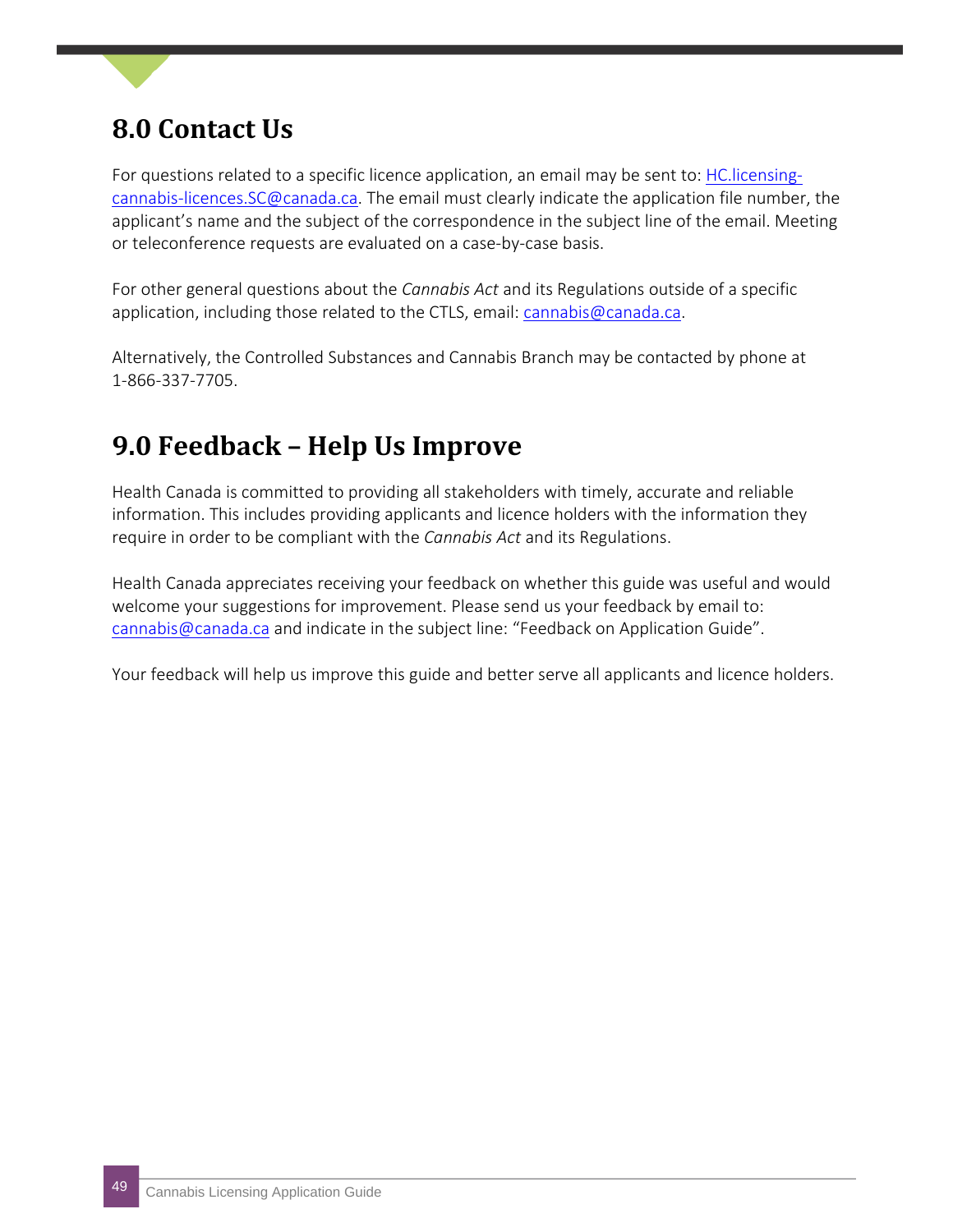### **Appendix A: Key Individuals**

\*Note that for the purposes of an application, other individuals may require accounts and/or security clearances in addition to the key individuals identified in this table. Refer to the *Cannabis Regulations* and Section 5 of this guide for more information.

<span id="page-49-0"></span>

|                                   |                                                                                                                                                                                                                                                                                                                                                                                                                                                                                                                                        |                  | Cultivation      |                  |                  |                  | Sale for Medical | Analytical     | Research |
|-----------------------------------|----------------------------------------------------------------------------------------------------------------------------------------------------------------------------------------------------------------------------------------------------------------------------------------------------------------------------------------------------------------------------------------------------------------------------------------------------------------------------------------------------------------------------------------|------------------|------------------|------------------|------------------|------------------|------------------|----------------|----------|
| Individuals                       | Responsibilities and Qualifications (as defined in the<br>Regulations)                                                                                                                                                                                                                                                                                                                                                                                                                                                                 | Standard         | Micro            | <b>Nursery</b>   | Standard         | Micro            | Purposes         | <b>Testing</b> |          |
| Licence Holder (as an Individual) | Overall responsibility for the licence<br>$\bullet$                                                                                                                                                                                                                                                                                                                                                                                                                                                                                    | $\checkmark$ SEC | $\checkmark$ SEC | $\checkmark$ SEC | $\checkmark$ SEC | $\checkmark$ SEC | $\checkmark$ SEC | $\checkmark$   |          |
| Responsible Person                | A holder of a licence must retain the services of one<br>$\bullet$<br>individual as the responsible person who has the<br>authority to bind the licence holder<br>Has overall responsibility for the activities conducted by<br>$\bullet$<br>the licence holder<br>Must have sufficient knowledge of the provisions of the<br>$\bullet$<br>Act and Regulations that apply to the holder of the<br>licence<br>May designate one qualified alternate<br>Will be the official point of contact with Health Canada and through<br>the CTLS | $\checkmark$ SEC | $\checkmark$ SEC | $\checkmark$ SEC | $\checkmark$ SEC | $\checkmark$ SEC | $\checkmark$ SEC | $\checkmark$   |          |
| Head of Security                  | Responsible for ensuring that the physical security<br>measures comply with Part 4 of the Cannabis<br>Regulations<br>Responsible for the OSP<br>May designate one qualified alternate                                                                                                                                                                                                                                                                                                                                                  | $\checkmark$ SEC | $\checkmark$ SEC | $\checkmark$ SEC | $\checkmark$ SEC | $\checkmark$ SEC | $\checkmark$ SEC |                |          |
| Master Grower                     | Responsible for the cultivation, propagation and<br>harvesting of cannabis<br>Must be familiar with the provisions of the Act and<br>Regulations that relate to his or her activities.<br>May designate one qualified alternate                                                                                                                                                                                                                                                                                                        | $\checkmark$ SEC | $\checkmark$ SEC | $\checkmark$ SEC |                  |                  |                  |                |          |

#### $\checkmark$  Required to be identified SEC- Security Clearance Required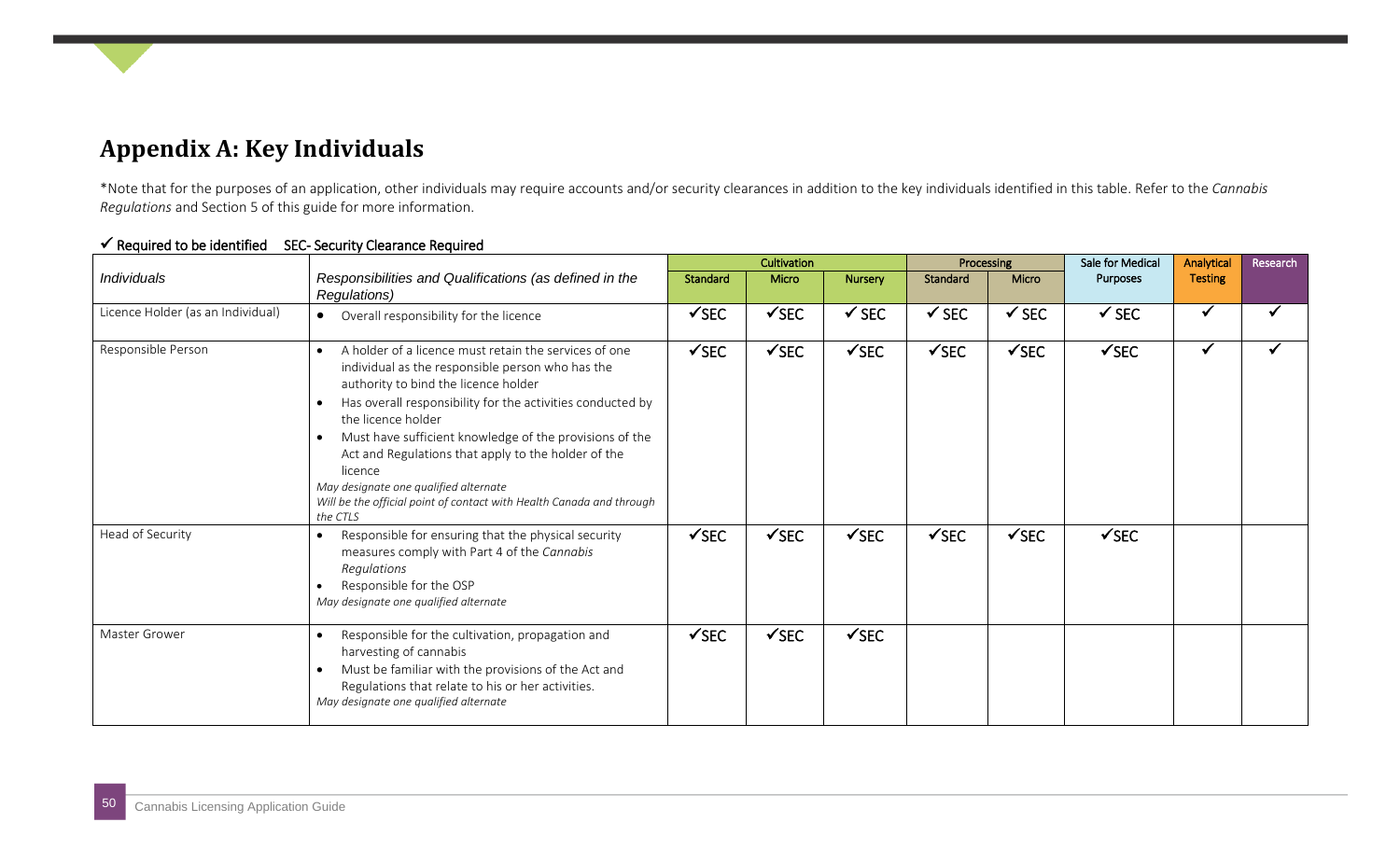|                    |                                                                                                                                                                                                                                                                                                                                                                                                                                                                                                                                                                                                                                                                                                                                                                                                                                                                                                                    | Cultivation |       |                | Processing       |                  | <b>Sale for Medical</b> | Analytical     | Research |
|--------------------|--------------------------------------------------------------------------------------------------------------------------------------------------------------------------------------------------------------------------------------------------------------------------------------------------------------------------------------------------------------------------------------------------------------------------------------------------------------------------------------------------------------------------------------------------------------------------------------------------------------------------------------------------------------------------------------------------------------------------------------------------------------------------------------------------------------------------------------------------------------------------------------------------------------------|-------------|-------|----------------|------------------|------------------|-------------------------|----------------|----------|
| <b>Individuals</b> | Responsibilities and Qualifications (as defined in the<br>Regulations)                                                                                                                                                                                                                                                                                                                                                                                                                                                                                                                                                                                                                                                                                                                                                                                                                                             | Standard    | Micro | <b>Nursery</b> | Standard         | Micro            | <b>Purposes</b>         | <b>Testing</b> |          |
| QAP                | Responsible for assuring the quality of the cannabis<br>$\bullet$<br>before it is made available for sale<br>Required to have the training, experience and technical<br>knowledge related to the GPP requirements of the<br>Regulations<br>Responsible for investigating every complaint received in<br>respect of the quality of the cannabis and, if necessary,<br>taking corrective and preventative measures<br>Responsible for approval of methods and procedures<br>related to GPP<br>May designate up to two alternate QAPs who can replace the QAP, if<br>and when required. These alternates must be identified in advance<br>and requires approval from Health Canada, because there are<br>specified qualifications for this position                                                                                                                                                                   |             |       |                | $\checkmark$ SEC | $\checkmark$ SEC |                         |                |          |
| Head of Laboratory | Work at the licensed site and be responsible for the<br>$\bullet$<br>testing activities under section 91 of the Cannabis<br>Regulations (testing of each lot/batch for composition)<br>Required to be familiar with the applicable provisions of<br>the Act and associated regulations<br>Have knowledge and experience related to the duties of<br>the position<br>Possess a degree in a science that is related to the work<br>to be carried out awarded by either a Canadian<br>university or, if awarded by a foreign university, one that<br>is recognized by a Canadian university or Canadian<br>professional association<br>An applicant may designate one or more alternates who can replace<br>the Head of Laboratory, if and when required. These alternates must<br>be identified in advance and requires approval from Health Canada,<br>because there are specified qualifications for this position |             |       |                |                  |                  |                         | $\checkmark$   |          |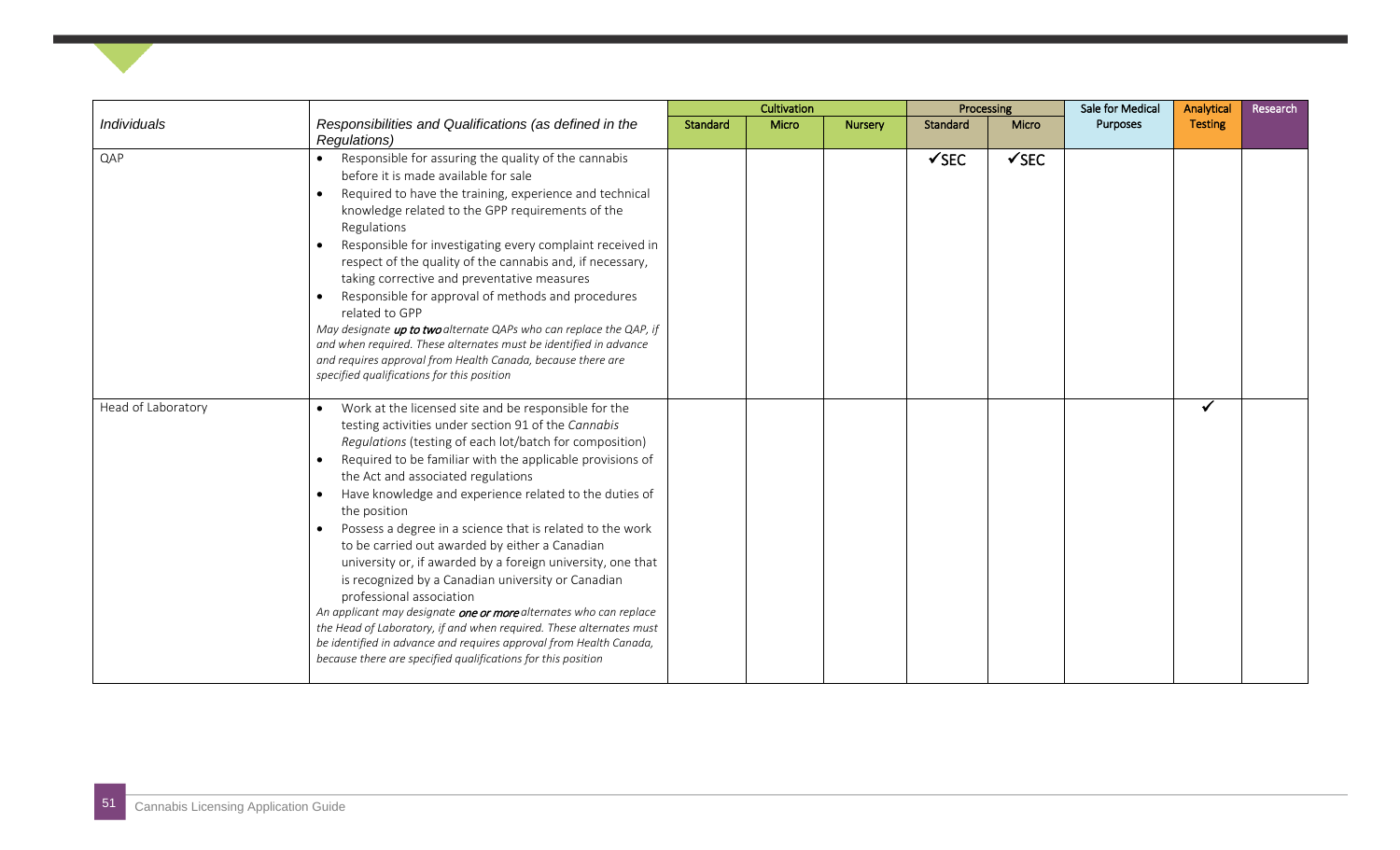### <span id="page-51-3"></span><span id="page-51-2"></span><span id="page-51-1"></span>**Appendix B: Cannabis Licence Classes and Subclasses**

This table provides a summary of the cannabis licence classes and subclasses, and activities that can be authorized under the *Cannabis Regulations*. The *Cannabis Regulations* should be referred to for additional detail. In order to conduct any of the activities, they must be authorized by the licence.

<span id="page-51-0"></span>

| <b>CTLS</b><br><b>Licence</b><br>Class <sup>5</sup> | <b>Licence</b><br>Class <sup>6</sup> | <b>Subclass</b>      | <b>Restrictions</b>                                                                                                                       | Authorized Activities (if authorized by licence) <sup>7</sup>                                                                                                                                                                                                                                                                                                                                                                                                                                    | <b>Notes</b>                                                                                                                                                                                                                                                             |
|-----------------------------------------------------|--------------------------------------|----------------------|-------------------------------------------------------------------------------------------------------------------------------------------|--------------------------------------------------------------------------------------------------------------------------------------------------------------------------------------------------------------------------------------------------------------------------------------------------------------------------------------------------------------------------------------------------------------------------------------------------------------------------------------------------|--------------------------------------------------------------------------------------------------------------------------------------------------------------------------------------------------------------------------------------------------------------------------|
| Cannabis                                            | Cultivation                          | Standard Cultivation |                                                                                                                                           | Possess cannabis<br>Obtain dried or fresh cannabis, cannabis plants or cannabis<br>seeds by propagating, cultivating, harvesting<br>For the purpose of testing, alter the chemical or physical<br>properties of the cannabis<br>Sell and distribute dried cannabis, fresh cannabis, cannabis<br>$\bullet$<br>plants or seeds to other licence holders (cultivators,<br>processors, analytical testers, researchers, cannabis drug<br>licence holders), with the exception that dried cannabis or | An applicant may apply for a<br>standard cultivation licence, even<br>with a proposed plant surface<br>area of less than 200 square<br>metres but standard cultivation<br>requirements will apply in this<br>case<br>Cultivation may be conducted<br>indoors or outdoors |
|                                                     | Cultivation                          | Micro-Cultivation    | Plant surface area cannot exceed<br>200 <sub>m</sub> <sup>2</sup> (includes multiple surfaces<br>such as surfaces vertically<br>arranged) | fresh cannabis cannot be sold to the holder of a nursery<br>licence<br>Sell and distribute cannabis plants or seeds to a licensed<br>nursery<br>Sell and distribute cannabis products that are plants or<br>seeds to a licence holder that is authorized to sell cannabis<br>for medical purposes or to a person authorized to sell<br>cannabis under a provincial or territorial Act<br>Send and deliver cannabis products that are plants or seeds                                             | Cultivation may be conducted<br>indoors or outdoors but the<br>cannabis plant surface area<br>includes any indoor/outdoor<br>areas at any single time)                                                                                                                   |

-

<sup>&</sup>lt;sup>5</sup> For the purposes of CTLS, users are required to first indicate whether they will be applying for a Cannabis, Analytical Testing, or Research Licence. The user will then need to specify the cannabis licence class or subclass (as specified by the *Cannabis Regulations*) for which they intend to apply

<sup>&</sup>lt;sup>6</sup> Should the user select 'Cannabis' as a licence class in CTLS, they will then need to specify the cannabis licence class or subclass (as specified by the *Cannabis Regulations*) for which they intend to apply

 $^7$  Licence holders can conduct research and development activities within their authorized licenced activities. If the licence holder wishes to conduct research and development activities outside of their authorized licence activities, they must apply for a separate research licence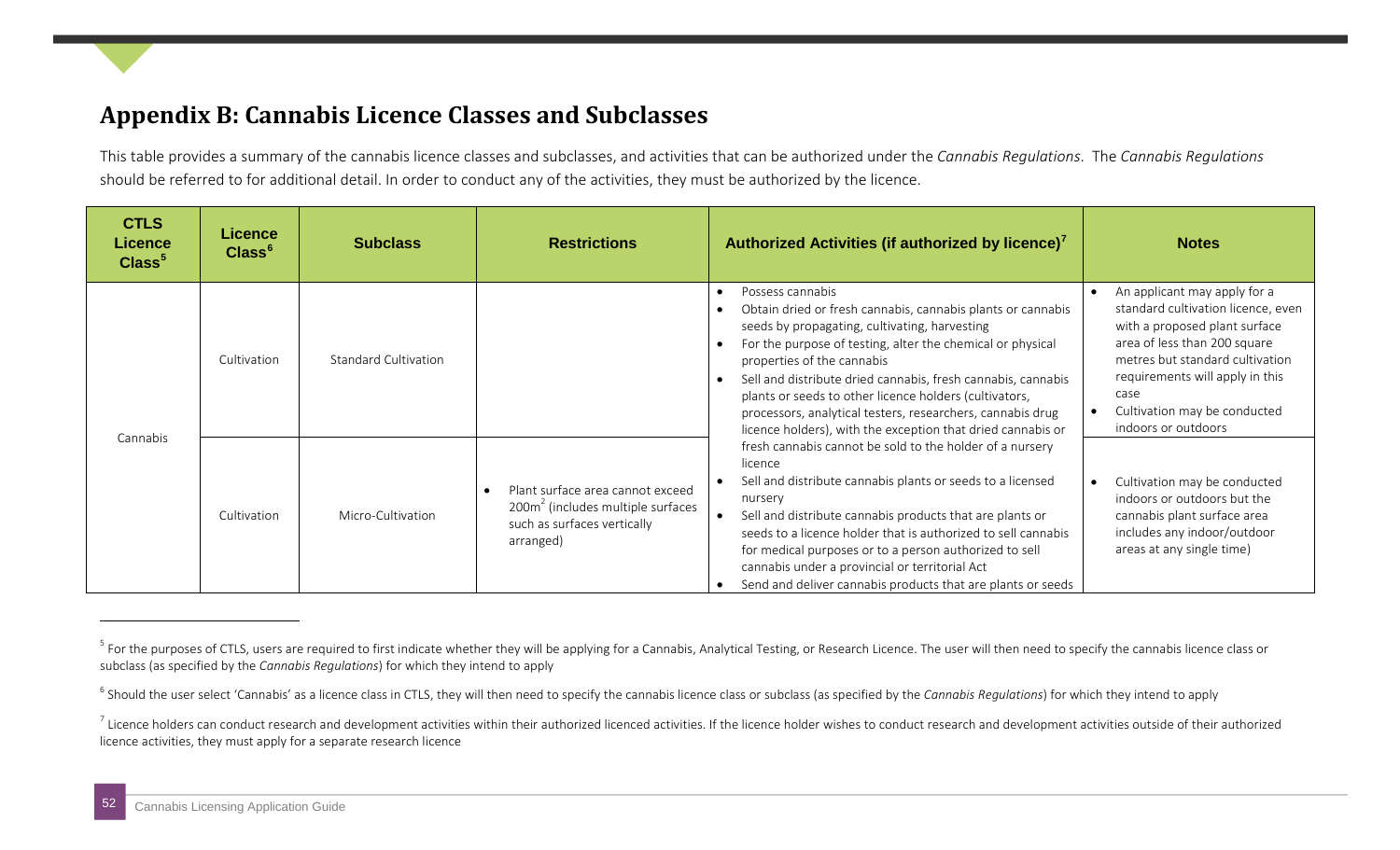| <b>CTLS</b><br><b>Licence</b><br>Class <sup>5</sup> | <b>Licence</b><br>Class <sup>6</sup> | <b>Subclass</b>            | <b>Restrictions</b>                                                                                                                                                                                                                                                                                                                                                                                            | Authorized Activities (if authorized by licence) <sup>7</sup>                                                                                                                                                                                                                                                                                                                                                                                                                                                                                                                                                                                                                                                                                                                                                                                                                                                                                                                                  | <b>Notes</b>                                        |
|-----------------------------------------------------|--------------------------------------|----------------------------|----------------------------------------------------------------------------------------------------------------------------------------------------------------------------------------------------------------------------------------------------------------------------------------------------------------------------------------------------------------------------------------------------------------|------------------------------------------------------------------------------------------------------------------------------------------------------------------------------------------------------------------------------------------------------------------------------------------------------------------------------------------------------------------------------------------------------------------------------------------------------------------------------------------------------------------------------------------------------------------------------------------------------------------------------------------------------------------------------------------------------------------------------------------------------------------------------------------------------------------------------------------------------------------------------------------------------------------------------------------------------------------------------------------------|-----------------------------------------------------|
|                                                     |                                      |                            |                                                                                                                                                                                                                                                                                                                                                                                                                | to the purchaser at the request of a licence holder that is<br>authorized to sell cannabis for medical purposes or to a<br>person authorized to sell cannabis under a provincial or<br>territorial Act<br>Conduct ancillary activities (e.g., drying, trimming, milling,<br>etc.)                                                                                                                                                                                                                                                                                                                                                                                                                                                                                                                                                                                                                                                                                                              |                                                     |
| Cannabis                                            | Cultivation                          | Nursery                    | For seed production, total surface<br>area of no more than 50m <sup>2</sup> must<br>contain all the parts of budding or<br>flowering plants<br>Maximum of 5kg of flowering<br>heads harvested from plants with<br>the exception of seeds<br>Must destroy the flowering heads<br>(with the exception of the<br>cannabis plant seeds), leaves and<br>branches of the plants within 30<br>days of harvesting them | Possess cannabis<br>$\bullet$<br>Obtain cannabis plants or plant seeds by propagating,<br>$\bullet$<br>cultivating, harvesting<br>For the purpose of testing, alter the chemical or physical<br>properties of the cannabis<br>Sell and distribute cannabis plants or seeds to other licence<br>$\bullet$<br>holders (cultivators, processors, analytical testers,<br>researchers, cannabis drug licence holders)<br>Sell and distribute cannabis products that are plants or<br>$\bullet$<br>seeds to a licence holder that is authorized to sell cannabis<br>for medical purposes or to a person authorized to sell<br>cannabis under a provincial or territorial Act<br>Send and deliver cannabis products that are plants or seeds<br>to the purchaser at the request of a licence holder that is<br>authorized to sell cannabis for medical purposes or to a<br>person authorized to sell cannabis under a provincial or<br>territorial Act<br>Conduct ancillary activities (e.g., drying) | Cultivation may be conducted<br>indoors or outdoors |
|                                                     | Processing                           | <b>Standard Processing</b> |                                                                                                                                                                                                                                                                                                                                                                                                                | Possess cannabis<br>$\bullet$<br>Produce cannabis, other than obtaining it by propagating,<br>$\bullet$<br>cultivating, or harvesting<br>For micro-processing, the cannabis cannot be obtained by                                                                                                                                                                                                                                                                                                                                                                                                                                                                                                                                                                                                                                                                                                                                                                                              | All activities must be conducted<br>indoors         |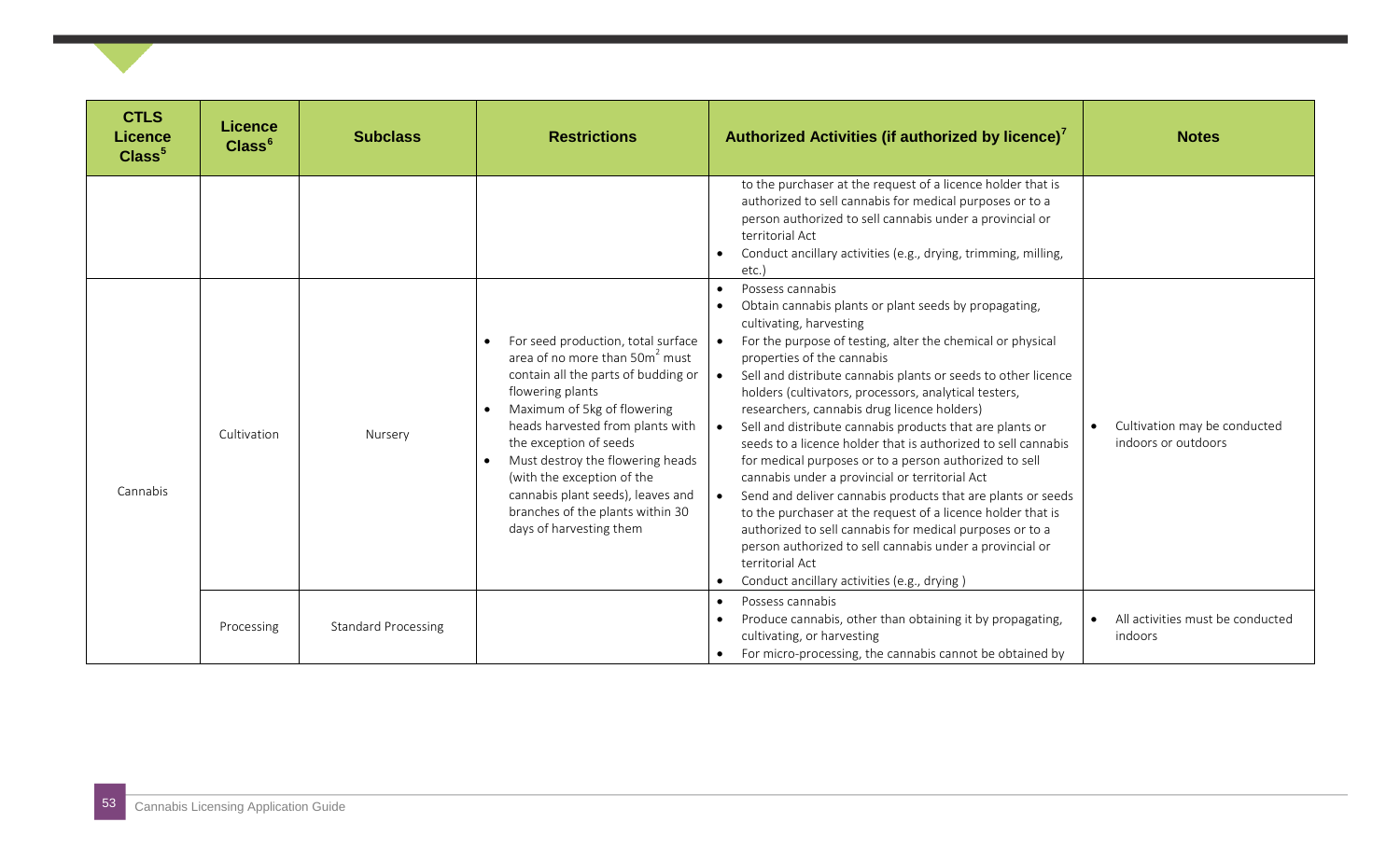| <b>CTLS</b><br><b>Licence</b><br>Class <sup>5</sup> | <b>Licence</b><br>Class <sup>6</sup> | <b>Subclass</b>  | <b>Restrictions</b>                                                                                                                                                                                                                                                                                                    | Authorized Activities (if authorized by licence) <sup>7</sup>                                                                                                                                                                                                                                                                                                                                                                                                                                                                                                                                                                                                                                                                                                                                                                                                                                                                                                                                                                                                                                                                                                                                                                                                                                 | <b>Notes</b>                                                                                                                                                                                                                                                 |
|-----------------------------------------------------|--------------------------------------|------------------|------------------------------------------------------------------------------------------------------------------------------------------------------------------------------------------------------------------------------------------------------------------------------------------------------------------------|-----------------------------------------------------------------------------------------------------------------------------------------------------------------------------------------------------------------------------------------------------------------------------------------------------------------------------------------------------------------------------------------------------------------------------------------------------------------------------------------------------------------------------------------------------------------------------------------------------------------------------------------------------------------------------------------------------------------------------------------------------------------------------------------------------------------------------------------------------------------------------------------------------------------------------------------------------------------------------------------------------------------------------------------------------------------------------------------------------------------------------------------------------------------------------------------------------------------------------------------------------------------------------------------------|--------------------------------------------------------------------------------------------------------------------------------------------------------------------------------------------------------------------------------------------------------------|
| Cannabis                                            | Processing                           | Micro-processing | Maximum of 600kg of dried<br>cannabis (or equivalent) in 1<br>calendar year as per section 21 of<br>the Cannabis Regulations.<br>Note: If licence holder also holds a<br>micro-cultivation licence for the same<br>site and the cannabis comes<br>exclusively from that site, this<br>maximum quantity does not apply. | synthesis.<br>Sell and distribute cannabis to other licence holders<br>(processors, analytical testers, researchers, cannabis drug<br>licence holders)<br>Sell and distribute to licensed micro-cultivators or standard<br>$\bullet$<br>cultivators:<br>dried cannabis, fresh cannabis, cannabis plants, or<br>$\circ$<br>cannabis seeds<br>cannabis produced for the purposes of testing that is<br>$\circ$<br>necessary to determine the chemical characterization<br>of cannabis, such as a reference standard<br>Sell and distribute to licensed nursery:<br>cannabis plants or seeds<br>$\circ$<br>cannabis produced for the purposes of testing that is<br>$\circ$<br>necessary to determine the chemical characterization<br>of cannabis, such as a reference standard<br>Send and deliver cannabis products to a licence holder that<br>$\bullet$<br>is authorized to sell cannabis for medical purposes or to a<br>person authorized to sell cannabis under a provincial or<br>territorial Act<br>Send and deliver cannabis products that are plants or seeds<br>$\bullet$<br>to the purchaser at the request of a licence holder that is<br>authorized to sell cannabis for medical purposes or to a<br>person authorized to sell cannabis under a provincial or<br>territorial Act |                                                                                                                                                                                                                                                              |
| Cannabis                                            | Sale for<br>Medical<br>Purposes      | N/A              | Must sell cannabis products in the<br>$\bullet$<br>packaging in which they were sold<br>or distributed to them                                                                                                                                                                                                         | Possess cannabis products<br>$\bullet$<br>Sell or distribute cannabis products to a client<br>$\bullet$<br>Sell or distribute cannabis products to a licence holder<br>$\bullet$<br>(with the exception of a cultivator)<br>Sell or distribute cannabis products that are dried, fresh,<br>$\bullet$<br>plants or cannabis seeds to micro-cultivator or standard<br>cultivator<br>Sell or distribute cannabis products that are plants or plant                                                                                                                                                                                                                                                                                                                                                                                                                                                                                                                                                                                                                                                                                                                                                                                                                                               | Requirements for the application<br>for a sale for medical purposes<br>licence with possession of<br>cannabis differ from those that do<br>not have possession. Refer to<br>Section 6 of this guide for more<br>information<br>Sale is to registered clients |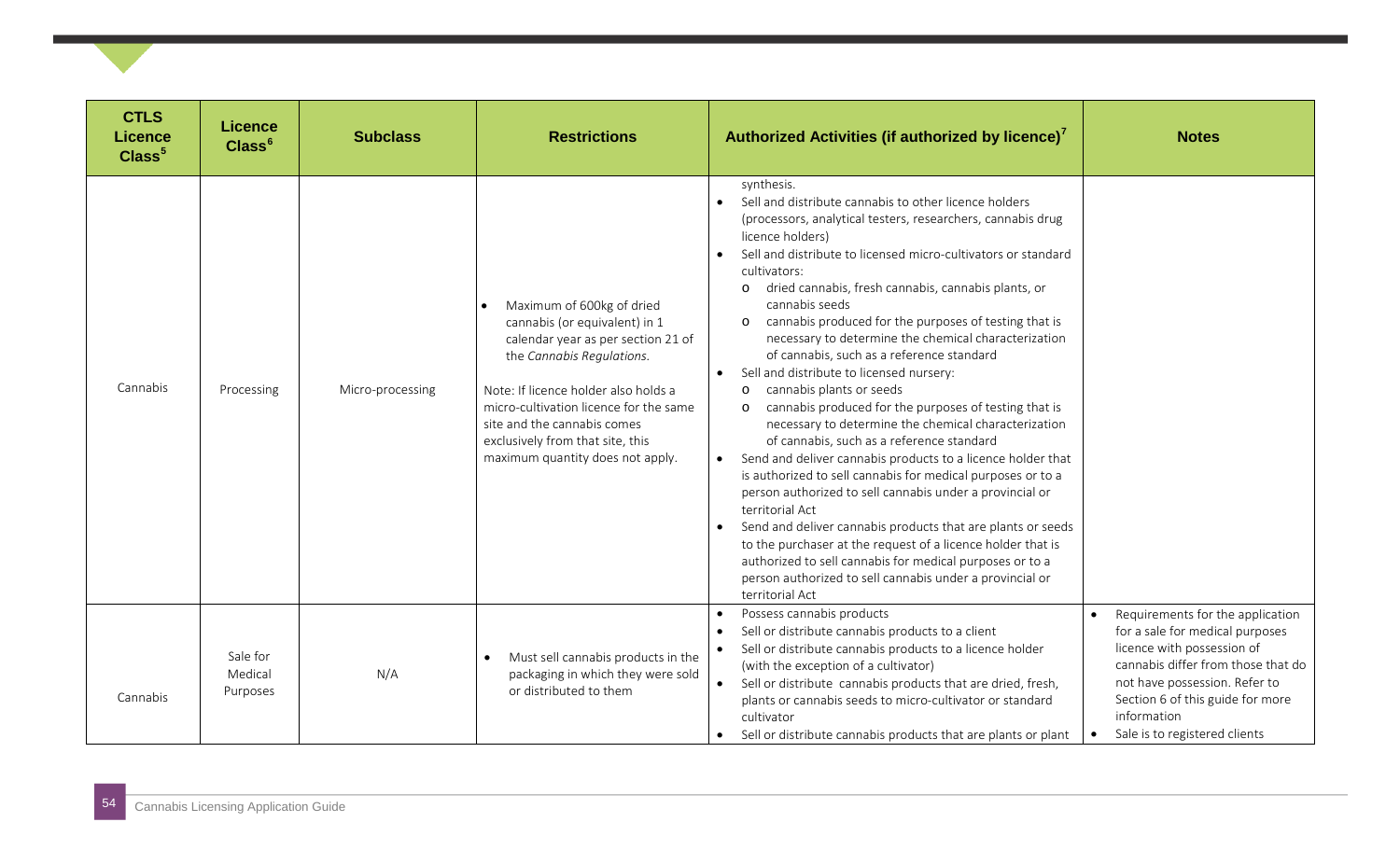| <b>CTLS</b><br><b>Licence</b><br>Class <sup>5</sup> | <b>Licence</b><br>Class <sup>6</sup> | <b>Subclass</b> | <b>Restrictions</b>                                                                                                                                                                                                               | Authorized Activities (if authorized by licence) <sup>7</sup>                                                                                                                                                                                                                                                      | <b>Notes</b>                                                                                                                                                                                                                                                                                                                                                                                                                |
|-----------------------------------------------------|--------------------------------------|-----------------|-----------------------------------------------------------------------------------------------------------------------------------------------------------------------------------------------------------------------------------|--------------------------------------------------------------------------------------------------------------------------------------------------------------------------------------------------------------------------------------------------------------------------------------------------------------------|-----------------------------------------------------------------------------------------------------------------------------------------------------------------------------------------------------------------------------------------------------------------------------------------------------------------------------------------------------------------------------------------------------------------------------|
|                                                     |                                      |                 |                                                                                                                                                                                                                                   | seeds to a licensed nursery<br>Sell or distribute cannabis products other than plants or<br>$\bullet$<br>seeds to a hospital employee                                                                                                                                                                              | authorized to use cannabis for<br>medical purposes                                                                                                                                                                                                                                                                                                                                                                          |
| <b>Analytical Testing</b>                           |                                      | N/A             | All samples of a lot or batch of<br>$\bullet$<br>cannabis must be destroyed within<br>90 days of the completion of the<br>testing<br>If testing is not started within 120<br>days of sample receipt, samples<br>must be destroyed | Possess cannabis<br>$\bullet$<br>Alter the chemical or physical properties of the cannabis for<br>$\bullet$<br>the purposes of testing                                                                                                                                                                             |                                                                                                                                                                                                                                                                                                                                                                                                                             |
| Research                                            |                                      | N/A             |                                                                                                                                                                                                                                   | For the purpose of research, possess, produce, and<br>$\bullet$<br>transport, send, or deliver cannabis between sites that are<br>authorized by the licence<br>Sell cannabis plants or seeds to a cultivator, another<br>$\bullet$<br>researcher, cannabis drug licence holders, the Minister,<br>exemption holder | In general, research licence<br>holders will be required to<br>destroy all cannabis in their<br>possession upon the completion<br>of their research project as part<br>of the terms and conditions of<br>their licence. They may be<br>authorized to conducted limited<br>sale and distribution activities<br>such as the sale of cannabis<br>plants and seeds to another<br>researcher or a cultivation licence<br>holder. |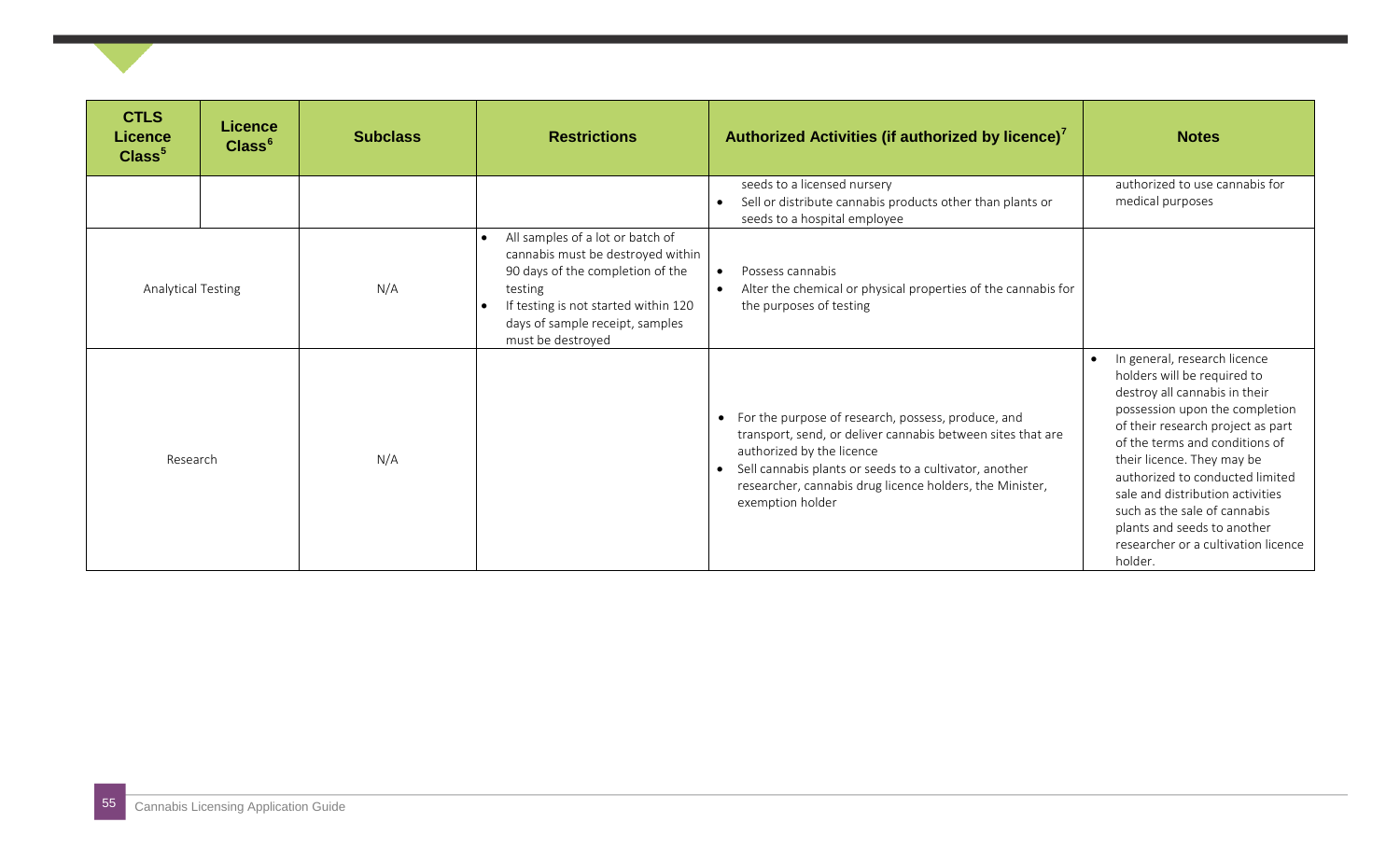### <span id="page-55-0"></span>**Appendix C: Personnel Security Clearance Application Requirements**

Each individual requiring a security clearance must submit a Security Clearance Application in the CTLS with the following information:

- Biographical information: Including name, date of birth, preferred official language, location of birth, birth certificate number and issuing province or territory, and descriptors such as eye and hair colour, weight and height. A valid piece of photo identification issued by the government (Canada or province or territory) or a copy of the passport with the passport number, country, expiry date and photograph must also be provided.
- Criminal charges and convictions: The applicant must obtain a criminal record check and include information about past criminal charges and convictions in the application.



As part of the criminal record check process, the applicant must provide a "Security Clearance Fingerprint Third Party Consent to Release Personal Information Form." This must be provided to the local police force, the RCMP, or a private fingerprinting agency accredited by the RCMP. The form authorizes the RCMP to release the criminal record check and fingerprint verification results to Health Canada. Following fingerprinting, a document control number (DCN) is provided on the form, which is used as the identifier for the record check. Refer to the <u>Health</u> [Canada website](https://www.canada.ca/en/health-canada/services/drugs-medication/cannabis/licensed-producers/security-clearance-fingerprint-third-party-consent-release-personal-information-access-cannabis.html) for this form.

- Residential addresses: Must be included for the past five years, prior to the time of application.
- Employment, education and unemployment history: Must be included for the past five years, prior to the time of application.
- Marital status: Must include details of current and any previous spouses or common-law partners over the last five years.
- Time spent outside of country of residence: The applicant must provide the dates, destination and purpose of travel for any travel exceeding 90 days in the past five years.
- Signed consent: As part of this application, a consent and certification form must be uploaded with a signature by the individual. Refer to Appendix I: Security Clearance – Consent and Certification Form.
- **Submission:** The applicant must attest that the information, including supporting documents, in the application is true prior to submission.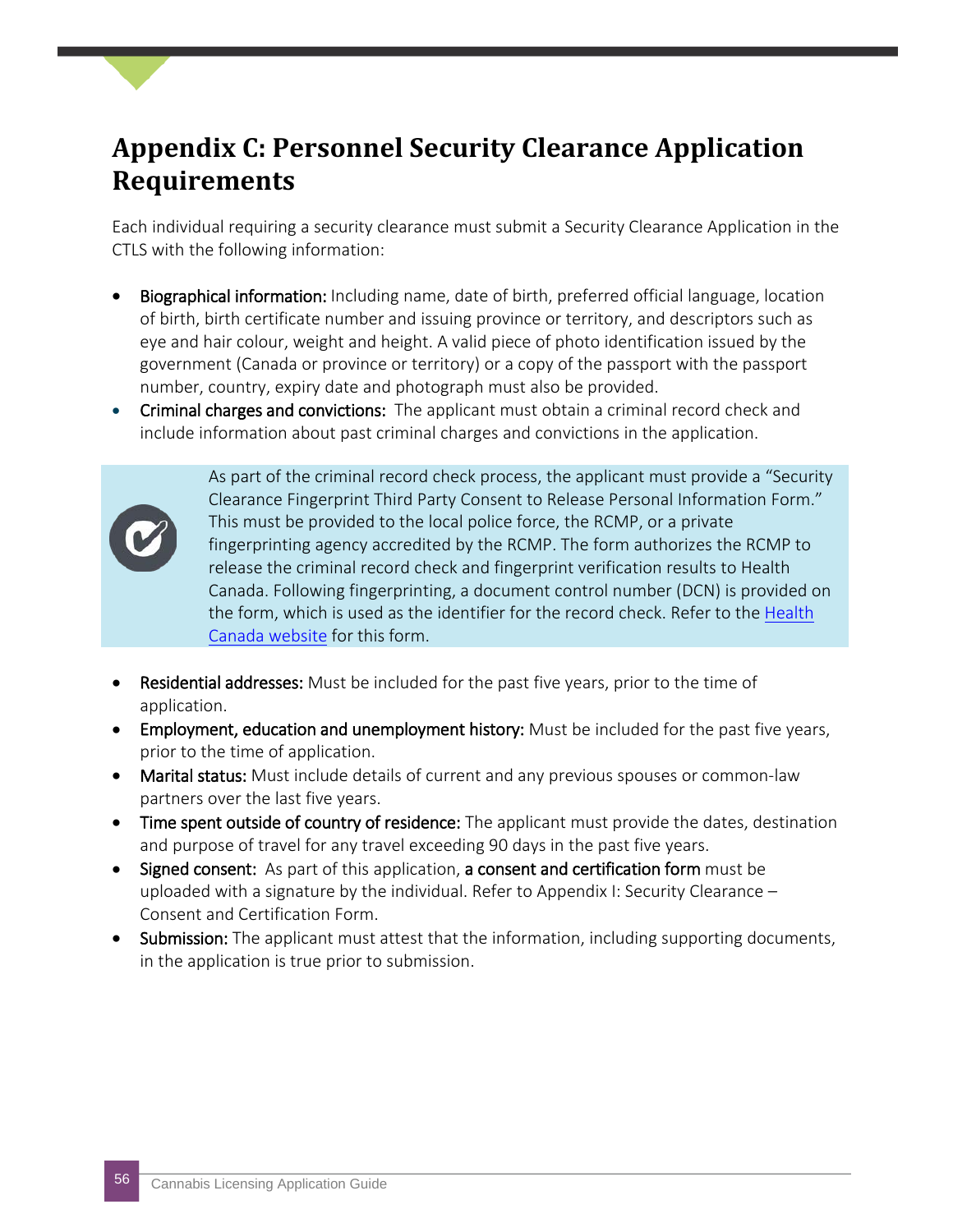### <span id="page-56-0"></span>**Appendix D: Organizational Security Plan SOP Priority Areas**

Health Canada has identified four priority security areas that all applicants and licence holders will be expected to address through SOPs. The number of SOPs required is at the discretion of the applicant, but all four priority areas below must be addressed. As part of its OSP the applicant is required to submit a list and short description of its SOPs, not the SOPs themselves.

#### **Priority area 1: Security clearances and adverse information about employees**

Risk areas and potential mitigation measures to consider:

- Detecting and responding to new adverse information received that could compromise an employee's security clearance
- Detecting and responding to adverse information received regarding a non-securitycleared employee that could compromise the organization's security

#### **Priority area 2: Physical security**

Risk areas and potential mitigation measures to consider:

- Staff arrival and entry to the facility (procedure for gate/door to open, etc.)
- Guest, vendor and contractor arrival and entry to the facility (including deliveries/pickup)
- Response procedures for any arrival and entry breaches
- Staff access to areas where cannabis is present, including vault/storage areas (procedure for passing access controls/intrusion detection)
- Guest, vendor and contractor access to areas where cannabis is present, including vault/storage areas (including deliveries/pick-up)
- Response procedures for any access control or intrusion detection breaches to areas where cannabis is present, including vault/storage areas
- Storage and retrieval of video monitoring footage
- Testing of all physical security features and response procedures (frequency, method, etc.)
- Steps and other security measures that will be taken to ensure the safekeeping of cannabis when being shipped, delivered and or transported
- Destruction method and handling of cannabis waste

#### **Priority area 3: Security awareness and training**

Risk areas and potential mitigation measures to consider:

- Internal security training and awareness requirements (for management and for employees)
- How employees can report security concerns, incidents or breaches
- Testing of response procedures (frequency, method, etc.)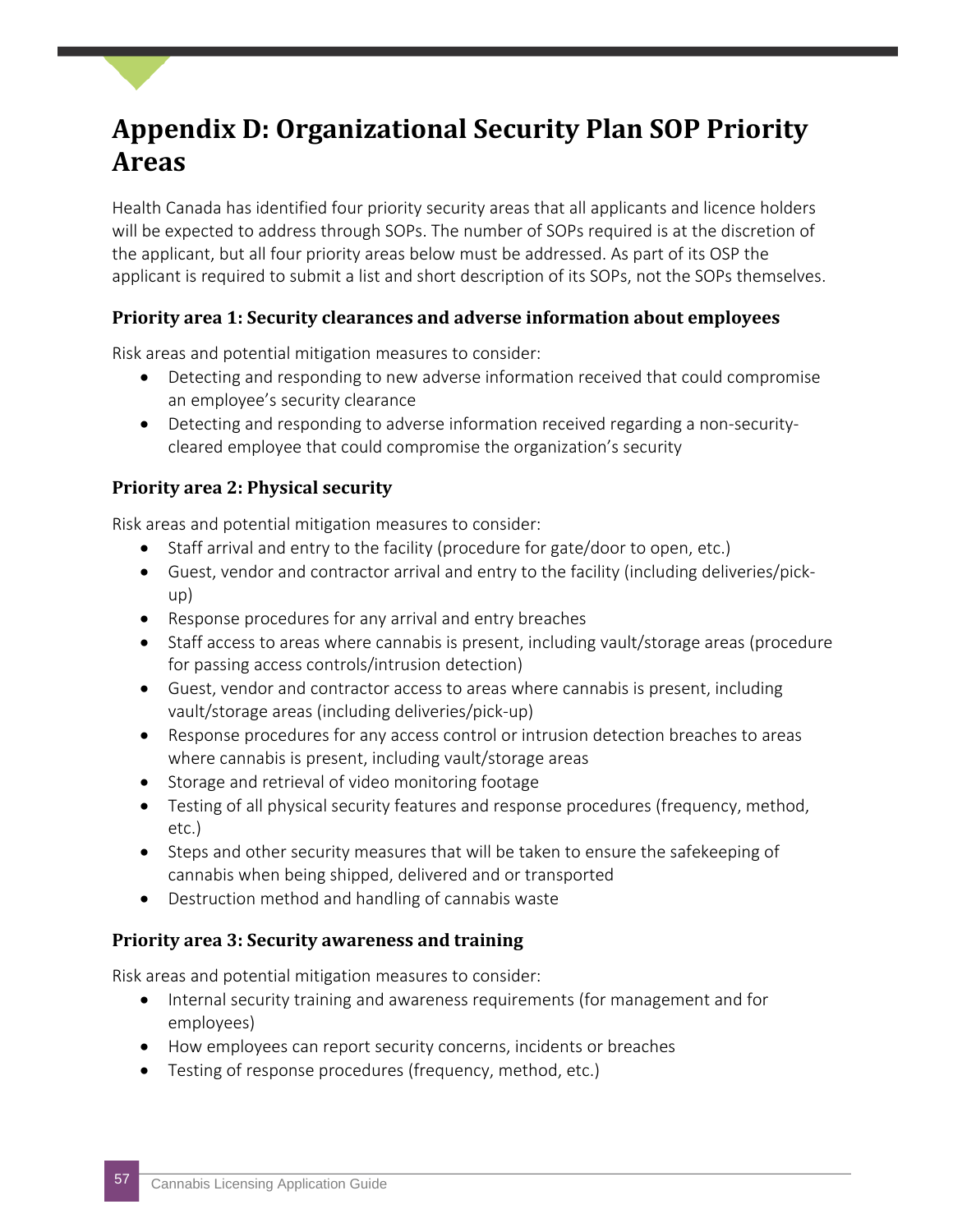#### **Priority area 4: Record keeping, reporting and testing**

Risk areas and potential mitigation measures to consider:

- Contingency plan if record keeping system fails or goes down
- Detection of loss or theft
- Validation that cannabis entering the facility is from a legal source
- Protection of client information
- Response procedure should cannabis be found to enter or leave the facility in an unauthorized manner
- Testing of response procedures (frequency, method, etc.)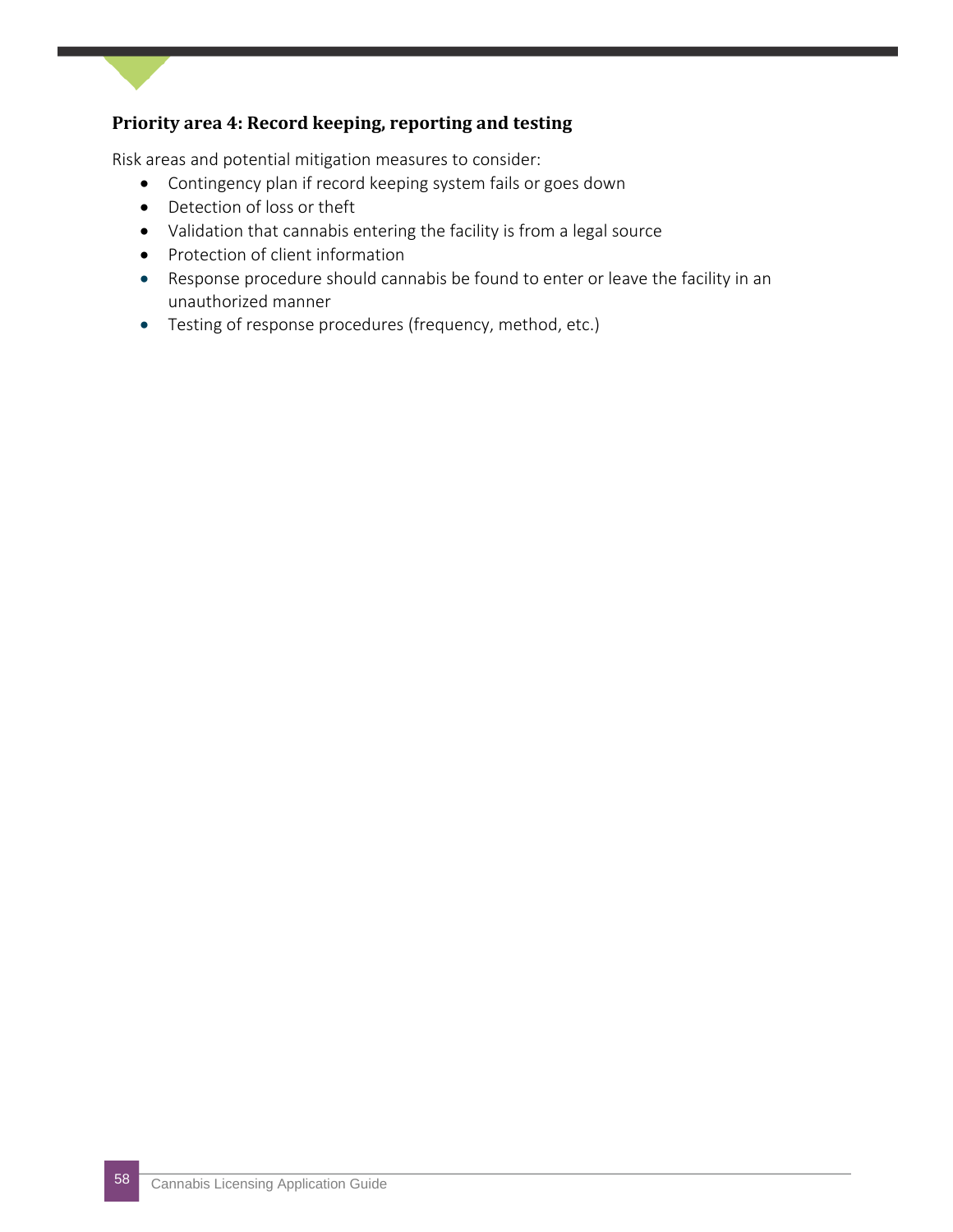### <span id="page-58-0"></span>**Appendix E: Licensing Record Keeping Attestation**

| <b>PART 11 - RETENTION OF DOCUMENTS AND INFORMATION</b>                                                                                                                                                                                                                                                                                                                                               |                            |  |  |  |
|-------------------------------------------------------------------------------------------------------------------------------------------------------------------------------------------------------------------------------------------------------------------------------------------------------------------------------------------------------------------------------------------------------|----------------------------|--|--|--|
| <b>APPLICANT INFORMATION</b>                                                                                                                                                                                                                                                                                                                                                                          |                            |  |  |  |
| <b>Applicant Name:</b>                                                                                                                                                                                                                                                                                                                                                                                | <b>Application Number:</b> |  |  |  |
|                                                                                                                                                                                                                                                                                                                                                                                                       |                            |  |  |  |
| <b>INSTRUCTIONS</b>                                                                                                                                                                                                                                                                                                                                                                                   |                            |  |  |  |
| Complete the 'General Information' and 'Responsible Person Attestation Signature' fields in the<br>1.<br>attestation form provided below.<br>Upload the completed attestation form as an attachment under the 'Record Keeping Example Section'<br>2.<br>in the Cannabis Tracking and Licensing System (CTLS).                                                                                         |                            |  |  |  |
| <b>GENERAL INFORMATION</b>                                                                                                                                                                                                                                                                                                                                                                            |                            |  |  |  |
| Please confirm the proposed record keeping method:<br>Electronic-based (please specify any record keeping software to be used):<br>Paper-based<br>Other:                                                                                                                                                                                                                                              |                            |  |  |  |
| <b>REGULATORY ATTESTATION</b>                                                                                                                                                                                                                                                                                                                                                                         |                            |  |  |  |
| While applicants are expected to meet all regulatory requirements pertaining to Part $11$ – Retention of<br>Documents and Information of the Cannabis Regulations, the Licensing and Medical Access Directorate has<br>identified requirements (see below) for which we would like to emphasize and draw your attention to as<br>these may represent a greater risk in the event of a non-compliance. |                            |  |  |  |
| <b>REGULATION</b>                                                                                                                                                                                                                                                                                                                                                                                     |                            |  |  |  |
| <b>INVENTORY AND DISTRIBUTION</b>                                                                                                                                                                                                                                                                                                                                                                     |                            |  |  |  |
| 224 Inventory - cannabis other than oil                                                                                                                                                                                                                                                                                                                                                               |                            |  |  |  |
| 225 Inventory - cannabis oil*<br>(*only applies to applicants applying for a processing licence)                                                                                                                                                                                                                                                                                                      |                            |  |  |  |
| 226 Receipt of cannabis                                                                                                                                                                                                                                                                                                                                                                               |                            |  |  |  |
| 227 Sale, distribution and export of cannabis                                                                                                                                                                                                                                                                                                                                                         |                            |  |  |  |
| <b>DESTRUCTION</b>                                                                                                                                                                                                                                                                                                                                                                                    |                            |  |  |  |
| 229 Destruction                                                                                                                                                                                                                                                                                                                                                                                       |                            |  |  |  |
| <b>SECURITY</b>                                                                                                                                                                                                                                                                                                                                                                                       |                            |  |  |  |
| 230 Organizational security plan                                                                                                                                                                                                                                                                                                                                                                      |                            |  |  |  |
| <b>PRODUCTION</b>                                                                                                                                                                                                                                                                                                                                                                                     |                            |  |  |  |
| 231 Good production practices                                                                                                                                                                                                                                                                                                                                                                         |                            |  |  |  |
| 232 Standard operating procedures and sanitation program                                                                                                                                                                                                                                                                                                                                              |                            |  |  |  |
| <b>PACKAGING AND LABELING</b>                                                                                                                                                                                                                                                                                                                                                                         |                            |  |  |  |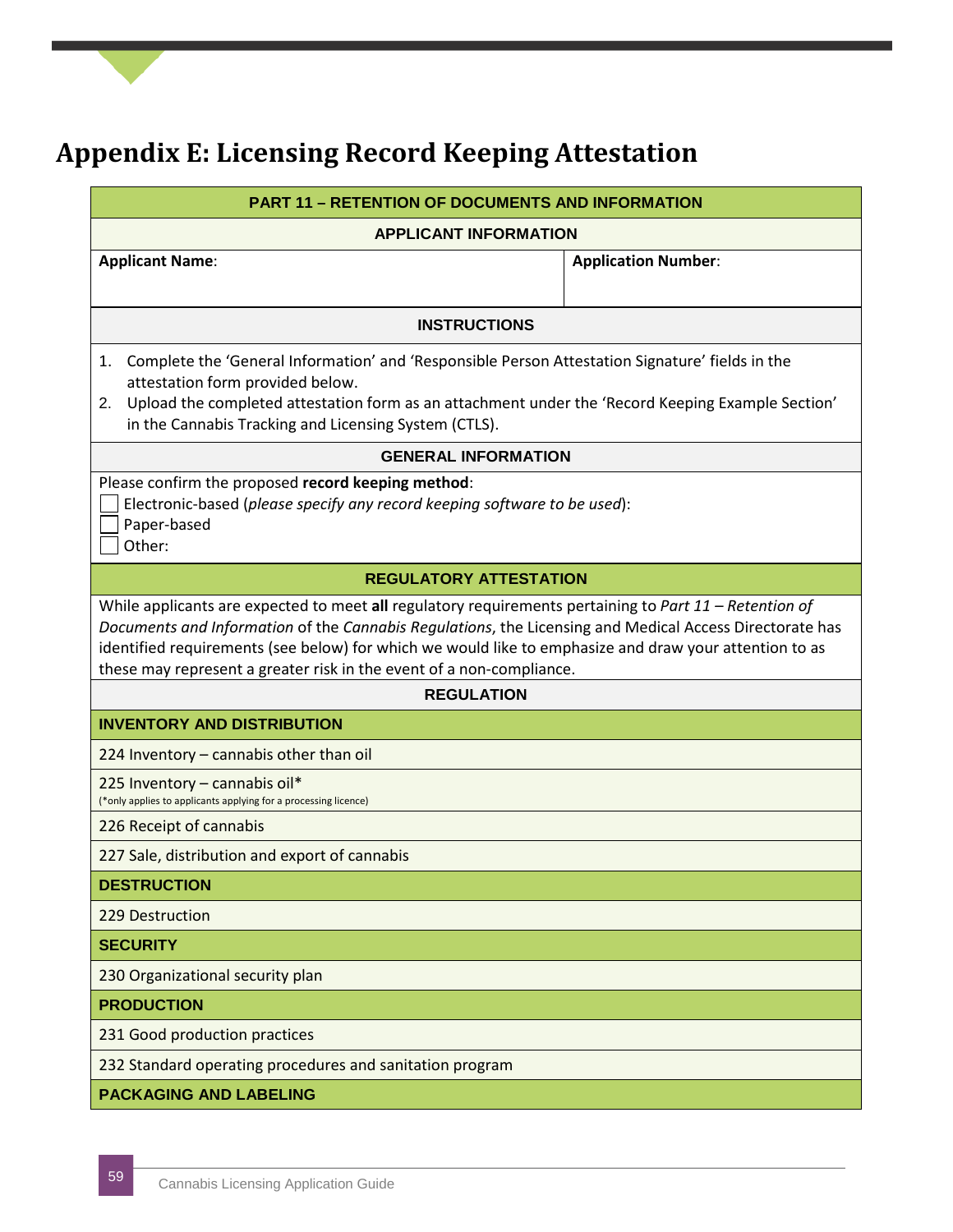233 Packages and labels

#### **SYSTEM OF CONTROL FOR RECALLS**

#### 235 System of control

#### **RESPONSIBLE PERSON ATTESTATION SIGNATURE**

I, the undersigned, attest that:

- **All** applicable documents and information pertaining to *Part 11 – Retention of Documents and Information* of the *Cannabis Regulations,* as required by the licence class(es) and activities being applied for at the time of licensing*,* will be retained accordingly for the noted retention period(s) as outlined by the respective regulation(s).
- With respect to section 221 of the *Cannabis Regulations*, **all** applicable documents and information will be retained in a manner that will enable an audit to be made of it in a timely manner.
- All information or documents under section 221 will be retained at the site of the licence holder, or, in the case of a person that does not hold a licence, at the person's place of business, or if they do not have one, at a place of business in Canada.

| <b>Responsible Person Name (Printed):</b>   |       |
|---------------------------------------------|-------|
| <b>Responsible Person Name (Signature):</b> | Date: |

Please review the regulations for the post licensing record keeping and reporting requirements.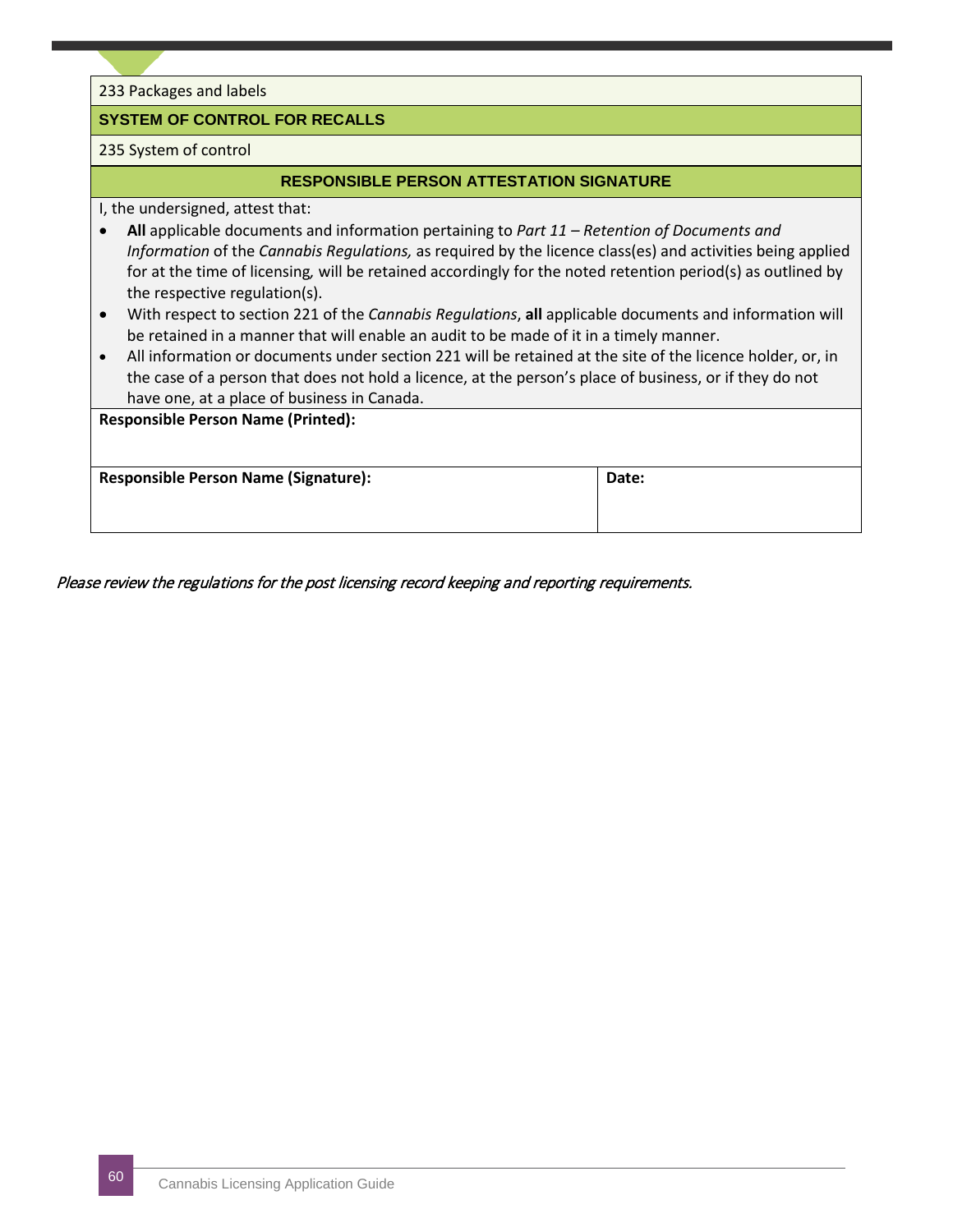### <span id="page-60-0"></span>**Appendix F: CTLS Application Status**

An applicant may check the status of their application in the CTLS at any time during the application process. The table below provides an explanation of what the status means.

| <b>Status</b>       | <b>Explanation</b>                                                                                                                                                                                                                                |
|---------------------|---------------------------------------------------------------------------------------------------------------------------------------------------------------------------------------------------------------------------------------------------|
| Draft               | The application has not yet been submitted by the applicant.<br>Health Canada does not receive, nor process, draft applications.                                                                                                                  |
|                     | The applicant must complete all sections of the application in<br>order to submit an application for processing by Health Canada.                                                                                                                 |
| Payment (Pending)   | Information on cost recovery fees will be provided by Health<br>Canada, when applicable. The applicant has submitted the<br>application but required payment for the processing of the<br>application, if applicable, has not yet been processed. |
| Submitted           | Once the payment, if applicable, is received by Health Canada,<br>the application is considered 'submitted' and remains at this<br>stage until the screening of the application commences.                                                        |
| In progress         | Health Canada has begun review of the application. Refer to<br>section 7.2 of this guide for more information.                                                                                                                                    |
| Pending information | A request for more information has been sent and Health<br>Canada is waiting for a response from the applicant. Refer to<br>7.3.1 of this guide for more information.                                                                             |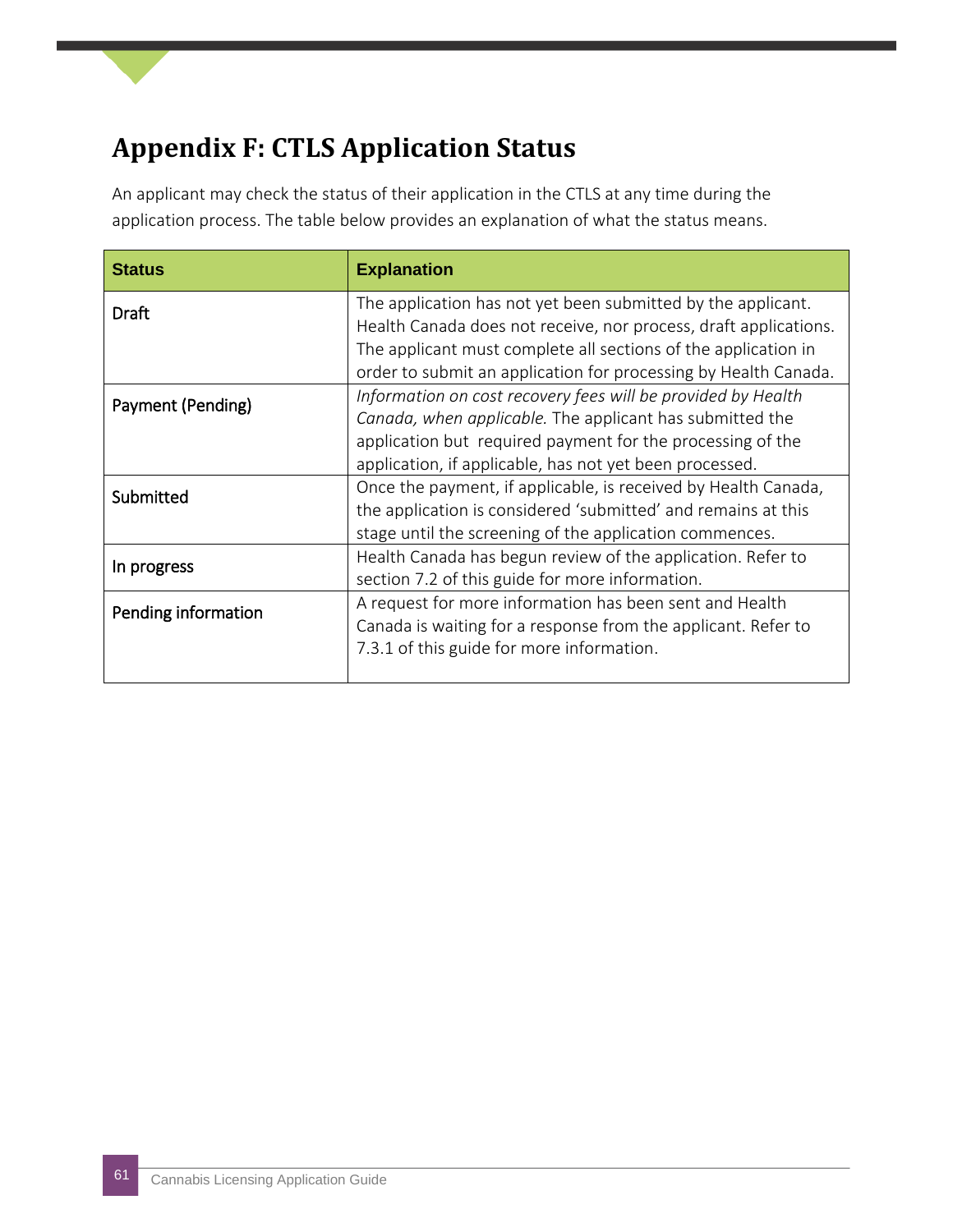### <span id="page-61-0"></span>**Appendix G: Key Investors**

The Regulations provide the complete definition of a key investor. In essence, a key investor is a person who exercises, or is in a position to exercise, direct or indirect control over the licence holder. When the term "in a position to exercise, direct or indirect control over the holder" is used, an individual, partnership, cooperative or corporation will be considered to be controlled by another individual or organization at any time where, at that time, the controller has any direct or indirect influence that, if exercised, would result in control in fact of the individual, partnership, cooperative or corporation.

As part of the licensing application, any person (except a corporation who trades its shares on a public market) who applies for a cultivation, processing or sale for medical purposes licence must provide certain information regarding key investors, such as the key investor's name and mailing address; a description of the means by which the key investor exercises, or is in a position to exercise, control over the holder and, if known, whether the controlling interest has been, will be, or could be assigned, pledged, mortgaged, hypothecated or sold, in whole or in part, to any person.

A person may have control in fact of an organization even though that person does not have legal control of the organization. Legal or direct control of an organization generally entails the right to elect the majority of the board of directors based on having a sufficient number of voting shares.

Control in fact includes the ability to control by any direct or indirect influence, and it may exist even without the ownership of any shares. It can take many forms such as the ability of a person to: change the board of directors or reverse its decisions; make alternative decisions concerning the actions of the organization in the short, medium or long term; directly or indirectly terminate the organization or its activities; or to appropriate its profits and property. The existence of such influence, even if it is not actually exercised, would be sufficient to result in control in fact.

In order to determine whether an investor has control in fact, and whether information about this investor needs to be reported, the following are some of the relevant general factors to consider:

- the percentage of ownership of voting shares (when such ownership is not more than 50 per cent) in relation to the holdings of other shareholders – although any ownership over 25 per cent, in combination with other factors would likely be a significant indication of control
- ownership of a large debt of an organization which may become payable on demand
- shareholder agreements including the holding of a casting vote
- commercial or contractual relationships of the organization, e.g., economic dependence on a single supplier or customer.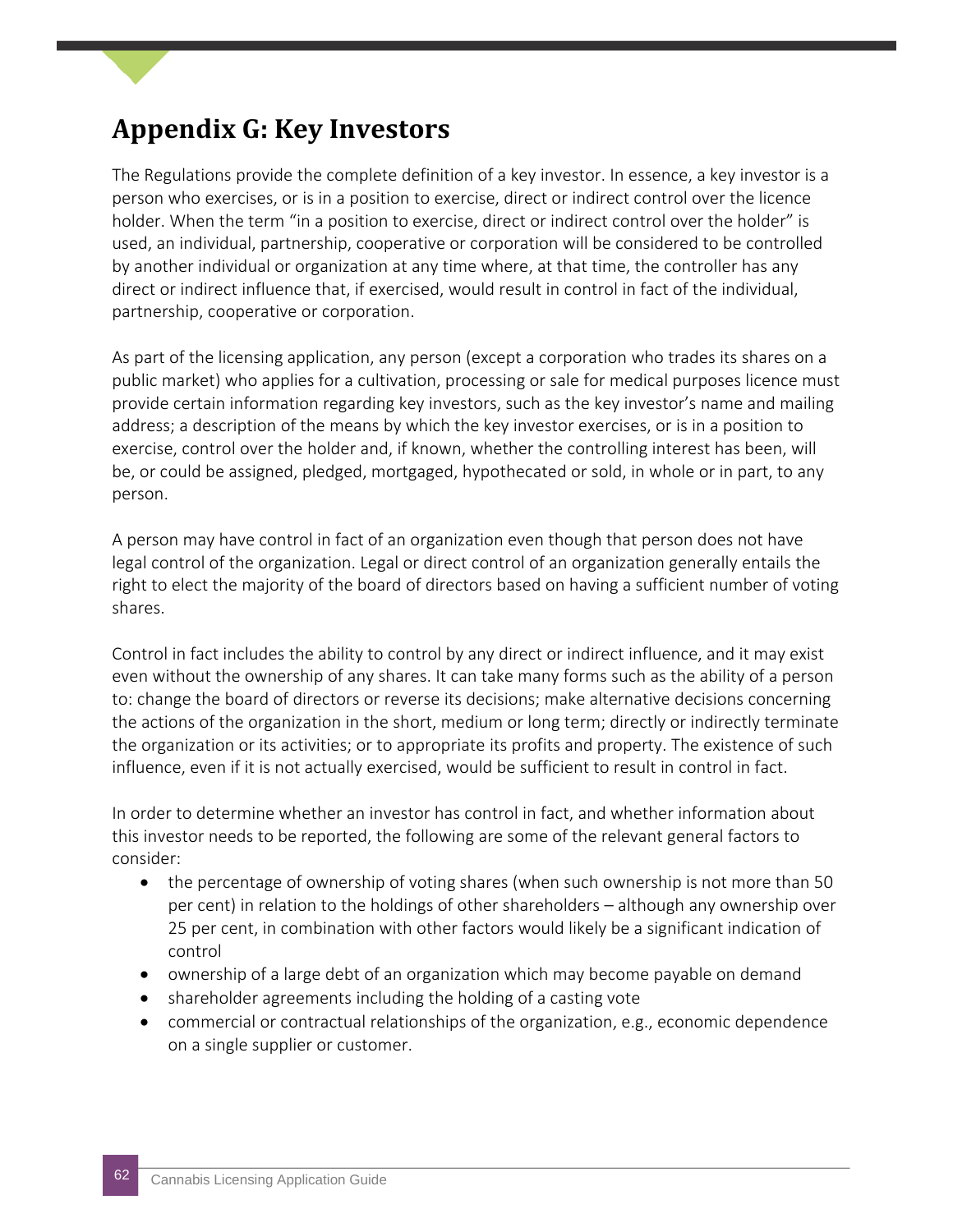### <span id="page-62-0"></span>**Appendix H: Direct Control**

In some instances, a partnership, cooperative or corporation that holds a licence can be controlled by an individual or another partnership, cooperative or corporation. The Regulations require that individuals, or directors and officers of cooperatives or corporations, must hold a valid security clearance when they directly control any partnership, corporation or cooperative that holds a cultivator, processor or sale for medical purposes licence.

With respect to partnerships, the terms of the partnership agreement will dictate who has control. Anyone who directly controls a partnership needs to hold a valid security clearance – this includes any individual, or if it is another partnership –those partners, and if a corporation or a cooperative – then its directors and officers.

Cooperatives and corporations can also be controlled by others –individuals, partnership, cooperative or a corporation. In common language, when this kind of control is exerted by a corporation, it is often referred to as a "parent company", which is a company that is able to control another company's management and operations by influencing or electing its board of directors, among other things. The *Cannabis Regulations* require the directors and officers of any parent company/cooperative, which is a corporation or cooperative that has significant ownership over a subsidiary or group of subsidiaries, to hold security clearances. These partially or wholly owned companies or cooperatives are controlled by the parent, to varying degrees; however, all parent companies, for the most part, own more than 50% of a subsidiary's voting stock. This applies to any individual or partnership that owns more than 50% of a subsidiary's voting stock.

If an individual controls any of the above licence holders by holding an influential amount of voting stock or through the terms of a partnership agreement, they would require a security clearance.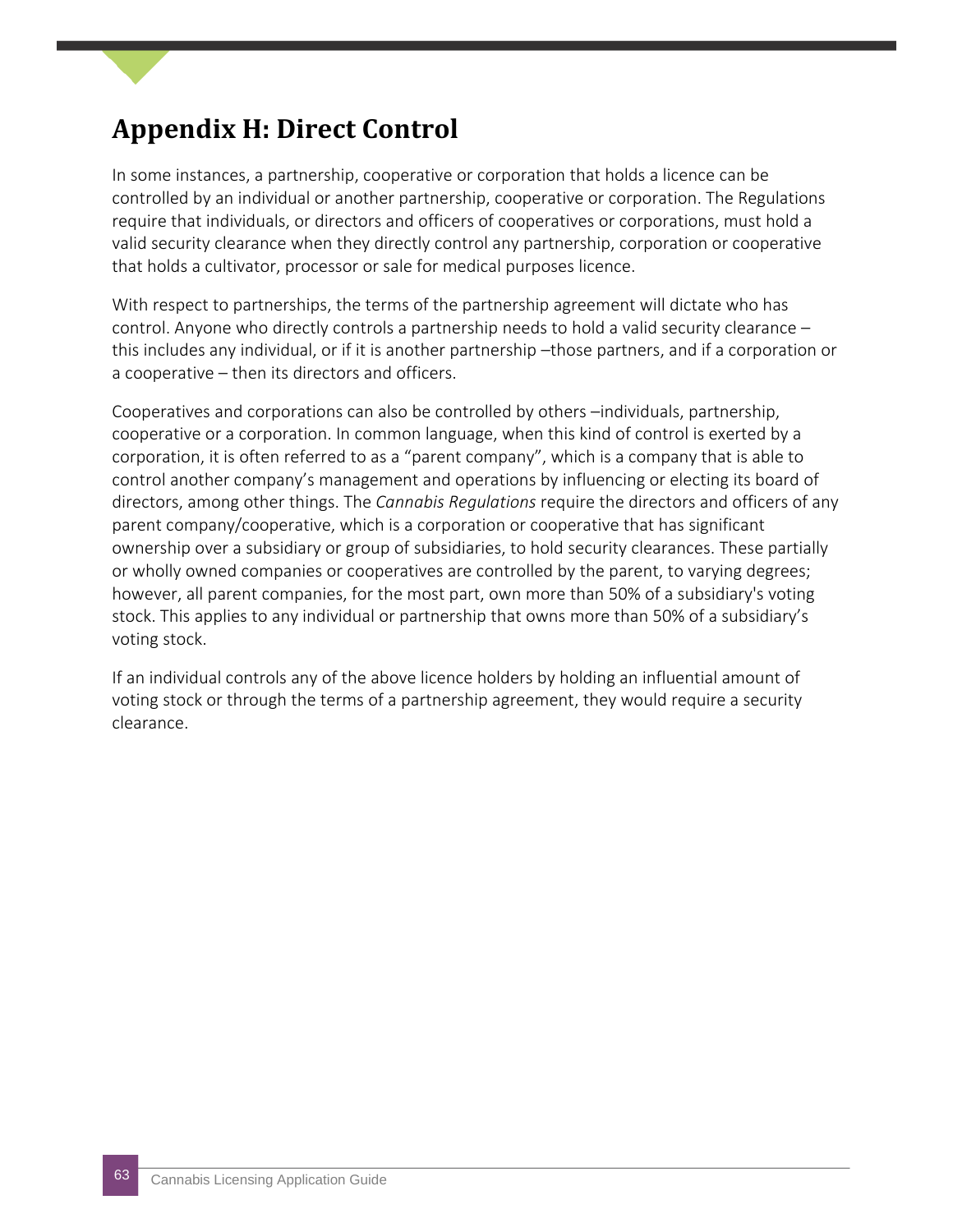### <span id="page-63-0"></span>**Appendix I: Security Clearance – Consent and Certification Form**

Providing misleading or false information on this application may result in a refusal or cancellation of the security clearance.

For security clearance purposes, I consent to the disclosure by the Royal Canadian Mounted Police (RCMP) to other law enforcement agencies, of any and all information provided by me in support of this application. Without limiting the generality of the foregoing, this includes information relating to my date of birth, education, residential history, employment history, and immigration and citizenship status in Canada. I also consent to the disclosure and use of my fingerprints and facial images for identification purposes.

I consent to the disclosure by law enforcement agencies to Health Canada and/or the RCMP of any and all information relevant to this security clearance application, including information in my criminal record and any other information contained in law enforcement records, including information gathered for law enforcement purposes, as well as any and all information that will facilitate the conduct of a security assessment. This includes non-conviction information, charges before the courts, findings of guilt or convictions and court orders registered in my name in the National Repository of Criminal Records and local records available to police services.

For security clearance purposes, I hereby authorize Health Canada to seek, verify, assess, collect, and retain for a period of two (2) years after the expiry date of the licence holder's licence, any and all information relevant to this application including any criminal records and any and all information contained in law enforcement files, including intelligence gathered for law enforcement purposes, and information with respect to my immigration and citizenship status, as well as any and all information that will facilitate the conduct of a security assessment. This includes non-conviction information, charges before the courts, findings of guilt or convictions and court orders registered in my name in the National Repository of Criminal Records and local records available to police services.

For security clearance purposes only, I consent to the release by other Canadian institutions or agencies to Health Canada, of information relevant to this application for a security clearance to enable Health Canada to perform security screening assessments in order to determine whether a security clearance should be granted to me.

This consent is given solely for security clearance purposes. Unless cancelled in writing by me and notification is given in writing to Health Canada, this consent shall remain valid for conducting all the necessary verifications, specified checks, assessments and/or investigations, including any subsequent required verifications, if need be, as well as any requirements for updates.